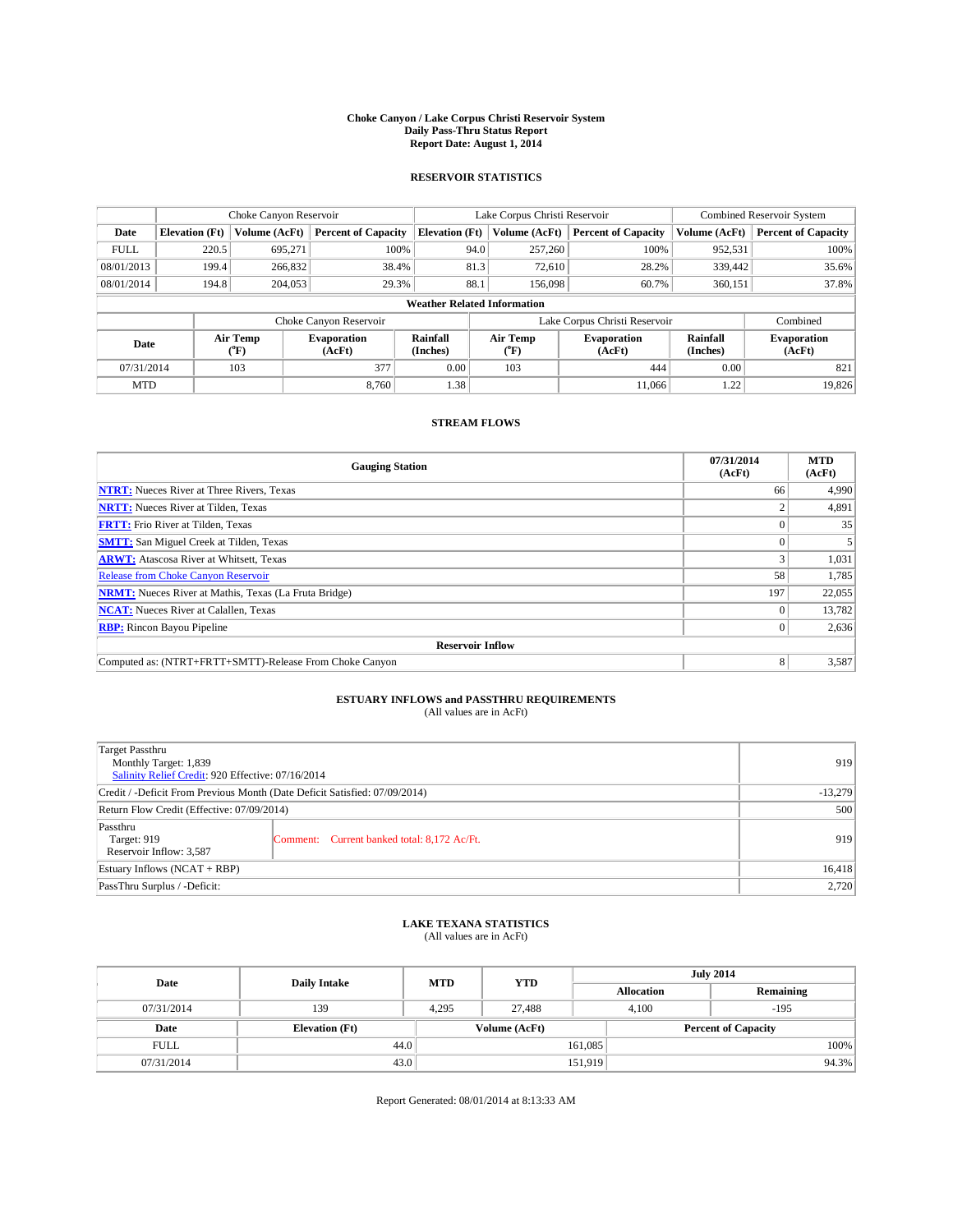#### **Choke Canyon / Lake Corpus Christi Reservoir System Daily Pass-Thru Status Report Report Date: August 2, 2014**

### **RESERVOIR STATISTICS**

|             | Choke Canyon Reservoir             |                  |                              |                       | Lake Corpus Christi Reservoir | <b>Combined Reservoir System</b> |               |                              |  |
|-------------|------------------------------------|------------------|------------------------------|-----------------------|-------------------------------|----------------------------------|---------------|------------------------------|--|
| Date        | <b>Elevation</b> (Ft)              | Volume (AcFt)    | <b>Percent of Capacity</b>   | <b>Elevation (Ft)</b> | Volume (AcFt)                 | <b>Percent of Capacity</b>       | Volume (AcFt) | Percent of Capacity          |  |
| <b>FULL</b> | 220.5                              | 695,271          | 100%                         | 94.0                  | 257,260                       | 100%                             | 952,531       | 100%                         |  |
| 08/02/2013  | 199.4                              | 266,380          | 38.3%                        | 81.3                  | 72,328                        | 28.1%                            | 338,708       | $35.6\%$                     |  |
| 08/02/2014  | 194.8                              | 203.680          | 29.3%                        | 88.1                  | 156,409                       | 60.8%                            | 360,089       | 37.8%                        |  |
|             | <b>Weather Related Information</b> |                  |                              |                       |                               |                                  |               |                              |  |
|             |                                    |                  | Choke Canyon Reservoir       |                       | Lake Corpus Christi Reservoir |                                  | Combined      |                              |  |
| Date        |                                    | Air Temp<br>(°F) | <b>Evaporation</b><br>(AcFt) | Rainfall<br>(Inches)  | Air Temp<br>("F)              | <b>Evaporation</b><br>(AcFt)     |               | <b>Evaporation</b><br>(AcFt) |  |
| 08/01/2014  |                                    | 98               | 297                          | 0.00                  | 97                            | 453                              | 0.55          | 750                          |  |
| <b>MTD</b>  |                                    |                  | 297                          | 0.00                  |                               | 453                              | 0.55          | 750                          |  |

### **STREAM FLOWS**

| <b>Gauging Station</b>                                       | 08/01/2014<br>(AcFt) | <b>MTD</b><br>(AcFt) |  |  |  |  |
|--------------------------------------------------------------|----------------------|----------------------|--|--|--|--|
| <b>NTRT:</b> Nueces River at Three Rivers, Texas             | 60                   | 60                   |  |  |  |  |
| <b>NRTT:</b> Nueces River at Tilden, Texas                   |                      |                      |  |  |  |  |
| <b>FRTT:</b> Frio River at Tilden, Texas                     |                      | $\overline{0}$       |  |  |  |  |
| <b>SMTT:</b> San Miguel Creek at Tilden, Texas               |                      | $\Omega$             |  |  |  |  |
| <b>ARWT:</b> Atascosa River at Whitsett, Texas               |                      |                      |  |  |  |  |
| <b>Release from Choke Canyon Reservoir</b>                   | 58                   | 58                   |  |  |  |  |
| <b>NRMT:</b> Nueces River at Mathis, Texas (La Fruta Bridge) | 200                  | 200                  |  |  |  |  |
| <b>NCAT:</b> Nueces River at Calallen, Texas                 |                      | $\Omega$             |  |  |  |  |
| <b>RBP:</b> Rincon Bayou Pipeline                            |                      | $\Omega$             |  |  |  |  |
| <b>Reservoir Inflow</b>                                      |                      |                      |  |  |  |  |
| Computed as: (NTRT+FRTT+SMTT)-Release From Choke Canyon      | h                    |                      |  |  |  |  |

# **ESTUARY INFLOWS and PASSTHRU REQUIREMENTS**<br>(All values are in AcFt)

| <b>Target Passthru</b><br>Monthly Target: 1,200<br><b>Salinity Relief Credit: 0 Effective:</b> |                                             | 1,200          |  |  |
|------------------------------------------------------------------------------------------------|---------------------------------------------|----------------|--|--|
| Credit / -Deficit From Previous Month (Date Deficit Satisfied: )                               |                                             |                |  |  |
| Return Flow Credit (Effective: 08/01/2014)                                                     | 500                                         |                |  |  |
| Passthru<br>Target: 1,200<br>Reservoir Inflow: 2                                               | Comment: Current banked total: 6,052 Ac/Ft. | 2 <sup>1</sup> |  |  |
| Estuary Inflows (NCAT + RBP)                                                                   | $\Omega$                                    |                |  |  |
| PassThru Surplus / -Deficit:                                                                   | $\Omega$                                    |                |  |  |

## **LAKE TEXANA STATISTICS** (All values are in AcFt)

| Date        | <b>Daily Intake</b>   | <b>MTD</b> | <b>YTD</b>    | August 2014                |                |           |       |
|-------------|-----------------------|------------|---------------|----------------------------|----------------|-----------|-------|
|             |                       |            |               | <b>Allocation</b>          |                | Remaining |       |
| 08/01/2014  | 138                   | 138        | 27.626        |                            | 3.962<br>4.100 |           |       |
| Date        | <b>Elevation</b> (Ft) |            | Volume (AcFt) | <b>Percent of Capacity</b> |                |           |       |
| <b>FULL</b> | 44.0                  |            |               | 161,085                    |                |           | 100%  |
| 08/01/2014  | 43.0                  |            |               | 151,919                    |                |           | 94.3% |

Report Generated: 08/02/2014 at 8:23:18 AM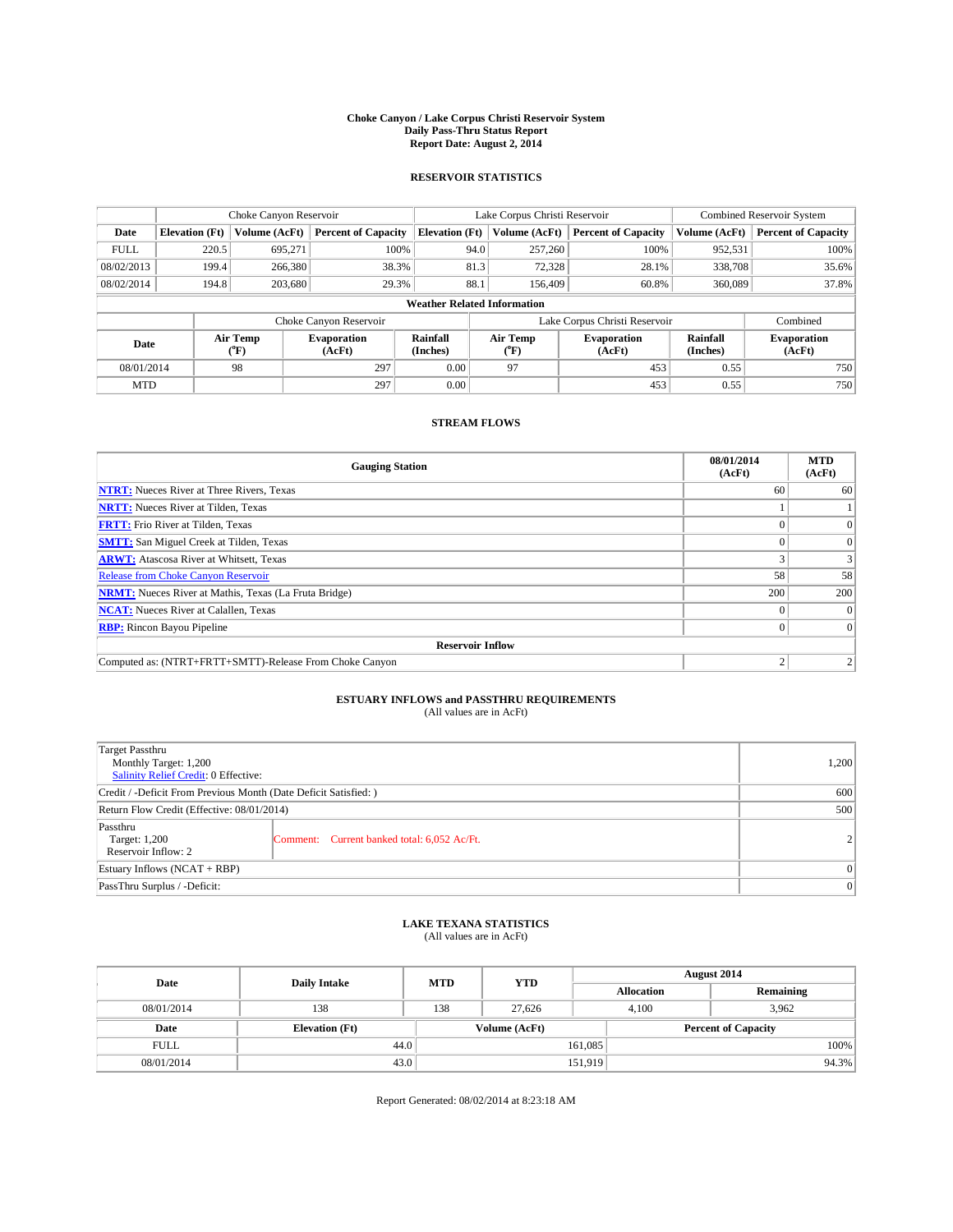#### **Choke Canyon / Lake Corpus Christi Reservoir System Daily Pass-Thru Status Report Report Date: August 3, 2014**

### **RESERVOIR STATISTICS**

|             | Choke Canyon Reservoir |                  |                              |                                    | Lake Corpus Christi Reservoir | <b>Combined Reservoir System</b> |                      |                              |
|-------------|------------------------|------------------|------------------------------|------------------------------------|-------------------------------|----------------------------------|----------------------|------------------------------|
| Date        | <b>Elevation</b> (Ft)  | Volume (AcFt)    | <b>Percent of Capacity</b>   | <b>Elevation (Ft)</b>              | Volume (AcFt)                 | <b>Percent of Capacity</b>       | Volume (AcFt)        | Percent of Capacity          |
| <b>FULL</b> | 220.5                  | 695,271          | 100%                         | 94.0                               | 257,260                       | 100%                             | 952,531              | 100%                         |
| 08/03/2013  | 199.3                  | 264,888          | 38.1%                        | 81.2                               | 71,862                        | 27.9%                            | 336,750              | $35.4\%$                     |
| 08/03/2014  | 194.8                  | 203,555          | 29.3%                        | 88.1                               | 156,098                       | 60.7%                            | 359,653              | 37.8%                        |
|             |                        |                  |                              | <b>Weather Related Information</b> |                               |                                  |                      |                              |
|             |                        |                  | Choke Canyon Reservoir       |                                    | Lake Corpus Christi Reservoir |                                  |                      | Combined                     |
| Date        |                        | Air Temp<br>(°F) | <b>Evaporation</b><br>(AcFt) | Rainfall<br>(Inches)               | Air Temp<br>("F)              | <b>Evaporation</b><br>(AcFt)     | Rainfall<br>(Inches) | <b>Evaporation</b><br>(AcFt) |
| 08/02/2014  |                        | 98               | 217                          | 0.00                               | 89                            | 217                              | 0.22                 | 434                          |
| <b>MTD</b>  |                        |                  | 514                          | 0.00                               |                               | 670                              | 0.77                 | 1.184                        |

### **STREAM FLOWS**

| <b>Gauging Station</b>                                       | 08/02/2014<br>(AcFt) | <b>MTD</b><br>(AcFt) |  |  |  |  |
|--------------------------------------------------------------|----------------------|----------------------|--|--|--|--|
| <b>NTRT:</b> Nueces River at Three Rivers, Texas             | 54                   | 113                  |  |  |  |  |
| <b>NRTT:</b> Nueces River at Tilden, Texas                   |                      |                      |  |  |  |  |
| <b>FRTT:</b> Frio River at Tilden, Texas                     |                      | $\overline{0}$       |  |  |  |  |
| <b>SMTT:</b> San Miguel Creek at Tilden, Texas               |                      | $\overline{0}$       |  |  |  |  |
| <b>ARWT:</b> Atascosa River at Whitsett, Texas               | 2                    | 4                    |  |  |  |  |
| <b>Release from Choke Canyon Reservoir</b>                   | 58                   | 115                  |  |  |  |  |
| <b>NRMT:</b> Nueces River at Mathis, Texas (La Fruta Bridge) | 119                  | 320                  |  |  |  |  |
| <b>NCAT:</b> Nueces River at Calallen, Texas                 |                      |                      |  |  |  |  |
| <b>RBP:</b> Rincon Bayou Pipeline                            | $\theta$             | $\Omega$             |  |  |  |  |
| <b>Reservoir Inflow</b>                                      |                      |                      |  |  |  |  |
| Computed as: NRTT+FRTT+SMTT+ARWT                             | $\overline{2}$       |                      |  |  |  |  |

# **ESTUARY INFLOWS and PASSTHRU REQUIREMENTS**<br>(All values are in AcFt)

| Target Passthru<br>Monthly Target: 1,200<br>Salinity Relief Credit: 0 Effective: |                                             | 1,200 |
|----------------------------------------------------------------------------------|---------------------------------------------|-------|
| Credit / -Deficit From Previous Month (Date Deficit Satisfied: )                 | 600                                         |       |
| Return Flow Credit (Effective: 08/01/2014)                                       | 500                                         |       |
| Passthru<br>Target: 1,200<br>Reservoir Inflow: 4                                 | Comment: Current banked total: 6,052 Ac/Ft. |       |
| Estuary Inflows (NCAT + RBP)                                                     |                                             |       |
| PassThru Surplus / -Deficit:                                                     | $\Omega$                                    |       |

## **LAKE TEXANA STATISTICS** (All values are in AcFt)

| Date        | <b>Daily Intake</b>   | <b>MTD</b>    | <b>YTD</b> | August 2014       |                            |           |  |
|-------------|-----------------------|---------------|------------|-------------------|----------------------------|-----------|--|
|             |                       |               |            | <b>Allocation</b> |                            | Remaining |  |
| 08/02/2014  | 138                   | 277           | 27.764     | 4,100             |                            | 3,823     |  |
| Date        | <b>Elevation</b> (Ft) | Volume (AcFt) |            |                   | <b>Percent of Capacity</b> |           |  |
| <b>FULL</b> | 44.0                  |               |            | 161,085           |                            | 100%      |  |
| 08/02/2014  | 43.0                  |               |            | 151,919           |                            | 94.3%     |  |

Report Generated: 08/03/2014 at 8:14:33 AM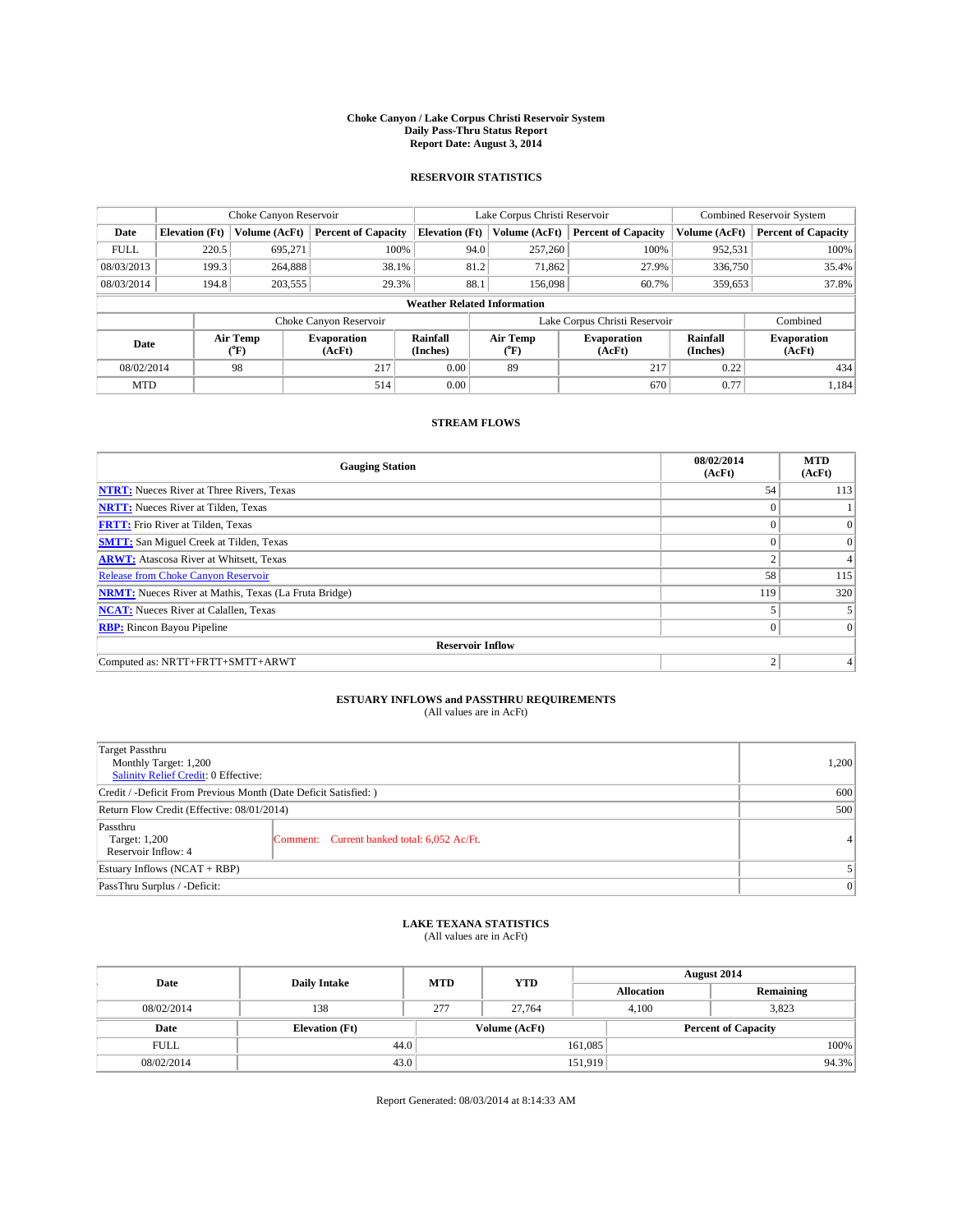#### **Choke Canyon / Lake Corpus Christi Reservoir System Daily Pass-Thru Status Report Report Date: August 4, 2014**

### **RESERVOIR STATISTICS**

|             |                                    | Choke Canyon Reservoir |                              |                       | Lake Corpus Christi Reservoir | Combined Reservoir System     |                      |                              |  |
|-------------|------------------------------------|------------------------|------------------------------|-----------------------|-------------------------------|-------------------------------|----------------------|------------------------------|--|
| Date        | <b>Elevation</b> (Ft)              | Volume (AcFt)          | <b>Percent of Capacity</b>   | <b>Elevation (Ft)</b> | Volume (AcFt)                 | <b>Percent of Capacity</b>    | Volume (AcFt)        | Percent of Capacity          |  |
| <b>FULL</b> | 220.5                              | 695,271                | 100%                         | 94.0                  | 257,260                       | 100%                          | 952,531              | 100%                         |  |
| 08/04/2013  | 199.3                              | 264,589                | 38.1%                        | 81.2                  | 71,305                        | 27.7%                         | 335,894              | 35.3%                        |  |
| 08/04/2014  | 194.7                              | 202,934                | 29.2%                        | 88.0                  | 155.324                       | 60.4%                         | 358,258              | 37.6%                        |  |
|             | <b>Weather Related Information</b> |                        |                              |                       |                               |                               |                      |                              |  |
|             |                                    |                        | Choke Canyon Reservoir       |                       |                               | Lake Corpus Christi Reservoir |                      | Combined                     |  |
| Date        |                                    | Air Temp<br>(°F)       | <b>Evaporation</b><br>(AcFt) | Rainfall<br>(Inches)  | Air Temp<br>("F)              | <b>Evaporation</b><br>(AcFt)  | Rainfall<br>(Inches) | <b>Evaporation</b><br>(AcFt) |  |
| 08/03/2014  |                                    | 96                     | 253                          | 0.00                  | 94                            | 287                           | 0.00                 | 540                          |  |
| <b>MTD</b>  |                                    |                        | 767                          | 0.00                  |                               | 957                           | 0.77                 | 1,724                        |  |

### **STREAM FLOWS**

| <b>Gauging Station</b>                                       | 08/03/2014<br>(AcFt) | <b>MTD</b><br>(AcFt) |  |  |  |  |
|--------------------------------------------------------------|----------------------|----------------------|--|--|--|--|
| <b>NTRT:</b> Nueces River at Three Rivers, Texas             | 54                   | 167                  |  |  |  |  |
| <b>NRTT:</b> Nueces River at Tilden, Texas                   | $\theta$             |                      |  |  |  |  |
| <b>FRTT:</b> Frio River at Tilden, Texas                     |                      |                      |  |  |  |  |
| <b>SMTT:</b> San Miguel Creek at Tilden, Texas               | $\theta$             | $\Omega$             |  |  |  |  |
| <b>ARWT:</b> Atascosa River at Whitsett, Texas               |                      |                      |  |  |  |  |
| <b>Release from Choke Canyon Reservoir</b>                   | 58                   | 173                  |  |  |  |  |
| <b>NRMT:</b> Nueces River at Mathis, Texas (La Fruta Bridge) | 139                  | 459                  |  |  |  |  |
| <b>NCAT:</b> Nueces River at Calallen, Texas                 | 95                   | 101                  |  |  |  |  |
| <b>RBP:</b> Rincon Bayou Pipeline                            | $\Omega$             | $\Omega$             |  |  |  |  |
| <b>Reservoir Inflow</b>                                      |                      |                      |  |  |  |  |
| Computed as: NRTT+FRTT+SMTT+ARWT                             |                      |                      |  |  |  |  |

# **ESTUARY INFLOWS and PASSTHRU REQUIREMENTS**<br>(All values are in AcFt)

| Target Passthru<br>Monthly Target: 1,200<br>Salinity Relief Credit: 0 Effective: |                                             | 1,200 |  |  |
|----------------------------------------------------------------------------------|---------------------------------------------|-------|--|--|
| Credit / -Deficit From Previous Month (Date Deficit Satisfied: )                 | 600                                         |       |  |  |
| Return Flow Credit (Effective: 08/01/2014)                                       |                                             |       |  |  |
| Passthru<br>Target: 1,200<br>Reservoir Inflow: 5                                 | Comment: Current banked total: 6,052 Ac/Ft. |       |  |  |
| Estuary Inflows (NCAT + RBP)                                                     |                                             |       |  |  |
| PassThru Surplus / -Deficit:                                                     | 0                                           |       |  |  |

## **LAKE TEXANA STATISTICS** (All values are in AcFt)

| Date        | <b>Daily Intake</b>   | <b>MTD</b> | <b>YTD</b>    | August 2014       |                            |           |  |
|-------------|-----------------------|------------|---------------|-------------------|----------------------------|-----------|--|
|             |                       |            |               | <b>Allocation</b> |                            | Remaining |  |
| 08/03/2014  | 138                   | 414        | 27,902        | 4,100             |                            | 3,686     |  |
| Date        | <b>Elevation</b> (Ft) |            | Volume (AcFt) |                   | <b>Percent of Capacity</b> |           |  |
| <b>FULL</b> | 44.0                  |            |               | 161,085           |                            | 100%      |  |
| 08/03/2014  | 42.9                  |            |               | 151,018           |                            | 93.8%     |  |

Report Generated: 08/04/2014 at 8:01:55 AM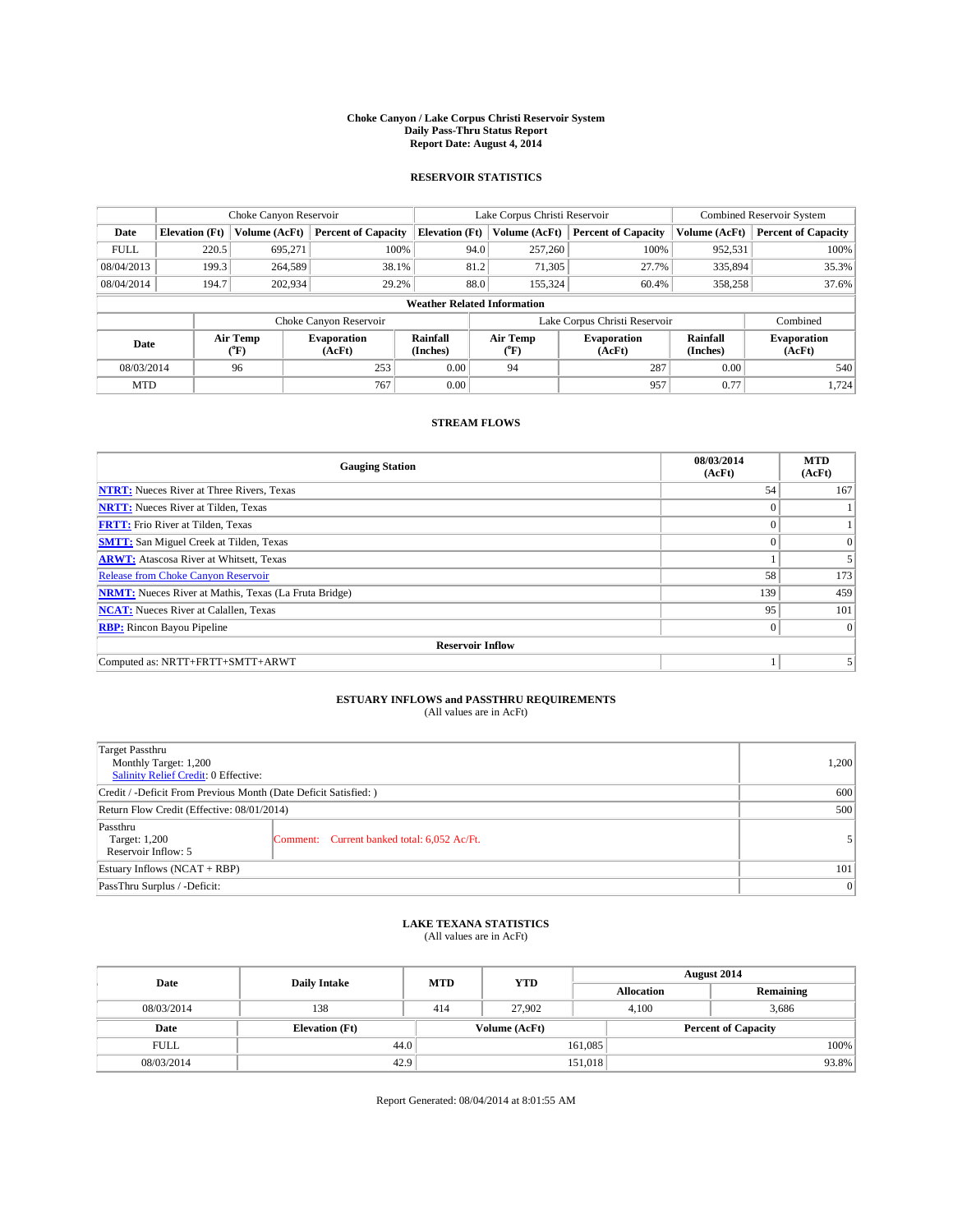#### **Choke Canyon / Lake Corpus Christi Reservoir System Daily Pass-Thru Status Report Report Date: August 5, 2014**

### **RESERVOIR STATISTICS**

|                                                          | Choke Canyon Reservoir             |                      | Lake Corpus Christi Reservoir |                       |                              |                      | <b>Combined Reservoir System</b> |               |                     |
|----------------------------------------------------------|------------------------------------|----------------------|-------------------------------|-----------------------|------------------------------|----------------------|----------------------------------|---------------|---------------------|
| Date                                                     | <b>Elevation</b> (Ft)              | Volume (AcFt)        | <b>Percent of Capacity</b>    | <b>Elevation (Ft)</b> |                              | Volume (AcFt)        | <b>Percent of Capacity</b>       | Volume (AcFt) | Percent of Capacity |
| <b>FULL</b>                                              | 220.5                              | 695,271              | 100%                          |                       | 94.0                         | 257,260              | 100%                             | 952,531       | 100%                |
| 08/05/2013                                               | 199.2                              | 263,843              | 37.9%                         |                       | 81.1                         | 70,843               | 27.5%                            | 334,686       | $35.1\%$            |
| 08/05/2014                                               | 194.7                              | 202,934              | 29.2%                         |                       | 88.0                         | 155,016              | 60.3%                            | 357,950       | 37.6%               |
|                                                          | <b>Weather Related Information</b> |                      |                               |                       |                              |                      |                                  |               |                     |
|                                                          |                                    |                      | Choke Canyon Reservoir        |                       |                              |                      | Lake Corpus Christi Reservoir    |               | Combined            |
| Air Temp<br><b>Evaporation</b><br>Date<br>(AcFt)<br>(°F) |                                    | Rainfall<br>(Inches) |                               | Air Temp<br>("F)      | <b>Evaporation</b><br>(AcFt) | Rainfall<br>(Inches) | <b>Evaporation</b><br>(AcFt)     |               |                     |
| 08/04/2014                                               |                                    | 98                   | 274                           | 0.00                  |                              | 95                   | 323                              | 0.00          | 597                 |
| <b>MTD</b>                                               |                                    |                      | 1.041                         | 0.00                  |                              |                      | 1.280                            | 0.77          | 2,321               |

### **STREAM FLOWS**

| <b>Gauging Station</b>                                       | 08/04/2014<br>(AcFt) | <b>MTD</b><br>(AcFt) |  |  |  |  |
|--------------------------------------------------------------|----------------------|----------------------|--|--|--|--|
| <b>NTRT:</b> Nueces River at Three Rivers, Texas             | 52                   | 218                  |  |  |  |  |
| <b>NRTT:</b> Nueces River at Tilden, Texas                   |                      |                      |  |  |  |  |
| <b>FRTT:</b> Frio River at Tilden, Texas                     |                      |                      |  |  |  |  |
| <b>SMTT:</b> San Miguel Creek at Tilden, Texas               | $\theta$             | $\Omega$             |  |  |  |  |
| <b>ARWT:</b> Atascosa River at Whitsett, Texas               |                      | 6                    |  |  |  |  |
| <b>Release from Choke Canyon Reservoir</b>                   | 58                   | 230                  |  |  |  |  |
| <b>NRMT:</b> Nueces River at Mathis, Texas (La Fruta Bridge) | 199                  | 657                  |  |  |  |  |
| <b>NCAT:</b> Nueces River at Calallen, Texas                 |                      | 105                  |  |  |  |  |
| <b>RBP:</b> Rincon Bayou Pipeline                            | $\theta$             | $\Omega$             |  |  |  |  |
| <b>Reservoir Inflow</b>                                      |                      |                      |  |  |  |  |
| Computed as: NRTT+FRTT+SMTT+ARWT                             |                      |                      |  |  |  |  |

# **ESTUARY INFLOWS and PASSTHRU REQUIREMENTS**<br>(All values are in AcFt)

| Target Passthru<br>Monthly Target: 1,200<br>Salinity Relief Credit: 0 Effective: |                                             | 1,200          |  |  |
|----------------------------------------------------------------------------------|---------------------------------------------|----------------|--|--|
| Credit / -Deficit From Previous Month (Date Deficit Satisfied: )                 |                                             |                |  |  |
| Return Flow Credit (Effective: 08/01/2014)                                       |                                             |                |  |  |
| Passthru<br>Target: 1,200<br>Reservoir Inflow: 7                                 | Comment: Current banked total: 6,052 Ac/Ft. | 7 <sup>1</sup> |  |  |
| Estuary Inflows (NCAT + RBP)                                                     |                                             |                |  |  |
| PassThru Surplus / -Deficit:                                                     | 0                                           |                |  |  |

## **LAKE TEXANA STATISTICS** (All values are in AcFt)

| Date        | <b>Daily Intake</b>   | <b>MTD</b>    | <b>YTD</b> | August 2014                |                   |           |  |
|-------------|-----------------------|---------------|------------|----------------------------|-------------------|-----------|--|
|             |                       |               |            |                            | <b>Allocation</b> | Remaining |  |
| 08/04/2014  | 137                   | 552           | 28,039     |                            | 3,548<br>4.100    |           |  |
| Date        | <b>Elevation</b> (Ft) | Volume (AcFt) |            | <b>Percent of Capacity</b> |                   |           |  |
| <b>FULL</b> | 44.0                  |               |            | 161,085                    |                   | 100%      |  |
| 08/04/2014  | 42.9                  |               |            | 151,018                    |                   | 93.8%     |  |

Report Generated: 08/05/2014 at 8:01:51 AM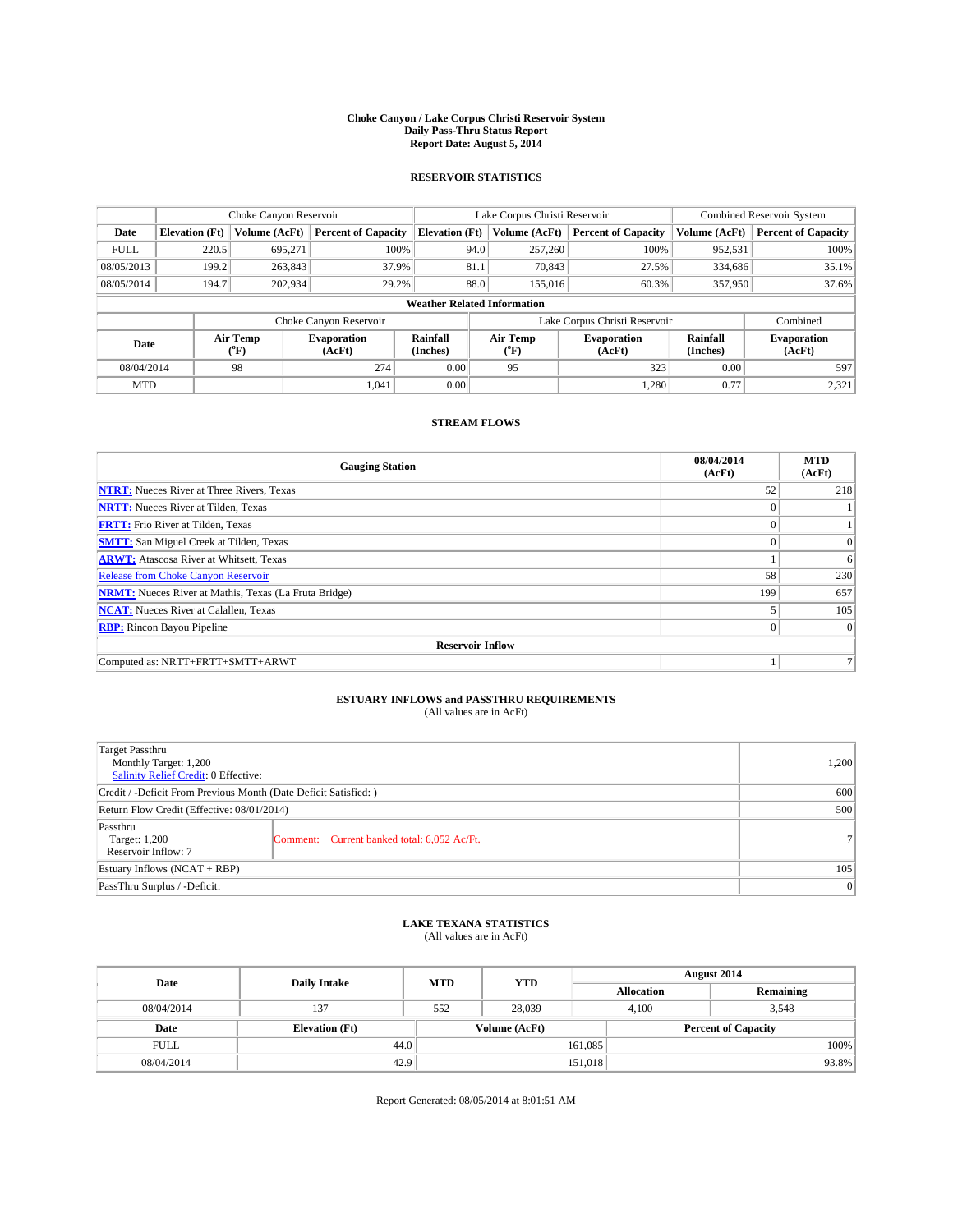#### **Choke Canyon / Lake Corpus Christi Reservoir System Daily Pass-Thru Status Report Report Date: August 6, 2014**

### **RESERVOIR STATISTICS**

|             |                                                                                                      | Choke Canyon Reservoir |                              |                       | Lake Corpus Christi Reservoir | Combined Reservoir System     |               |                            |  |
|-------------|------------------------------------------------------------------------------------------------------|------------------------|------------------------------|-----------------------|-------------------------------|-------------------------------|---------------|----------------------------|--|
| Date        | <b>Elevation</b> (Ft)                                                                                | Volume (AcFt)          | <b>Percent of Capacity</b>   | <b>Elevation (Ft)</b> | Volume (AcFt)                 | <b>Percent of Capacity</b>    | Volume (AcFt) | <b>Percent of Capacity</b> |  |
| <b>FULL</b> | 220.5                                                                                                | 695,271                | 100%                         | 94.0                  | 257,260                       | 100%                          | 952,531       | 100%                       |  |
| 08/06/2013  | 199.2                                                                                                | 263,398                | 37.9%                        | 81.1                  | 70,475                        | 27.4%                         | 333,873       | 35.1%                      |  |
| 08/06/2014  | 194.7                                                                                                | 202,316                | 29.1%                        | 88.0                  | 154,248                       | 60.0%                         | 356,564       | 37.4%                      |  |
|             | <b>Weather Related Information</b>                                                                   |                        |                              |                       |                               |                               |               |                            |  |
|             |                                                                                                      |                        | Choke Canyon Reservoir       |                       |                               | Lake Corpus Christi Reservoir |               | Combined                   |  |
|             | Air Temp<br>Rainfall<br>Air Temp<br><b>Evaporation</b><br>Date<br>(°F)<br>(AcFt)<br>(Inches)<br>(°F) |                        | <b>Evaporation</b><br>(AcFt) | Rainfall<br>(Inches)  | <b>Evaporation</b><br>(AcFt)  |                               |               |                            |  |
| 08/05/2014  |                                                                                                      | 98                     | 310                          | 0.00                  | 96                            | 313                           | 0.00          | 623                        |  |
| <b>MTD</b>  |                                                                                                      |                        | 1,351                        | 0.00                  |                               | 1,593                         | 0.77          | 2,944                      |  |

### **STREAM FLOWS**

| <b>Gauging Station</b>                                       | 08/05/2014<br>(AcFt) | <b>MTD</b><br>(AcFt) |  |  |  |  |
|--------------------------------------------------------------|----------------------|----------------------|--|--|--|--|
| <b>NTRT:</b> Nueces River at Three Rivers, Texas             | 50                   | 268                  |  |  |  |  |
| <b>NRTT:</b> Nueces River at Tilden, Texas                   |                      |                      |  |  |  |  |
| <b>FRTT:</b> Frio River at Tilden, Texas                     |                      |                      |  |  |  |  |
| <b>SMTT:</b> San Miguel Creek at Tilden, Texas               |                      | $\Omega$             |  |  |  |  |
| <b>ARWT:</b> Atascosa River at Whitsett, Texas               |                      |                      |  |  |  |  |
| <b>Release from Choke Canyon Reservoir</b>                   | 58                   | 288                  |  |  |  |  |
| <b>NRMT:</b> Nueces River at Mathis, Texas (La Fruta Bridge) | 193                  | 850                  |  |  |  |  |
| <b>NCAT:</b> Nueces River at Calallen, Texas                 | 8                    | 113                  |  |  |  |  |
| <b>RBP:</b> Rincon Bayou Pipeline                            | $\theta$             | $\Omega$             |  |  |  |  |
| <b>Reservoir Inflow</b>                                      |                      |                      |  |  |  |  |
| Computed as: NRTT+FRTT+SMTT+ARWT                             |                      | 8                    |  |  |  |  |

# **ESTUARY INFLOWS and PASSTHRU REQUIREMENTS**<br>(All values are in AcFt)

| Target Passthru<br>Monthly Target: 1,200<br>Salinity Relief Credit: 0 Effective: |                                             | 1,200          |  |  |
|----------------------------------------------------------------------------------|---------------------------------------------|----------------|--|--|
| Credit / -Deficit From Previous Month (Date Deficit Satisfied: )                 |                                             |                |  |  |
| Return Flow Credit (Effective: 08/01/2014)                                       |                                             |                |  |  |
| Passthru<br>Target: 1,200<br>Reservoir Inflow: 8                                 | Comment: Current banked total: 6,052 Ac/Ft. | 8 <sup>1</sup> |  |  |
| Estuary Inflows (NCAT + RBP)                                                     |                                             |                |  |  |
| PassThru Surplus / -Deficit:                                                     | 0                                           |                |  |  |

## **LAKE TEXANA STATISTICS** (All values are in AcFt)

| Date        | <b>Daily Intake</b>   | <b>MTD</b> | <b>YTD</b>    | August 2014       |                            |           |
|-------------|-----------------------|------------|---------------|-------------------|----------------------------|-----------|
|             |                       |            |               | <b>Allocation</b> |                            | Remaining |
| 08/05/2014  | 137                   | 688        | 28,176        | 4,100             | 3,412                      |           |
| Date        | <b>Elevation</b> (Ft) |            | Volume (AcFt) |                   | <b>Percent of Capacity</b> |           |
| <b>FULL</b> | 44.0                  |            |               | 161,085           |                            | 100%      |
| 08/05/2014  | 42.8                  |            |               | 150, 120          |                            | 93.2%     |

Report Generated: 08/06/2014 at 8:02:16 AM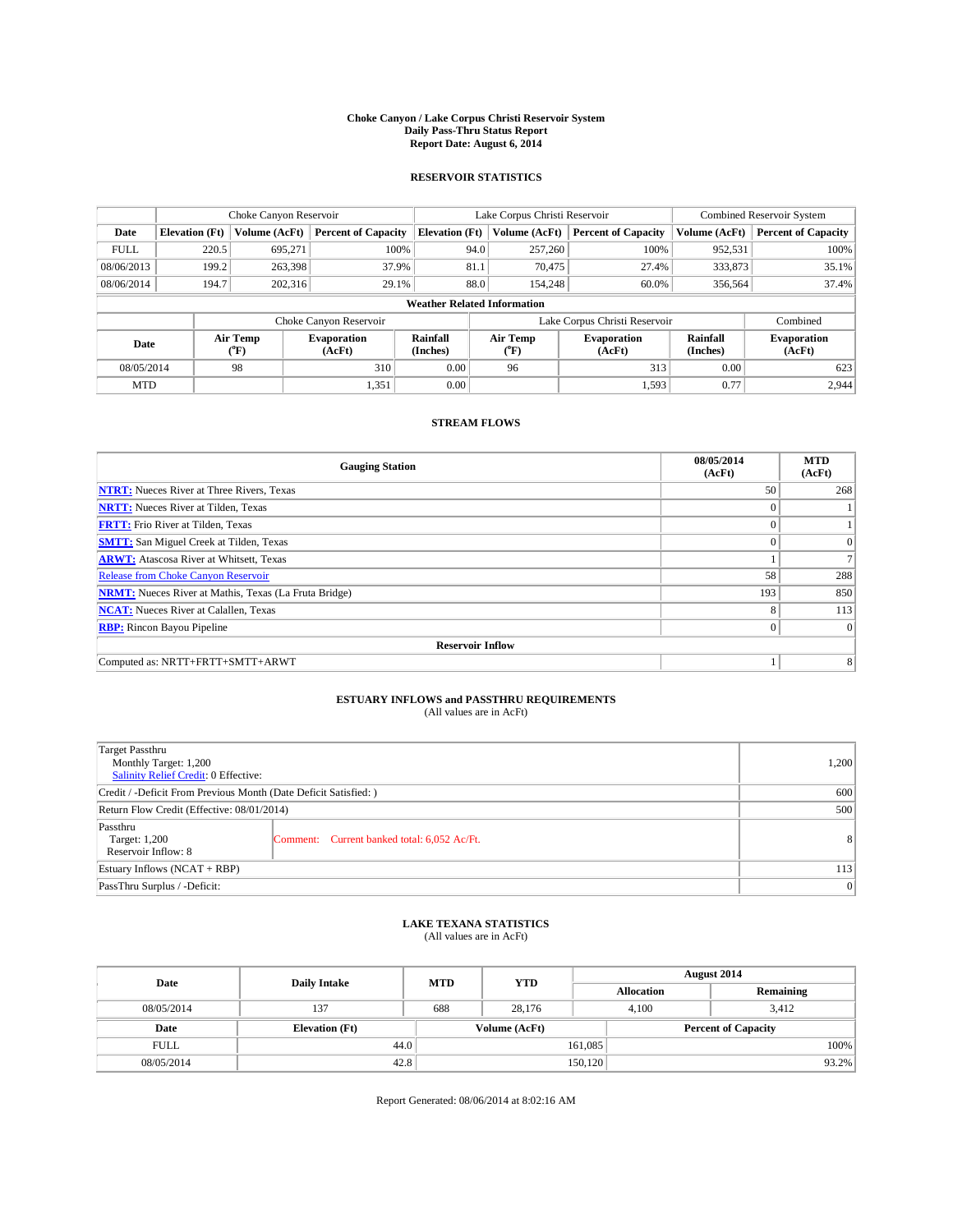#### **Choke Canyon / Lake Corpus Christi Reservoir System Daily Pass-Thru Status Report Report Date: August 7, 2014**

### **RESERVOIR STATISTICS**

|             |                                    | Choke Canyon Reservoir |                              |                       | Lake Corpus Christi Reservoir | <b>Combined Reservoir System</b> |                      |                              |  |
|-------------|------------------------------------|------------------------|------------------------------|-----------------------|-------------------------------|----------------------------------|----------------------|------------------------------|--|
| Date        | <b>Elevation</b> (Ft)              | Volume (AcFt)          | <b>Percent of Capacity</b>   | <b>Elevation (Ft)</b> | Volume (AcFt)                 | <b>Percent of Capacity</b>       | Volume (AcFt)        | Percent of Capacity          |  |
| <b>FULL</b> | 220.5                              | 695,271                | 100%                         | 94.0                  | 257,260                       | 100%                             | 952,531              | 100%                         |  |
| 08/07/2013  | 199.1                              | 262,663                | 37.8%                        | 81.0                  | 69,654                        | 27.1%                            | 332,317              | 34.9%                        |  |
| 08/07/2014  | 194.6                              | 200,958                | 28.9%                        | 87.9                  | 153.481                       | 59.7%                            | 354,439              | $37.2\%$                     |  |
|             | <b>Weather Related Information</b> |                        |                              |                       |                               |                                  |                      |                              |  |
|             |                                    |                        | Choke Canyon Reservoir       |                       |                               | Lake Corpus Christi Reservoir    |                      | Combined                     |  |
| Date        |                                    | Air Temp<br>(°F)       | <b>Evaporation</b><br>(AcFt) | Rainfall<br>(Inches)  | Air Temp<br>("F)              | <b>Evaporation</b><br>(AcFt)     | Rainfall<br>(Inches) | <b>Evaporation</b><br>(AcFt) |  |
| 08/06/2014  |                                    | 100                    | 373                          | 0.00                  | 375<br>99                     |                                  | 0.00                 | 748                          |  |
| <b>MTD</b>  |                                    |                        | 1.724                        | 0.00                  |                               | 1.968                            | 0.77                 | 3.692                        |  |

### **STREAM FLOWS**

| <b>Gauging Station</b>                                       | 08/06/2014<br>(AcFt) | <b>MTD</b><br>(AcFt) |  |  |  |  |
|--------------------------------------------------------------|----------------------|----------------------|--|--|--|--|
| <b>NTRT:</b> Nueces River at Three Rivers, Texas             | 50                   | 318                  |  |  |  |  |
| <b>NRTT:</b> Nueces River at Tilden, Texas                   | $\theta$             |                      |  |  |  |  |
| <b>FRTT:</b> Frio River at Tilden, Texas                     |                      |                      |  |  |  |  |
| <b>SMTT:</b> San Miguel Creek at Tilden, Texas               | $\theta$             | $\overline{0}$       |  |  |  |  |
| <b>ARWT:</b> Atascosa River at Whitsett, Texas               |                      | 8                    |  |  |  |  |
| <b>Release from Choke Canyon Reservoir</b>                   | 58                   | 345                  |  |  |  |  |
| <b>NRMT:</b> Nueces River at Mathis, Texas (La Fruta Bridge) | 187                  | 1,036                |  |  |  |  |
| <b>NCAT:</b> Nueces River at Calallen, Texas                 | $\theta$             | 113                  |  |  |  |  |
| <b>RBP:</b> Rincon Bayou Pipeline                            | $\theta$             | $\Omega$             |  |  |  |  |
| <b>Reservoir Inflow</b>                                      |                      |                      |  |  |  |  |
| Computed as: NRTT+FRTT+SMTT+ARWT                             |                      | 9                    |  |  |  |  |

# **ESTUARY INFLOWS and PASSTHRU REQUIREMENTS**<br>(All values are in AcFt)

| Target Passthru<br>Monthly Target: 1,200<br>Salinity Relief Credit: 0 Effective: |                                             | 1,200          |
|----------------------------------------------------------------------------------|---------------------------------------------|----------------|
| Credit / -Deficit From Previous Month (Date Deficit Satisfied: )                 | 600                                         |                |
| Return Flow Credit (Effective: 08/01/2014)                                       | 500                                         |                |
| Passthru<br>Target: 1,200<br>Reservoir Inflow: 9                                 | Comment: Current banked total: 6,052 Ac/Ft. | 9 <sup>1</sup> |
| Estuary Inflows (NCAT + RBP)                                                     | 113                                         |                |
| PassThru Surplus / -Deficit:                                                     | 0                                           |                |

## **LAKE TEXANA STATISTICS** (All values are in AcFt)

| Date        | <b>Daily Intake</b>   | <b>MTD</b> | <b>YTD</b>    | August 2014       |                            |  |  |
|-------------|-----------------------|------------|---------------|-------------------|----------------------------|--|--|
|             |                       |            |               | <b>Allocation</b> | Remaining                  |  |  |
| 08/06/2014  | 136                   | 824        | 28,312        | 4,100             | 3,276                      |  |  |
| Date        | <b>Elevation</b> (Ft) |            | Volume (AcFt) |                   | <b>Percent of Capacity</b> |  |  |
| <b>FULL</b> |                       | 44.0       |               | 161,085           | 100%                       |  |  |
| 08/06/2014  | 42.7                  |            |               | 149,224           | 92.6%                      |  |  |

Report Generated: 08/07/2014 at 7:59:04 AM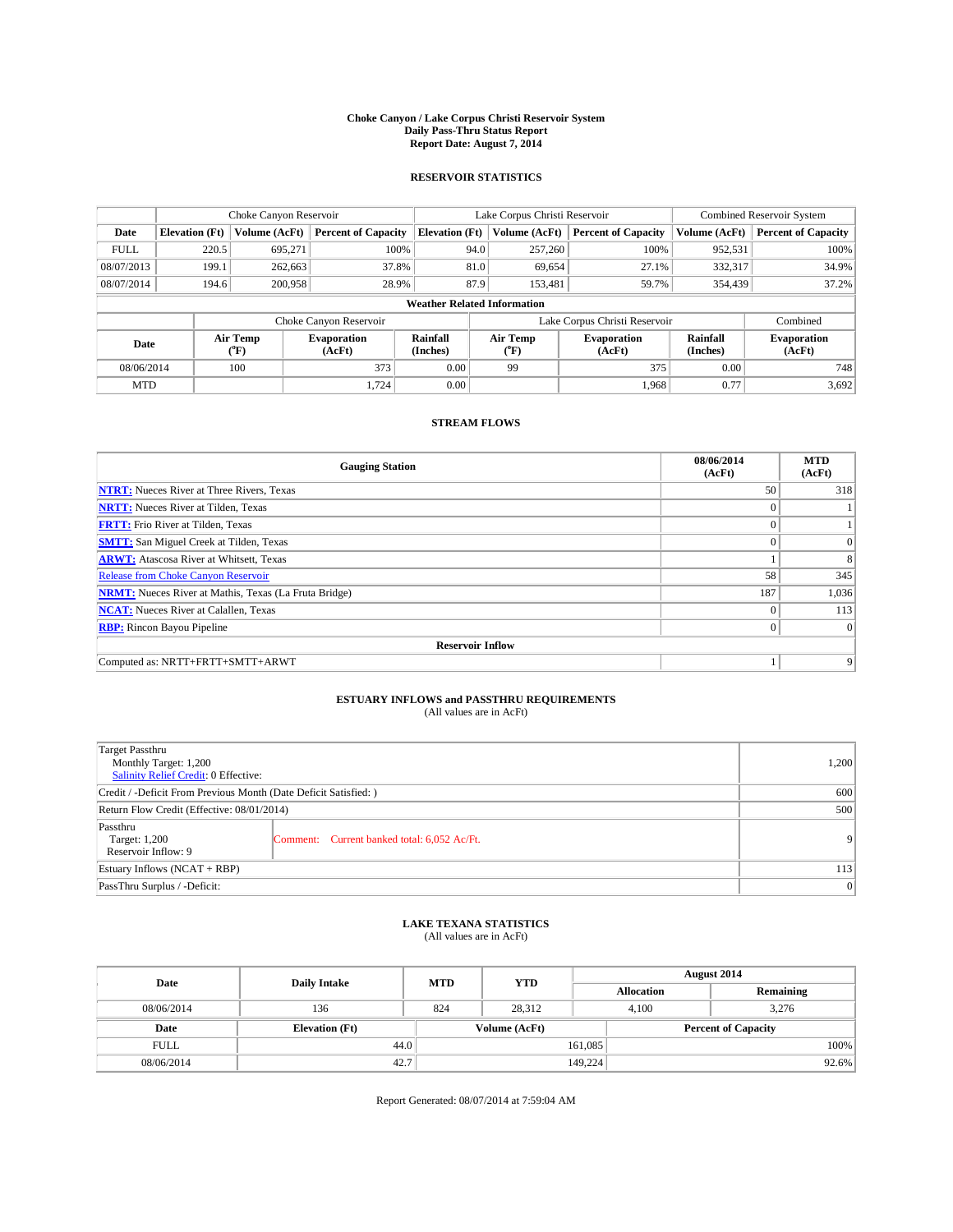#### **Choke Canyon / Lake Corpus Christi Reservoir System Daily Pass-Thru Status Report Report Date: August 8, 2014**

### **RESERVOIR STATISTICS**

|             | Choke Canyon Reservoir             |                  | Lake Corpus Christi Reservoir |                       |      |                  | <b>Combined Reservoir System</b> |               |                              |
|-------------|------------------------------------|------------------|-------------------------------|-----------------------|------|------------------|----------------------------------|---------------|------------------------------|
| Date        | <b>Elevation</b> (Ft)              | Volume (AcFt)    | <b>Percent of Capacity</b>    | <b>Elevation (Ft)</b> |      | Volume (AcFt)    | <b>Percent of Capacity</b>       | Volume (AcFt) | Percent of Capacity          |
| <b>FULL</b> | 220.5                              | 695,271          | 100%                          |                       | 94.0 | 257,260          | 100%                             | 952,531       | 100%                         |
| 08/08/2013  | 199.1                              | 262,516          | 37.8%                         |                       | 80.9 | 69,202           | 26.9%                            | 331,718       | 34.8%                        |
| 08/08/2014  | 194.6                              | 201,081          | 28.9%                         |                       | 87.8 | 152.412          | 59.2%                            | 353,493       | $37.1\%$                     |
|             | <b>Weather Related Information</b> |                  |                               |                       |      |                  |                                  |               |                              |
|             |                                    |                  | Choke Canyon Reservoir        |                       |      |                  | Lake Corpus Christi Reservoir    |               | Combined                     |
| Date        |                                    | Air Temp<br>(°F) | <b>Evaporation</b><br>(AcFt)  | Rainfall<br>(Inches)  |      | Air Temp<br>("F) | <b>Evaporation</b><br>(AcFt)     |               | <b>Evaporation</b><br>(AcFt) |
| 08/07/2014  |                                    | 103              | 359                           | 0.00                  | 99   |                  | 409                              | 0.00          | 768                          |
| <b>MTD</b>  |                                    |                  | 2.083                         | 0.00                  |      |                  | 2,377                            | 0.77          | 4.460                        |

### **STREAM FLOWS**

| <b>Gauging Station</b>                                       | 08/07/2014<br>(AcFt) | <b>MTD</b><br>(AcFt) |  |  |  |  |
|--------------------------------------------------------------|----------------------|----------------------|--|--|--|--|
| <b>NTRT:</b> Nueces River at Three Rivers, Texas             | 48                   | 365                  |  |  |  |  |
| <b>NRTT:</b> Nueces River at Tilden, Texas                   |                      |                      |  |  |  |  |
| <b>FRTT:</b> Frio River at Tilden, Texas                     |                      |                      |  |  |  |  |
| <b>SMTT:</b> San Miguel Creek at Tilden, Texas               | $\theta$             | $\Omega$             |  |  |  |  |
| <b>ARWT:</b> Atascosa River at Whitsett, Texas               |                      | 9                    |  |  |  |  |
| <b>Release from Choke Canyon Reservoir</b>                   | 58                   | 403                  |  |  |  |  |
| <b>NRMT:</b> Nueces River at Mathis, Texas (La Fruta Bridge) | 185                  | 1,221                |  |  |  |  |
| <b>NCAT:</b> Nueces River at Calallen, Texas                 | $\theta$             | 113                  |  |  |  |  |
| <b>RBP:</b> Rincon Bayou Pipeline                            | $\Omega$             | $\Omega$             |  |  |  |  |
| <b>Reservoir Inflow</b>                                      |                      |                      |  |  |  |  |
| Computed as: NRTT+FRTT+SMTT+ARWT                             |                      | 10                   |  |  |  |  |

# **ESTUARY INFLOWS and PASSTHRU REQUIREMENTS**<br>(All values are in AcFt)

| Target Passthru<br>Monthly Target: 1,200<br>Salinity Relief Credit: 0 Effective: |                                             | 1,200           |  |  |
|----------------------------------------------------------------------------------|---------------------------------------------|-----------------|--|--|
| Credit / -Deficit From Previous Month (Date Deficit Satisfied: )                 |                                             |                 |  |  |
| Return Flow Credit (Effective: 08/01/2014)                                       |                                             |                 |  |  |
| Passthru<br>Target: 1,200<br>Reservoir Inflow: 10                                | Comment: Current banked total: 6,052 Ac/Ft. | 10 <sup>1</sup> |  |  |
| Estuary Inflows (NCAT + RBP)                                                     |                                             |                 |  |  |
| PassThru Surplus / -Deficit:                                                     | 0                                           |                 |  |  |

# **LAKE TEXANA STATISTICS** (All values are in AcFt)

| Date        | <b>Daily Intake</b>   | <b>MTD</b> | <b>YTD</b>    | August 2014                |  |           |       |
|-------------|-----------------------|------------|---------------|----------------------------|--|-----------|-------|
|             |                       |            |               | <b>Allocation</b>          |  | Remaining |       |
| 08/07/2014  | 136                   | 960        | 28,447        | 4.100                      |  | 3.140     |       |
| Date        | <b>Elevation (Ft)</b> |            | Volume (AcFt) | <b>Percent of Capacity</b> |  |           |       |
| <b>FULL</b> | 44.0                  |            |               | 161,085                    |  |           | 100%  |
| 08/07/2014  | 42.7                  |            |               | 149,224                    |  |           | 92.6% |

Report Generated: 08/08/2014 at 8:09:44 AM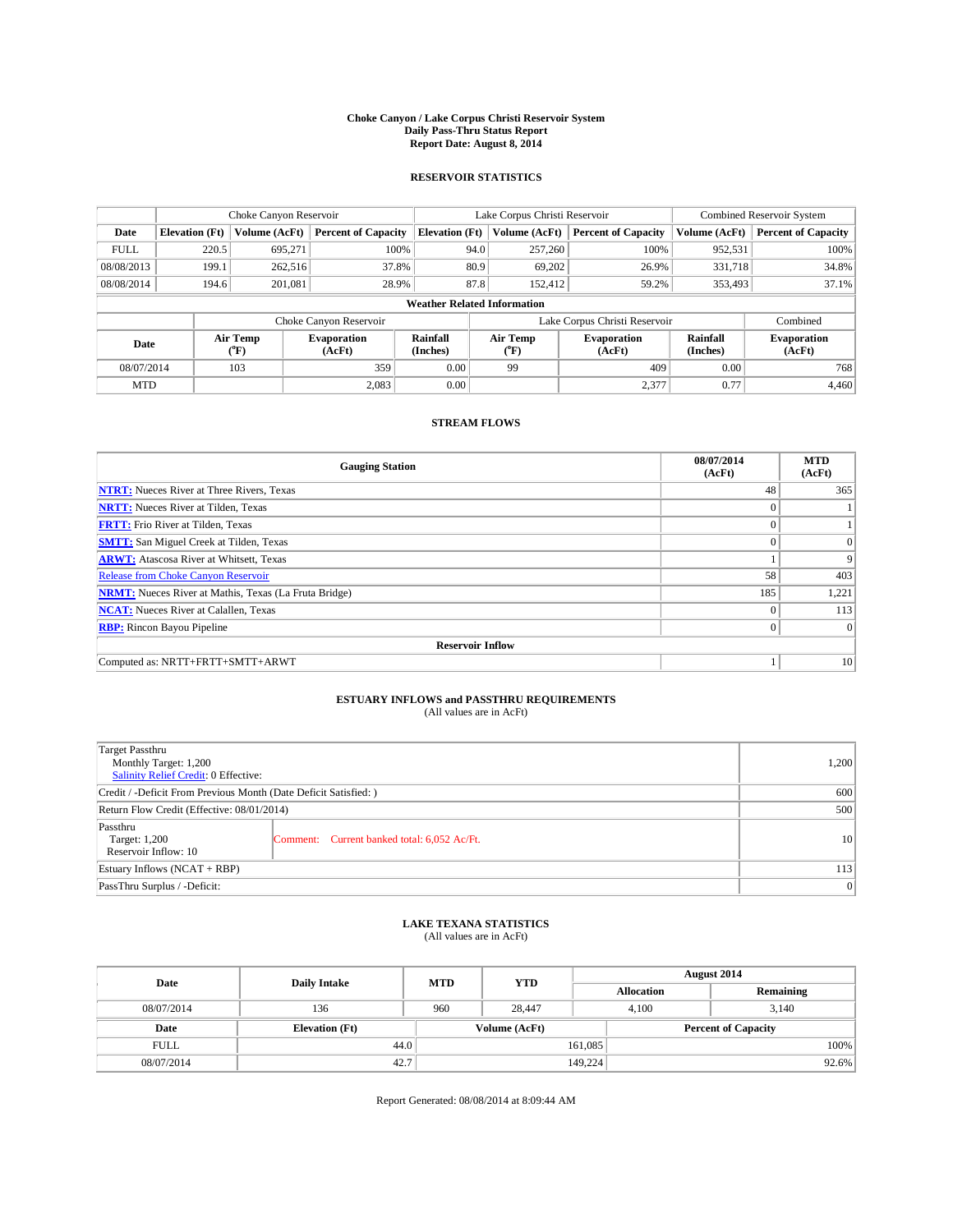#### **Choke Canyon / Lake Corpus Christi Reservoir System Daily Pass-Thru Status Report Report Date: August 9, 2014**

### **RESERVOIR STATISTICS**

|             | Choke Canyon Reservoir             |                  | Lake Corpus Christi Reservoir |                       |               |                                          | <b>Combined Reservoir System</b> |                      |                              |
|-------------|------------------------------------|------------------|-------------------------------|-----------------------|---------------|------------------------------------------|----------------------------------|----------------------|------------------------------|
| Date        | <b>Elevation</b> (Ft)              | Volume (AcFt)    | <b>Percent of Capacity</b>    | <b>Elevation (Ft)</b> | Volume (AcFt) |                                          | <b>Percent of Capacity</b>       | Volume (AcFt)        | Percent of Capacity          |
| <b>FULL</b> | 220.5                              | 695,271          | 100%                          |                       | 94.0          | 257,260                                  | 100%                             | 952,531              | 100%                         |
| 08/09/2013  | 199.1                              | 262,663          | 37.8%                         |                       | 80.9          | 68,842                                   | 26.8%                            | 331,505              | 34.8%                        |
| 08/09/2014  | 194.5                              | 200,341          | 28.8%                         |                       | 87.8          | 152,259                                  | 59.2%                            | 352,600              | 37.0%                        |
|             | <b>Weather Related Information</b> |                  |                               |                       |               |                                          |                                  |                      |                              |
|             |                                    |                  | Choke Canyon Reservoir        |                       |               |                                          | Lake Corpus Christi Reservoir    |                      | Combined                     |
| Date        |                                    | Air Temp<br>(°F) | <b>Evaporation</b><br>(AcFt)  | Rainfall<br>(Inches)  | ("F)          | Air Temp<br><b>Evaporation</b><br>(AcFt) |                                  | Rainfall<br>(Inches) | <b>Evaporation</b><br>(AcFt) |
| 08/08/2014  |                                    | 101              | 365                           | 0.00                  | 97            |                                          | 355                              | 0.00                 | 720                          |
| <b>MTD</b>  |                                    |                  | 2.448                         | 0.00                  |               |                                          | 2,732                            | 0.77                 | 5,180                        |

### **STREAM FLOWS**

| <b>Gauging Station</b>                                       | 08/08/2014<br>(AcFt) | <b>MTD</b><br>(AcFt) |  |  |  |  |
|--------------------------------------------------------------|----------------------|----------------------|--|--|--|--|
| <b>NTRT:</b> Nueces River at Three Rivers, Texas             | 48                   | 413                  |  |  |  |  |
| <b>NRTT:</b> Nueces River at Tilden, Texas                   | $\theta$             |                      |  |  |  |  |
| <b>FRTT:</b> Frio River at Tilden, Texas                     | $\theta$             | 2                    |  |  |  |  |
| <b>SMTT:</b> San Miguel Creek at Tilden, Texas               | $\theta$             | $\theta$             |  |  |  |  |
| <b>ARWT:</b> Atascosa River at Whitsett, Texas               |                      | 9                    |  |  |  |  |
| Release from Choke Canyon Reservoir                          | 58                   | 461                  |  |  |  |  |
| <b>NRMT:</b> Nueces River at Mathis, Texas (La Fruta Bridge) | 189                  | 1,409                |  |  |  |  |
| <b>NCAT:</b> Nueces River at Calallen, Texas                 | $\Omega$             | 113                  |  |  |  |  |
| <b>RBP:</b> Rincon Bayou Pipeline                            | $\Omega$             | $\Omega$             |  |  |  |  |
| <b>Reservoir Inflow</b>                                      |                      |                      |  |  |  |  |
| Computed as: NRTT+FRTT+SMTT+ARWT                             |                      | 11                   |  |  |  |  |

# **ESTUARY INFLOWS and PASSTHRU REQUIREMENTS**<br>(All values are in AcFt)

| Target Passthru<br>Monthly Target: 1,200<br>Salinity Relief Credit: 0 Effective: |                                             | 1,200 |  |  |
|----------------------------------------------------------------------------------|---------------------------------------------|-------|--|--|
| Credit / -Deficit From Previous Month (Date Deficit Satisfied: )                 | 600                                         |       |  |  |
| Return Flow Credit (Effective: 08/01/2014)                                       |                                             |       |  |  |
| Passthru<br>Target: 1,200<br>Reservoir Inflow: 11                                | Comment: Current banked total: 6,052 Ac/Ft. | 11    |  |  |
| Estuary Inflows (NCAT + RBP)                                                     |                                             |       |  |  |
| PassThru Surplus / -Deficit:                                                     | 0                                           |       |  |  |

## **LAKE TEXANA STATISTICS** (All values are in AcFt)

| Date        | <b>Daily Intake</b>   | <b>MTD</b> | <b>YTD</b>    | August 2014                |                |           |  |
|-------------|-----------------------|------------|---------------|----------------------------|----------------|-----------|--|
|             |                       |            |               | <b>Allocation</b>          |                | Remaining |  |
| 08/08/2014  | 136                   | 1.095      | 28.583        |                            | 3,005<br>4.100 |           |  |
| Date        | <b>Elevation</b> (Ft) |            | Volume (AcFt) | <b>Percent of Capacity</b> |                |           |  |
| <b>FULL</b> | 44.0                  |            |               | 161,085                    |                | 100%      |  |
| 08/08/2014  | 42.7                  |            |               | 149,224                    |                | 92.6%     |  |

Report Generated: 08/09/2014 at 7:33:29 AM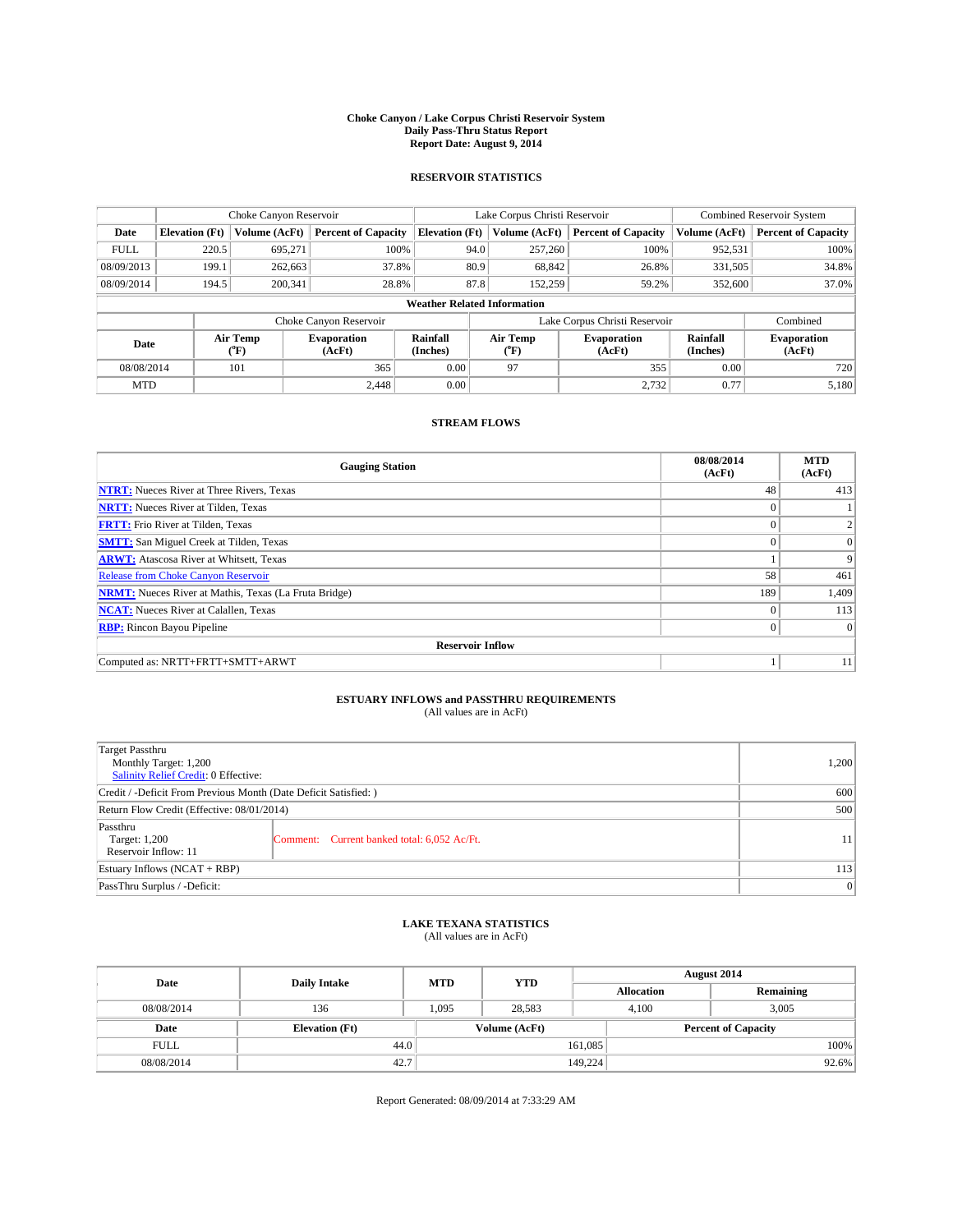#### **Choke Canyon / Lake Corpus Christi Reservoir System Daily Pass-Thru Status Report Report Date: August 10, 2014**

### **RESERVOIR STATISTICS**

|             | Choke Canyon Reservoir                                                                       |               |                              |                                    | Lake Corpus Christi Reservoir | Combined Reservoir System     |               |                            |
|-------------|----------------------------------------------------------------------------------------------|---------------|------------------------------|------------------------------------|-------------------------------|-------------------------------|---------------|----------------------------|
| Date        | <b>Elevation</b> (Ft)                                                                        | Volume (AcFt) | <b>Percent of Capacity</b>   | <b>Elevation (Ft)</b>              | Volume (AcFt)                 | <b>Percent of Capacity</b>    | Volume (AcFt) | <b>Percent of Capacity</b> |
| <b>FULL</b> | 220.5                                                                                        | 695,271       | 100%                         | 94.0                               | 257,260                       | 100%                          | 952,531       | 100%                       |
| 08/10/2013  | 199.1                                                                                        | 262,222       | 37.7%                        | 80.9                               | 68,662                        | 26.7%                         | 330,884       | 34.7%                      |
| 08/10/2014  | 194.5                                                                                        | 200,095       | 28.8%                        | 87.8                               | 145,937                       | 56.7%                         | 346,032       | 36.3%                      |
|             |                                                                                              |               |                              | <b>Weather Related Information</b> |                               |                               |               |                            |
|             |                                                                                              |               | Choke Canyon Reservoir       |                                    |                               | Lake Corpus Christi Reservoir |               | Combined                   |
| Date        | Air Temp<br>Rainfall<br>Air Temp<br><b>Evaporation</b><br>(°F)<br>(AcFt)<br>(Inches)<br>(°F) |               | <b>Evaporation</b><br>(AcFt) | Rainfall<br>(Inches)               | <b>Evaporation</b><br>(AcFt)  |                               |               |                            |
| 08/09/2014  |                                                                                              | 100           | 351                          | 0.00                               | 95                            | 268                           | 0.18          | 619                        |
| <b>MTD</b>  |                                                                                              |               | 2.799                        | 0.00                               |                               | 3,000                         | 0.95          | 5.799                      |

### **STREAM FLOWS**

| <b>Gauging Station</b>                                       | 08/09/2014<br>(AcFt) | <b>MTD</b><br>(AcFt) |  |  |  |  |  |
|--------------------------------------------------------------|----------------------|----------------------|--|--|--|--|--|
| <b>NTRT:</b> Nueces River at Three Rivers, Texas             | 48                   | 461                  |  |  |  |  |  |
| <b>NRTT:</b> Nueces River at Tilden, Texas                   |                      |                      |  |  |  |  |  |
| <b>FRTT:</b> Frio River at Tilden, Texas                     |                      | 2                    |  |  |  |  |  |
| <b>SMTT:</b> San Miguel Creek at Tilden, Texas               |                      | $\Omega$             |  |  |  |  |  |
| <b>ARWT:</b> Atascosa River at Whitsett, Texas               |                      | 10                   |  |  |  |  |  |
| Release from Choke Canyon Reservoir                          | 58                   | 518                  |  |  |  |  |  |
| <b>NRMT:</b> Nueces River at Mathis, Texas (La Fruta Bridge) | 195                  | 1,604                |  |  |  |  |  |
| <b>NCAT:</b> Nueces River at Calallen, Texas                 | $\Omega$             | 113                  |  |  |  |  |  |
| <b>RBP:</b> Rincon Bayou Pipeline                            | $\theta$             | $\Omega$             |  |  |  |  |  |
| <b>Reservoir Inflow</b>                                      |                      |                      |  |  |  |  |  |
| Computed as: NRTT+FRTT+SMTT+ARWT                             |                      | 11                   |  |  |  |  |  |

# **ESTUARY INFLOWS and PASSTHRU REQUIREMENTS**<br>(All values are in AcFt)

| <b>Target Passthru</b><br>Monthly Target: 1,200<br>Salinity Relief Credit: 0 Effective: |                                             | 1,200           |
|-----------------------------------------------------------------------------------------|---------------------------------------------|-----------------|
| Credit / -Deficit From Previous Month (Date Deficit Satisfied: )                        | 600                                         |                 |
| Return Flow Credit (Effective: 08/01/2014)                                              | 500                                         |                 |
| Passthru<br>Target: 1,200<br>Reservoir Inflow: 11                                       | Comment: Current banked total: 6,052 Ac/Ft. | 11 <sup>1</sup> |
| Estuary Inflows (NCAT + RBP)                                                            | 113                                         |                 |
| PassThru Surplus / -Deficit:                                                            | 0                                           |                 |

## **LAKE TEXANA STATISTICS** (All values are in AcFt)

| Date        | <b>Daily Intake</b>   | <b>MTD</b> | <b>YTD</b>    | August 2014       |       |                            |  |
|-------------|-----------------------|------------|---------------|-------------------|-------|----------------------------|--|
|             |                       |            |               | <b>Allocation</b> |       | Remaining                  |  |
| 08/09/2014  | 136                   | 1.231      | 28,719        |                   | 4.100 | 2,869                      |  |
| Date        | <b>Elevation</b> (Ft) |            | Volume (AcFt) |                   |       | <b>Percent of Capacity</b> |  |
| <b>FULL</b> | 44.0                  |            |               | 161,085           |       | 100%                       |  |
| 08/09/2014  | 42.7                  |            |               | 149,224           |       | 92.6%                      |  |

Report Generated: 08/10/2014 at 7:48:18 AM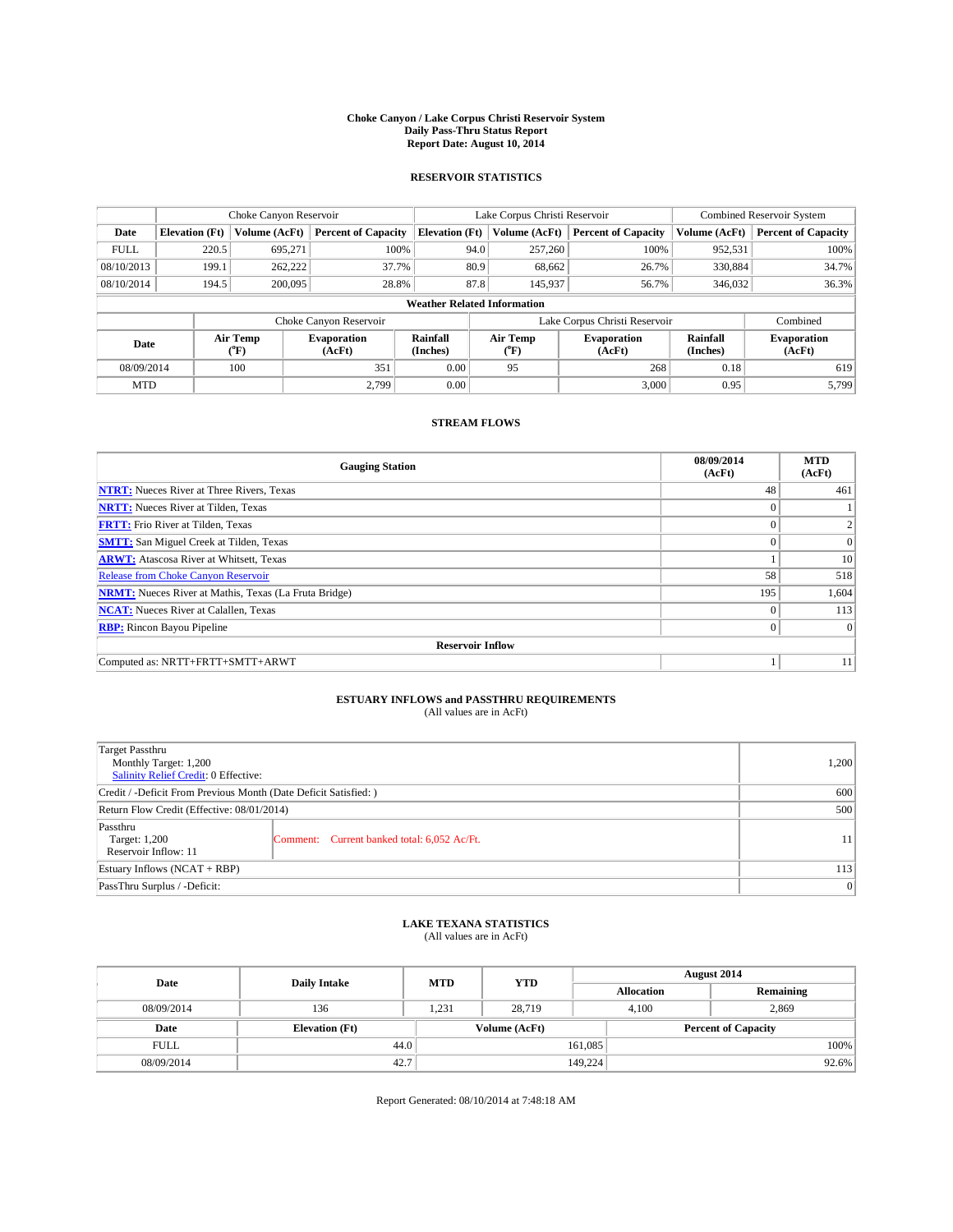#### **Choke Canyon / Lake Corpus Christi Reservoir System Daily Pass-Thru Status Report Report Date: August 10, 2014**

### **RESERVOIR STATISTICS**

|             | Choke Canyon Reservoir |                  |                              |                                    | Lake Corpus Christi Reservoir | <b>Combined Reservoir System</b> |                      |                              |
|-------------|------------------------|------------------|------------------------------|------------------------------------|-------------------------------|----------------------------------|----------------------|------------------------------|
| Date        | <b>Elevation</b> (Ft)  | Volume (AcFt)    | <b>Percent of Capacity</b>   | <b>Elevation (Ft)</b>              | Volume (AcFt)                 | <b>Percent of Capacity</b>       | Volume (AcFt)        | Percent of Capacity          |
| <b>FULL</b> | 220.5                  | 695,271          | 100%                         | 94.0                               | 257,260                       | 100%                             | 952,531              | 100%                         |
| 08/10/2013  | 199.1                  | 262,222          | 37.7%                        | 80.9                               | 68,662                        | 26.7%                            | 330,884              | 34.7%                        |
| 08/10/2014  | 194.5                  | 200,095          | 28.8%                        | 87.8                               | 151.803                       | 59.0%                            | 351,898              | $36.9\%$                     |
|             |                        |                  |                              | <b>Weather Related Information</b> |                               |                                  |                      |                              |
|             |                        |                  | Choke Canyon Reservoir       |                                    |                               | Lake Corpus Christi Reservoir    |                      | Combined                     |
| Date        |                        | Air Temp<br>(°F) | <b>Evaporation</b><br>(AcFt) | Rainfall<br>(Inches)               | Air Temp<br>("F)              | <b>Evaporation</b><br>(AcFt)     | Rainfall<br>(Inches) | <b>Evaporation</b><br>(AcFt) |
| 08/09/2014  |                        | 100              | 351                          | 0.00                               | 95                            | 268                              | 0.18                 | 619                          |
| <b>MTD</b>  |                        |                  | 2.799                        | 0.00                               |                               | 3,000                            | 0.95                 | 5.799                        |

### **STREAM FLOWS**

| <b>Gauging Station</b>                                       | 08/09/2014<br>(AcFt) | <b>MTD</b><br>(AcFt) |  |  |  |  |  |
|--------------------------------------------------------------|----------------------|----------------------|--|--|--|--|--|
| <b>NTRT:</b> Nueces River at Three Rivers, Texas             | 48                   | 461                  |  |  |  |  |  |
| <b>NRTT:</b> Nueces River at Tilden, Texas                   |                      |                      |  |  |  |  |  |
| <b>FRTT:</b> Frio River at Tilden, Texas                     |                      | 2                    |  |  |  |  |  |
| <b>SMTT:</b> San Miguel Creek at Tilden, Texas               |                      | $\Omega$             |  |  |  |  |  |
| <b>ARWT:</b> Atascosa River at Whitsett, Texas               |                      | 10                   |  |  |  |  |  |
| <b>Release from Choke Canyon Reservoir</b>                   | 58                   | 518                  |  |  |  |  |  |
| <b>NRMT:</b> Nueces River at Mathis, Texas (La Fruta Bridge) | 195                  | 1,604                |  |  |  |  |  |
| <b>NCAT:</b> Nueces River at Calallen, Texas                 | $\theta$             | 113                  |  |  |  |  |  |
| <b>RBP:</b> Rincon Bayou Pipeline                            | $\Omega$             | $\Omega$             |  |  |  |  |  |
| <b>Reservoir Inflow</b>                                      |                      |                      |  |  |  |  |  |
| Computed as: NRTT+FRTT+SMTT+ARWT                             |                      | 11                   |  |  |  |  |  |

# **ESTUARY INFLOWS and PASSTHRU REQUIREMENTS**<br>(All values are in AcFt)

| Target Passthru<br>Monthly Target: 1,200<br>Salinity Relief Credit: 0 Effective: |                                             | 1,200 |  |  |
|----------------------------------------------------------------------------------|---------------------------------------------|-------|--|--|
| Credit / -Deficit From Previous Month (Date Deficit Satisfied: )                 | 600                                         |       |  |  |
| Return Flow Credit (Effective: 08/01/2014)                                       |                                             |       |  |  |
| Passthru<br>Target: 1,200<br>Reservoir Inflow: 11                                | Comment: Current banked total: 6,052 Ac/Ft. | 11    |  |  |
| Estuary Inflows (NCAT + RBP)                                                     |                                             |       |  |  |
| PassThru Surplus / -Deficit:                                                     | 0                                           |       |  |  |

# **LAKE TEXANA STATISTICS** (All values are in AcFt)

| Date        | <b>Daily Intake</b>   | <b>MTD</b> | <b>YTD</b>    | August 2014       |       |                            |  |
|-------------|-----------------------|------------|---------------|-------------------|-------|----------------------------|--|
|             |                       |            |               | <b>Allocation</b> |       | Remaining                  |  |
| 08/09/2014  | 136                   | 1.231      | 28,719        |                   | 4.100 | 2,869                      |  |
| Date        | <b>Elevation</b> (Ft) |            | Volume (AcFt) |                   |       | <b>Percent of Capacity</b> |  |
| <b>FULL</b> | 44.0                  |            |               | 161,085           |       | 100%                       |  |
| 08/09/2014  | 42.7                  |            |               | 149,224           |       | 92.6%                      |  |

Report Generated: 08/11/2014 at 9:15:20 AM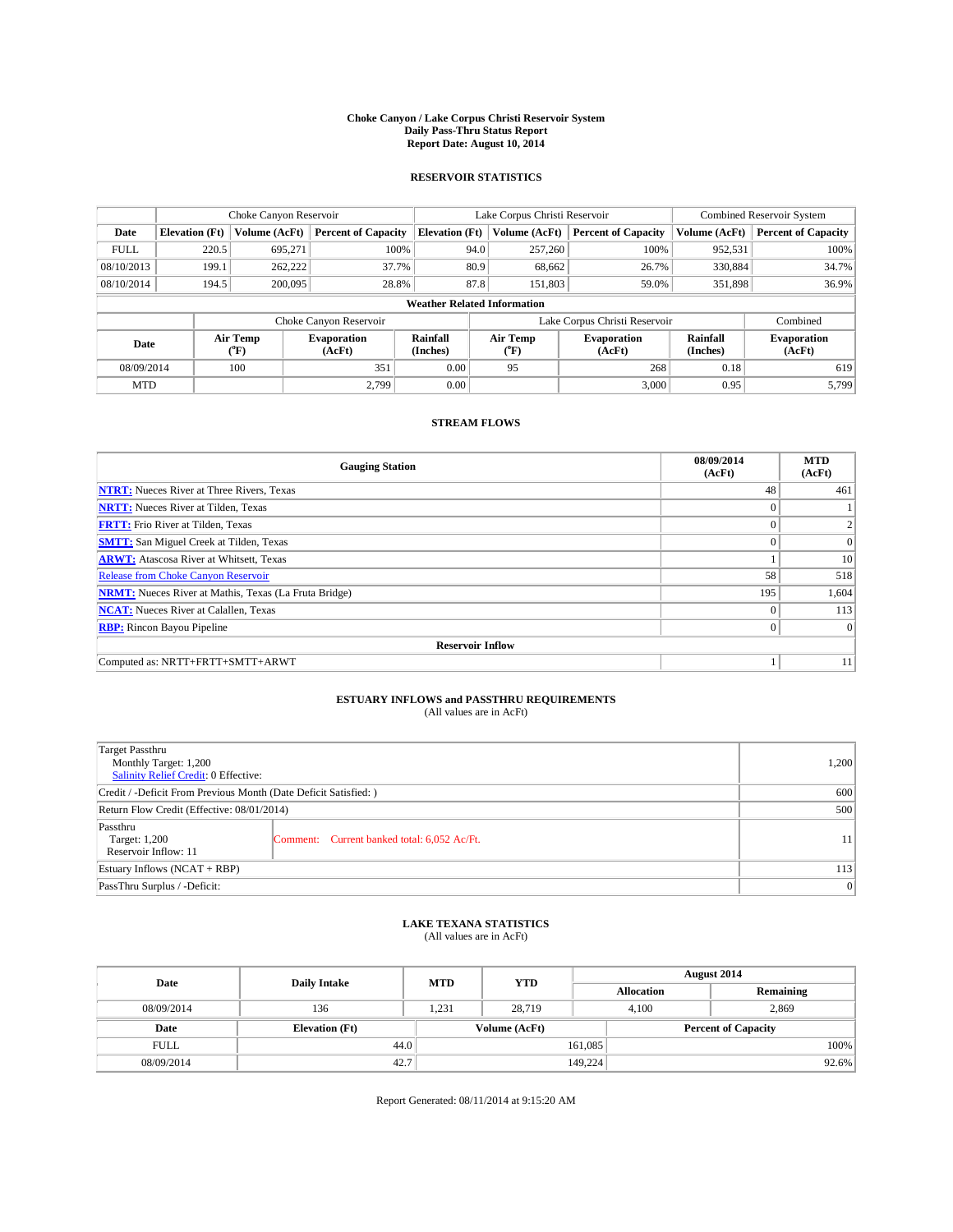#### **Choke Canyon / Lake Corpus Christi Reservoir System Daily Pass-Thru Status Report Report Date: August 12, 2014**

### **RESERVOIR STATISTICS**

|             | Choke Canyon Reservoir |                  |                              |                                    | Lake Corpus Christi Reservoir | <b>Combined Reservoir System</b> |                      |                              |
|-------------|------------------------|------------------|------------------------------|------------------------------------|-------------------------------|----------------------------------|----------------------|------------------------------|
| Date        | <b>Elevation</b> (Ft)  | Volume (AcFt)    | <b>Percent of Capacity</b>   | <b>Elevation (Ft)</b>              | Volume (AcFt)                 | <b>Percent of Capacity</b>       | Volume (AcFt)        | Percent of Capacity          |
| <b>FULL</b> | 220.5                  | 695,271          | 100%                         | 94.0                               | 257,260                       | 100%                             | 952,531              | 100%                         |
| 08/12/2013  | 199.0                  | 261,180          | 37.6%                        | 80.8                               | 68,305                        | 26.6%                            | 329,485              | 34.6%                        |
| 08/12/2014  | 194.5                  | 200,341          | 28.8%                        | 87.7                               | 151.043                       | 58.7%                            | 351,384              | $36.9\%$                     |
|             |                        |                  |                              | <b>Weather Related Information</b> |                               |                                  |                      |                              |
|             |                        |                  | Choke Canyon Reservoir       |                                    |                               | Lake Corpus Christi Reservoir    |                      | Combined                     |
| Date        |                        | Air Temp<br>(°F) | <b>Evaporation</b><br>(AcFt) | Rainfall<br>(Inches)               | Air Temp<br>("F)              | <b>Evaporation</b><br>(AcFt)     | Rainfall<br>(Inches) | <b>Evaporation</b><br>(AcFt) |
| 08/11/2014  |                        | 101              | 308                          | 0.00                               | 98                            | 353                              | 0.00                 | 661                          |
| <b>MTD</b>  |                        |                  | 3.401                        | 0.00                               |                               | 3.717                            | 0.95                 | 7.118                        |

### **STREAM FLOWS**

| <b>Gauging Station</b>                                       | 08/11/2014<br>(AcFt) | <b>MTD</b><br>(AcFt) |  |  |  |  |  |
|--------------------------------------------------------------|----------------------|----------------------|--|--|--|--|--|
| <b>NTRT:</b> Nueces River at Three Rivers, Texas             | 48                   | 556                  |  |  |  |  |  |
| <b>NRTT:</b> Nueces River at Tilden, Texas                   |                      |                      |  |  |  |  |  |
| <b>FRTT:</b> Frio River at Tilden, Texas                     |                      |                      |  |  |  |  |  |
| <b>SMTT:</b> San Miguel Creek at Tilden, Texas               |                      | $\overline{0}$       |  |  |  |  |  |
| <b>ARWT:</b> Atascosa River at Whitsett, Texas               | $\theta$             | 11                   |  |  |  |  |  |
| <b>Release from Choke Canyon Reservoir</b>                   | 58                   | 633                  |  |  |  |  |  |
| <b>NRMT:</b> Nueces River at Mathis, Texas (La Fruta Bridge) | 185                  | 1,981                |  |  |  |  |  |
| <b>NCAT:</b> Nueces River at Calallen, Texas                 | $\theta$             | 113                  |  |  |  |  |  |
| <b>RBP:</b> Rincon Bayou Pipeline                            | $\Omega$             | $\Omega$             |  |  |  |  |  |
| <b>Reservoir Inflow</b>                                      |                      |                      |  |  |  |  |  |
| Computed as: NRTT+FRTT+SMTT+ARWT                             |                      | 13                   |  |  |  |  |  |

# **ESTUARY INFLOWS and PASSTHRU REQUIREMENTS**<br>(All values are in AcFt)

| <b>Target Passthru</b><br>Monthly Target: 1,200<br>Salinity Relief Credit: 0 Effective: |                                             | 1,200 |
|-----------------------------------------------------------------------------------------|---------------------------------------------|-------|
| Credit / -Deficit From Previous Month (Date Deficit Satisfied: )                        | 600                                         |       |
| Return Flow Credit (Effective: 08/01/2014)                                              | 500                                         |       |
| Passthru<br>Target: 1,200<br>Reservoir Inflow: 13                                       | Comment: Current banked total: 6,052 Ac/Ft. | 13    |
| Estuary Inflows (NCAT + RBP)                                                            | 113                                         |       |
| PassThru Surplus / -Deficit:                                                            | 0                                           |       |

## **LAKE TEXANA STATISTICS** (All values are in AcFt)

| Date        | <b>Daily Intake</b>   | <b>MTD</b> | <b>YTD</b>    | August 2014       |                            |           |  |
|-------------|-----------------------|------------|---------------|-------------------|----------------------------|-----------|--|
|             |                       |            |               | <b>Allocation</b> |                            | Remaining |  |
| 08/11/2014  | 136                   | 1.504      | 28.992        |                   | 4.100                      | 2,596     |  |
| Date        | <b>Elevation</b> (Ft) |            | Volume (AcFt) |                   | <b>Percent of Capacity</b> |           |  |
| <b>FULL</b> | 44.0                  |            |               | 161,085           |                            | 100%      |  |
| 08/11/2014  | 42.6                  |            |               | 148,332           |                            | $92.1\%$  |  |

Report Generated: 08/12/2014 at 8:28:14 AM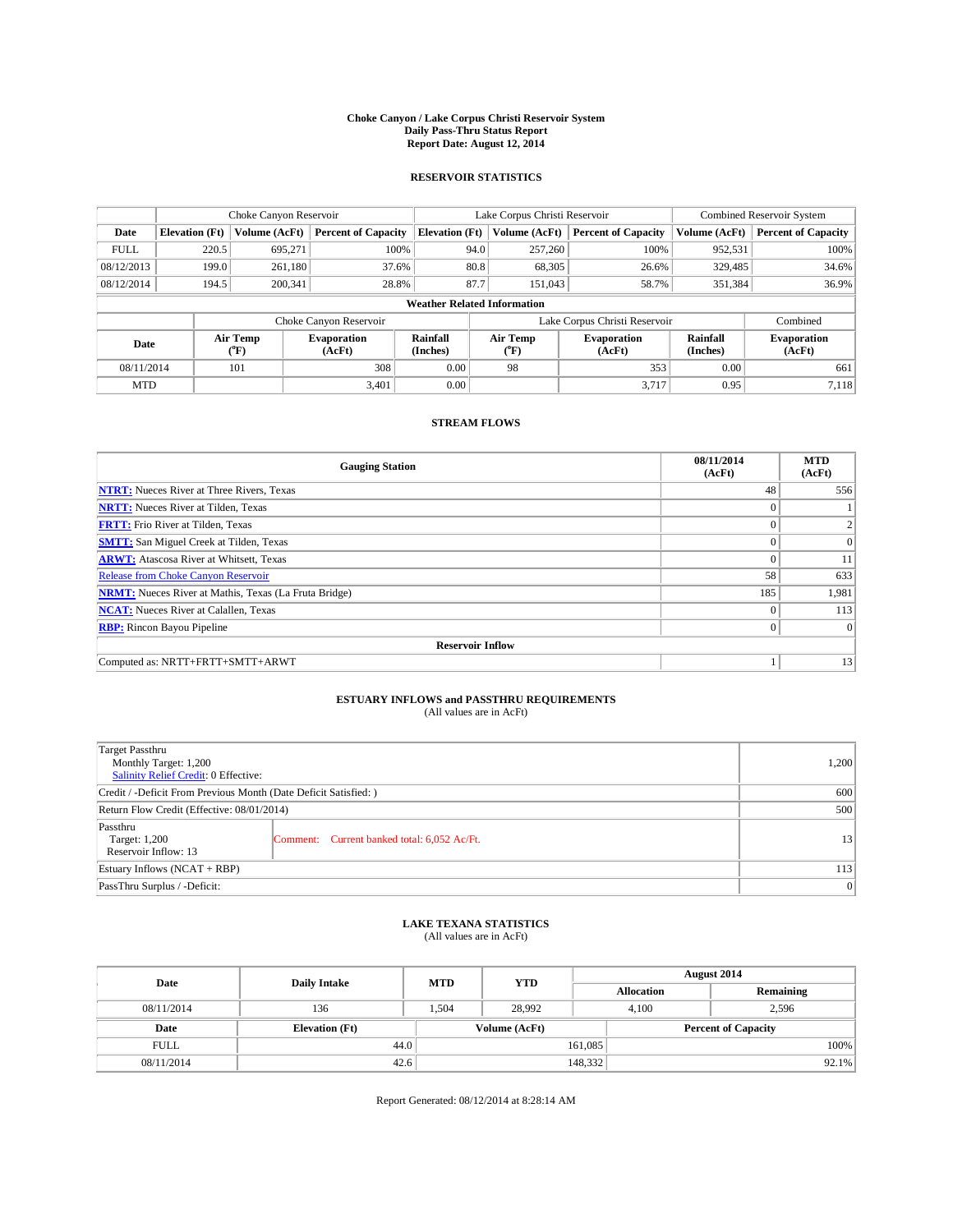#### **Choke Canyon / Lake Corpus Christi Reservoir System Daily Pass-Thru Status Report Report Date: August 13, 2014**

### **RESERVOIR STATISTICS**

|             |                       | Choke Canyon Reservoir |                              |                                    | Lake Corpus Christi Reservoir                    | <b>Combined Reservoir System</b> |                      |                              |
|-------------|-----------------------|------------------------|------------------------------|------------------------------------|--------------------------------------------------|----------------------------------|----------------------|------------------------------|
| Date        | <b>Elevation</b> (Ft) | Volume (AcFt)          | <b>Percent of Capacity</b>   | <b>Elevation (Ft)</b>              | Volume (AcFt)                                    | <b>Percent of Capacity</b>       | Volume (AcFt)        | <b>Percent of Capacity</b>   |
| <b>FULL</b> | 220.5                 | 695.271                | 100%                         | 94.0                               | 257,260                                          | 100%                             | 952,531              | 100%                         |
| 08/13/2013  | 199.0                 | 260,881                | 37.5%                        | 80.8                               | 67,771                                           | 26.3%                            | 328,652              | 34.5%                        |
| 08/13/2014  | 194.5                 | 199,482                | 28.7%                        | 87.7                               | 150,589                                          | 58.5%                            | 350,071              | 36.8%                        |
|             |                       |                        |                              | <b>Weather Related Information</b> |                                                  |                                  |                      |                              |
|             |                       |                        | Choke Canyon Reservoir       |                                    | Lake Corpus Christi Reservoir                    | Combined                         |                      |                              |
| Date        |                       | Air Temp<br>(°F)       | <b>Evaporation</b><br>(AcFt) | Rainfall<br>(Inches)               | Air Temp<br><b>Evaporation</b><br>(AcFt)<br>(°F) |                                  | Rainfall<br>(Inches) | <b>Evaporation</b><br>(AcFt) |
| 08/12/2014  |                       | 101                    | 272                          | 1.32                               | 99                                               | 309                              | 0.00                 | 581                          |
| <b>MTD</b>  |                       |                        | 3.673                        | 1.32                               |                                                  | 4.026                            | 0.95                 | 7.699                        |

### **STREAM FLOWS**

| <b>Gauging Station</b>                                       | 08/12/2014<br>(AcFt) | <b>MTD</b><br>(AcFt) |
|--------------------------------------------------------------|----------------------|----------------------|
| <b>NTRT:</b> Nueces River at Three Rivers, Texas             | 67                   | 623                  |
| <b>NRTT:</b> Nueces River at Tilden, Texas                   |                      |                      |
| <b>FRTT:</b> Frio River at Tilden, Texas                     |                      |                      |
| <b>SMTT:</b> San Miguel Creek at Tilden, Texas               |                      | $\Omega$             |
| <b>ARWT:</b> Atascosa River at Whitsett, Texas               |                      | 11                   |
| <b>Release from Choke Canyon Reservoir</b>                   | 58                   | 691                  |
| <b>NRMT:</b> Nueces River at Mathis, Texas (La Fruta Bridge) | 181                  | 2,162                |
| <b>NCAT:</b> Nueces River at Calallen, Texas                 |                      | 113                  |
| <b>RBP:</b> Rincon Bayou Pipeline                            | $\Omega$             | $\Omega$             |
| <b>Reservoir Inflow</b>                                      |                      |                      |
| Computed as: (NTRT+FRTT+SMTT)-Release From Choke Canyon      | 10                   | 23                   |

# **ESTUARY INFLOWS and PASSTHRU REQUIREMENTS**<br>(All values are in AcFt)

| Target Passthru<br>Monthly Target: 1,200<br>Salinity Relief Credit: 0 Effective: |                                             |    |  |  |
|----------------------------------------------------------------------------------|---------------------------------------------|----|--|--|
| Credit / -Deficit From Previous Month (Date Deficit Satisfied: )                 |                                             |    |  |  |
| Return Flow Credit (Effective: 08/01/2014)                                       |                                             |    |  |  |
| Passthru<br>Target: 1,200<br>Reservoir Inflow: 23                                | Comment: Current banked total: 6,052 Ac/Ft. | 23 |  |  |
| Estuary Inflows (NCAT + RBP)                                                     | 113                                         |    |  |  |
| PassThru Surplus / -Deficit:                                                     |                                             |    |  |  |

# **LAKE TEXANA STATISTICS** (All values are in AcFt)

| Date        | <b>Daily Intake</b>   | <b>MTD</b> | <b>YTD</b>    | August 2014       |                            |           |  |
|-------------|-----------------------|------------|---------------|-------------------|----------------------------|-----------|--|
|             |                       |            |               | <b>Allocation</b> |                            | Remaining |  |
| 08/12/2014  | 137                   | 1.641      | 29.128        |                   | 2,459<br>4.100             |           |  |
| Date        | <b>Elevation</b> (Ft) |            | Volume (AcFt) |                   | <b>Percent of Capacity</b> |           |  |
| <b>FULL</b> | 44.0                  |            |               | 161,085           |                            | 100%      |  |
| 08/12/2014  | 42.5                  |            |               | 147,442           |                            | 91.5%     |  |

Report Generated: 08/13/2014 at 8:14:46 AM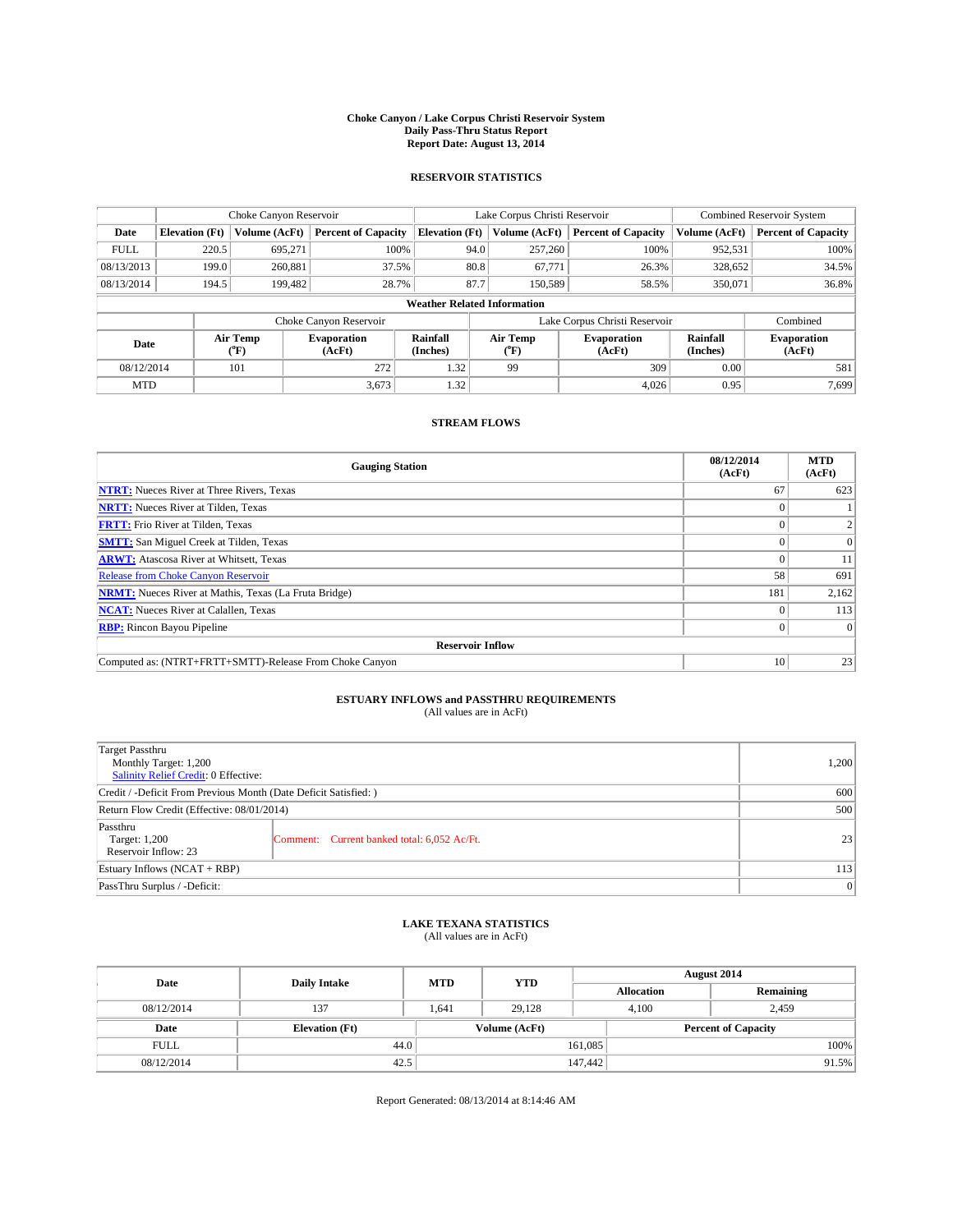#### **Choke Canyon / Lake Corpus Christi Reservoir System Daily Pass-Thru Status Report Report Date: August 14, 2014**

### **RESERVOIR STATISTICS**

|             |                       | Choke Canyon Reservoir |                              |                                    | Lake Corpus Christi Reservoir                    | Combined Reservoir System  |                      |                              |
|-------------|-----------------------|------------------------|------------------------------|------------------------------------|--------------------------------------------------|----------------------------|----------------------|------------------------------|
| Date        | <b>Elevation</b> (Ft) | Volume (AcFt)          | <b>Percent of Capacity</b>   | <b>Elevation</b> (Ft)              | Volume (AcFt)                                    | <b>Percent of Capacity</b> | Volume (AcFt)        | <b>Percent of Capacity</b>   |
| <b>FULL</b> | 220.5                 | 695.271                | 100%                         | 94.0                               | 257,260                                          | 100%                       | 952,531              | 100%                         |
| 08/14/2013  | 199.0                 | 260,436                | 37.5%                        | 80.7                               | 67,240                                           | 26.1%                      | 327,676              | 34.4%                        |
| 08/14/2014  | 194.4                 | 199,115                | 28.6%                        | 87.7                               | 150.135                                          | 58.4%                      | 349,250              | 36.7%                        |
|             |                       |                        |                              | <b>Weather Related Information</b> |                                                  |                            |                      |                              |
|             |                       |                        | Choke Canyon Reservoir       |                                    | Lake Corpus Christi Reservoir                    |                            |                      |                              |
| Date        |                       | Air Temp<br>(°F)       | <b>Evaporation</b><br>(AcFt) | Rainfall<br>(Inches)               | Air Temp<br><b>Evaporation</b><br>(AcFt)<br>(°F) |                            | Rainfall<br>(Inches) | <b>Evaporation</b><br>(AcFt) |
| 08/13/2014  |                       | 99                     | 257                          | 0.00                               | 99                                               | 299                        | 0.00                 | 556                          |
| <b>MTD</b>  |                       |                        | 3.930                        | 1.32                               |                                                  | 4,325                      | 0.95                 | 8,255                        |

### **STREAM FLOWS**

| <b>Gauging Station</b>                                       | 08/13/2014<br>(AcFt) | <b>MTD</b><br>(AcFt) |
|--------------------------------------------------------------|----------------------|----------------------|
| <b>NTRT:</b> Nueces River at Three Rivers, Texas             | 97                   | 721                  |
| <b>NRTT:</b> Nueces River at Tilden, Texas                   |                      |                      |
| <b>FRTT:</b> Frio River at Tilden, Texas                     |                      |                      |
| <b>SMTT:</b> San Miguel Creek at Tilden, Texas               |                      | $\Omega$             |
| <b>ARWT:</b> Atascosa River at Whitsett, Texas               |                      | 12                   |
| <b>Release from Choke Canyon Reservoir</b>                   | 58                   | 748                  |
| <b>NRMT:</b> Nueces River at Mathis, Texas (La Fruta Bridge) | 193                  | 2,354                |
| <b>NCAT:</b> Nueces River at Calallen, Texas                 |                      | 113                  |
| <b>RBP:</b> Rincon Bayou Pipeline                            | $\Omega$             | $\Omega$             |
| <b>Reservoir Inflow</b>                                      |                      |                      |
| Computed as: (NTRT+FRTT+SMTT)-Release From Choke Canyon      | 40                   | 63                   |

# **ESTUARY INFLOWS and PASSTHRU REQUIREMENTS**<br>(All values are in AcFt)

| Target Passthru<br>Monthly Target: 1,200<br>Salinity Relief Credit: 0 Effective: |                                             |    |  |  |
|----------------------------------------------------------------------------------|---------------------------------------------|----|--|--|
| Credit / -Deficit From Previous Month (Date Deficit Satisfied: )                 |                                             |    |  |  |
| Return Flow Credit (Effective: 08/01/2014)                                       |                                             |    |  |  |
| Passthru<br>Target: 1,200<br>Reservoir Inflow: 63                                | Comment: Current banked total: 6,052 Ac/Ft. | 63 |  |  |
| Estuary Inflows (NCAT + RBP)                                                     | 113                                         |    |  |  |
| PassThru Surplus / -Deficit:                                                     |                                             |    |  |  |

# **LAKE TEXANA STATISTICS** (All values are in AcFt)

| Date        | <b>Daily Intake</b>   | <b>MTD</b> | <b>YTD</b>    | August 2014       |                            |           |  |
|-------------|-----------------------|------------|---------------|-------------------|----------------------------|-----------|--|
|             |                       |            |               | <b>Allocation</b> |                            | Remaining |  |
| 08/13/2014  | 137                   | 1.777      | 29,265        |                   | 2,323<br>4.100             |           |  |
| Date        | <b>Elevation</b> (Ft) |            | Volume (AcFt) |                   | <b>Percent of Capacity</b> |           |  |
| <b>FULL</b> | 44.0                  |            |               | 161,085           |                            | 100%      |  |
| 08/13/2014  | 42.5                  |            |               | 147,442           |                            | 91.5%     |  |

Report Generated: 08/14/2014 at 8:15:08 AM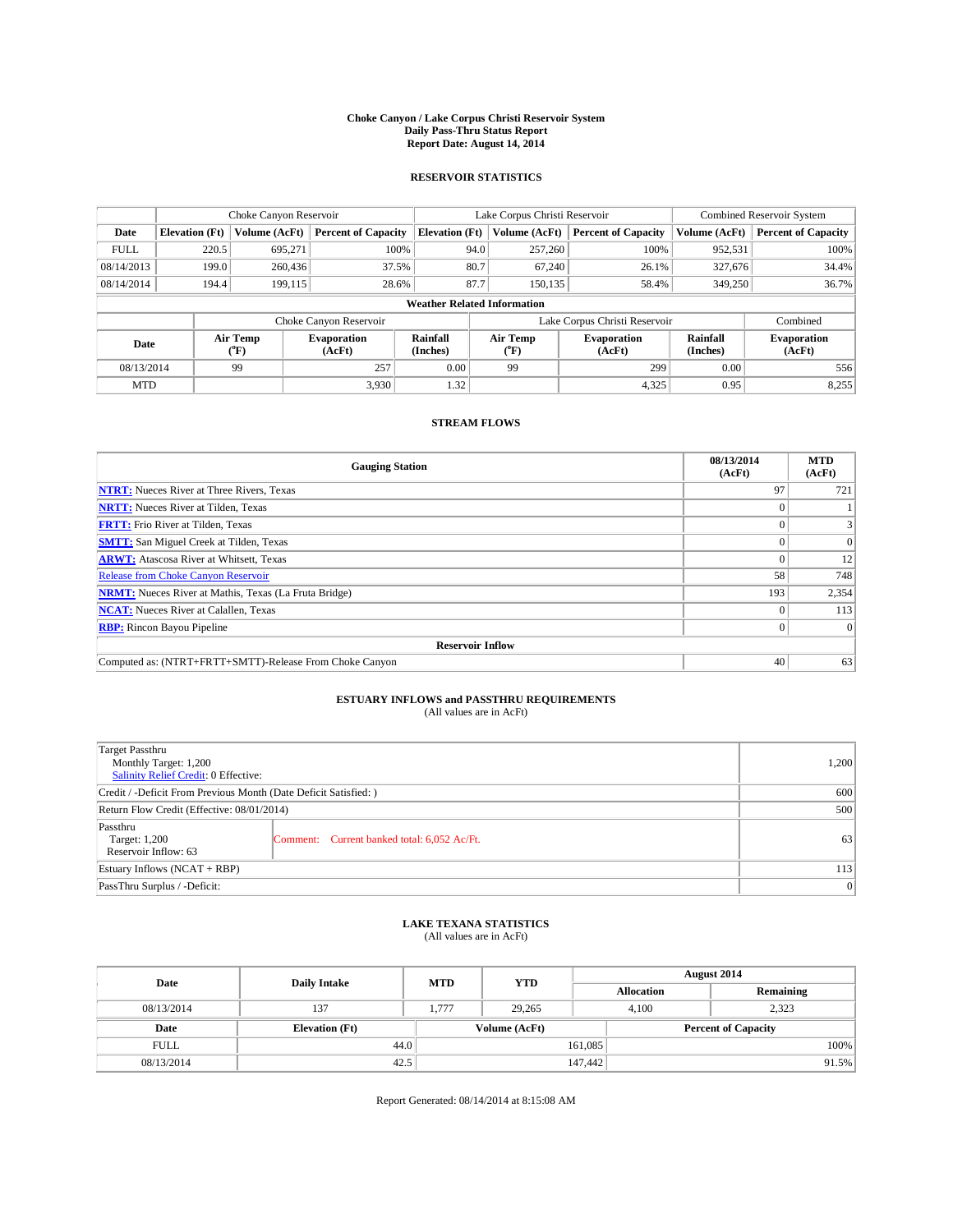#### **Choke Canyon / Lake Corpus Christi Reservoir System Daily Pass-Thru Status Report Report Date: August 15, 2014**

### **RESERVOIR STATISTICS**

|             | Choke Canyon Reservoir   |               | Lake Corpus Christi Reservoir |                                    |                                 |               | <b>Combined Reservoir System</b> |                      |                              |
|-------------|--------------------------|---------------|-------------------------------|------------------------------------|---------------------------------|---------------|----------------------------------|----------------------|------------------------------|
| Date        | <b>Elevation</b> (Ft)    | Volume (AcFt) | <b>Percent of Capacity</b>    | <b>Elevation (Ft)</b>              |                                 | Volume (AcFt) | <b>Percent of Capacity</b>       | Volume (AcFt)        | <b>Percent of Capacity</b>   |
| <b>FULL</b> | 220.5                    | 695.271       | 100%                          |                                    | 94.0                            | 257,260       | 100%                             | 952,531              | 100%                         |
| 08/15/2013  | 199.0                    | 260,881       | 37.5%                         |                                    | 80.7                            | 66,801        | 26.0%                            | 327,682              | 34.4%                        |
| 08/15/2014  | 194.3                    | 198,258       | 28.5%                         |                                    | 87.6                            | 149,380       | 58.1%                            | 347,638              | 36.5%                        |
|             |                          |               |                               | <b>Weather Related Information</b> |                                 |               |                                  |                      |                              |
|             |                          |               | Choke Canyon Reservoir        |                                    |                                 | Combined      |                                  |                      |                              |
|             | Air Temp<br>Date<br>(°F) |               | <b>Evaporation</b><br>(AcFt)  | Rainfall<br>(Inches)               | Air Temp<br>(AcFt)<br>$(^{0}F)$ |               | <b>Evaporation</b>               | Rainfall<br>(Inches) | <b>Evaporation</b><br>(AcFt) |
| 08/14/2014  |                          | 99            | 306                           | 0.00                               | 98                              |               | 351                              | 0.00                 | 657                          |
| <b>MTD</b>  |                          |               | 4,236                         | 1.32                               |                                 |               | 4,676                            | 0.95                 | 8,912                        |

### **STREAM FLOWS**

| <b>Gauging Station</b>                                       | 08/14/2014<br>(AcFt) | <b>MTD</b><br>(AcFt) |
|--------------------------------------------------------------|----------------------|----------------------|
| <b>NTRT:</b> Nueces River at Three Rivers, Texas             | 60                   | 780                  |
| <b>NRTT:</b> Nueces River at Tilden, Texas                   |                      |                      |
| <b>FRTT:</b> Frio River at Tilden, Texas                     |                      |                      |
| <b>SMTT:</b> San Miguel Creek at Tilden, Texas               |                      | $\Omega$             |
| <b>ARWT:</b> Atascosa River at Whitsett, Texas               |                      | 12                   |
| <b>Release from Choke Canyon Reservoir</b>                   | 58                   | 806                  |
| <b>NRMT:</b> Nueces River at Mathis, Texas (La Fruta Bridge) | 199                  | 2,553                |
| <b>NCAT:</b> Nueces River at Calallen, Texas                 |                      | 113                  |
| <b>RBP:</b> Rincon Bayou Pipeline                            | 0                    | $\Omega$             |
| <b>Reservoir Inflow</b>                                      |                      |                      |
| Computed as: (NTRT+FRTT+SMTT)-Release From Choke Canyon      | h                    | 65                   |

# **ESTUARY INFLOWS and PASSTHRU REQUIREMENTS**<br>(All values are in AcFt)

| Target Passthru<br>Monthly Target: 1,200<br>Salinity Relief Credit: 0 Effective: |                                             |    |  |  |
|----------------------------------------------------------------------------------|---------------------------------------------|----|--|--|
| Credit / -Deficit From Previous Month (Date Deficit Satisfied: )                 |                                             |    |  |  |
| Return Flow Credit (Effective: 08/01/2014)                                       |                                             |    |  |  |
| Passthru<br>Target: 1,200<br>Reservoir Inflow: 65                                | Comment: Current banked total: 6,052 Ac/Ft. | 65 |  |  |
| Estuary Inflows (NCAT + RBP)                                                     |                                             |    |  |  |
| PassThru Surplus / -Deficit:                                                     |                                             |    |  |  |

## **LAKE TEXANA STATISTICS** (All values are in AcFt)

| Date        | <b>Daily Intake</b>   | <b>MTD</b> | <b>YTD</b>    | August 2014       |                            |           |      |
|-------------|-----------------------|------------|---------------|-------------------|----------------------------|-----------|------|
|             |                       |            |               | <b>Allocation</b> |                            | Remaining |      |
| 08/14/2014  | 136                   | 1,914      | 29,401        |                   | 2,186<br>4,100             |           |      |
| Date        | <b>Elevation</b> (Ft) |            | Volume (AcFt) |                   | <b>Percent of Capacity</b> |           |      |
| <b>FULL</b> | 44.0                  |            |               | 161,085           |                            |           | 100% |
| 08/14/2014  | 42.5                  |            |               | 147,442           |                            | 91.5%     |      |

Report Generated: 08/15/2014 at 9:38:36 AM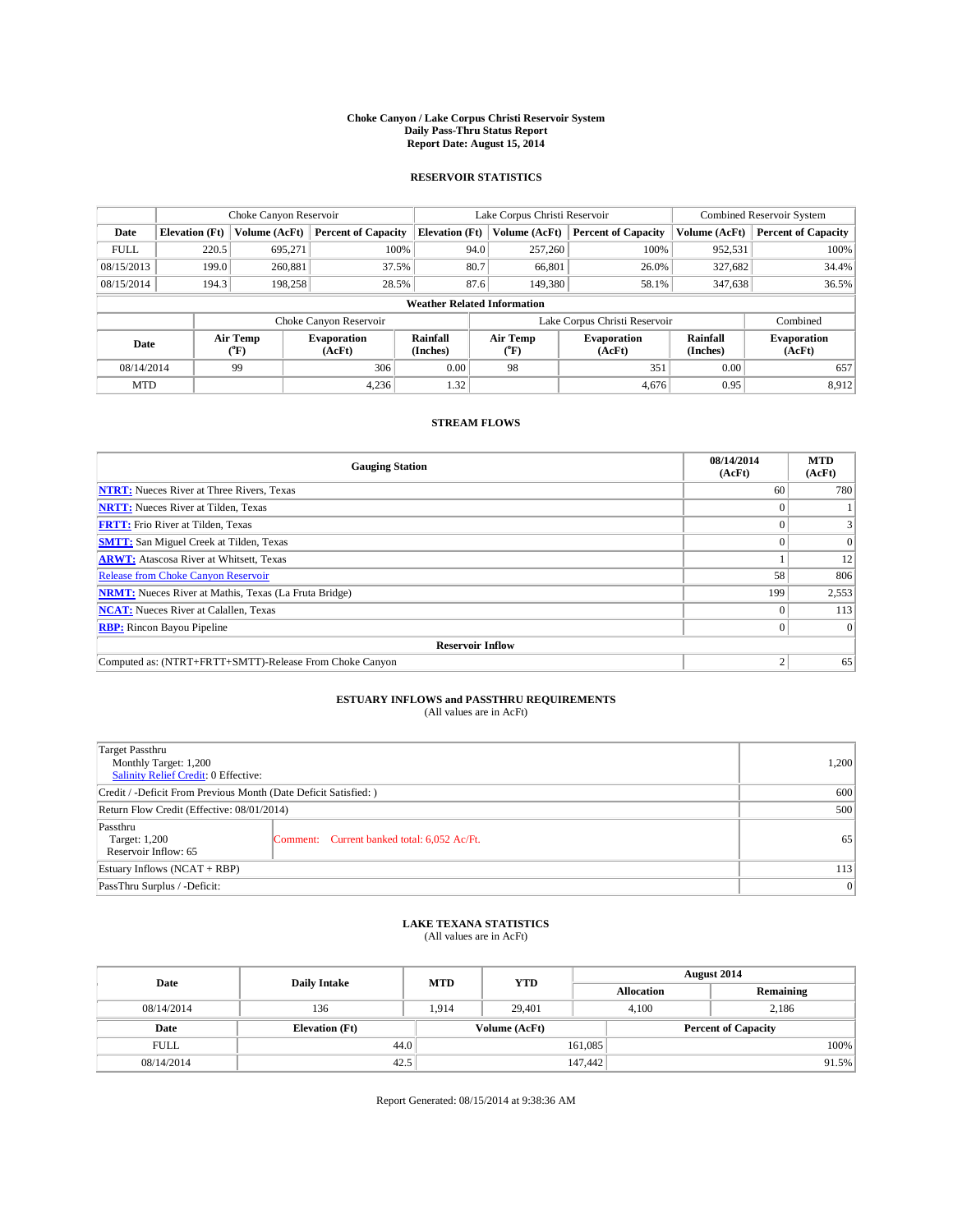#### **Choke Canyon / Lake Corpus Christi Reservoir System Daily Pass-Thru Status Report Report Date: August 16, 2014**

### **RESERVOIR STATISTICS**

|             |                                    | Choke Canyon Reservoir |                              |                       | Lake Corpus Christi Reservoir | <b>Combined Reservoir System</b> |               |                              |  |
|-------------|------------------------------------|------------------------|------------------------------|-----------------------|-------------------------------|----------------------------------|---------------|------------------------------|--|
| Date        | <b>Elevation</b> (Ft)              | Volume (AcFt)          | <b>Percent of Capacity</b>   | <b>Elevation (Ft)</b> | Volume (AcFt)                 | <b>Percent of Capacity</b>       | Volume (AcFt) | Percent of Capacity          |  |
| <b>FULL</b> | 220.5                              | 695,271                | 100%                         | 94.0                  | 257,260                       | 100%                             | 952,531       | 100%                         |  |
| 08/16/2013  | 199.0                              | 260,436                | 37.5%                        | 80.6                  | 66,538                        | 25.9%                            | 326,974       | 34.3%                        |  |
| 08/16/2014  | 194.3                              | 197,769                | 28.4%                        | 87.6                  | 148,627                       | 57.8%                            | 346,396       | $36.4\%$                     |  |
|             | <b>Weather Related Information</b> |                        |                              |                       |                               |                                  |               |                              |  |
|             |                                    |                        | Choke Canyon Reservoir       |                       |                               | Lake Corpus Christi Reservoir    |               | Combined                     |  |
| Date        |                                    | Air Temp<br>(°F)       | <b>Evaporation</b><br>(AcFt) | Rainfall<br>(Inches)  | Air Temp<br>("F)              | <b>Evaporation</b><br>(AcFt)     |               | <b>Evaporation</b><br>(AcFt) |  |
|             | 08/15/2014<br>99<br>313            |                        | 0.00                         | 99                    | 403                           | 0.00                             | 716           |                              |  |
| <b>MTD</b>  |                                    |                        | 4.549                        | 1.32                  |                               | 5,079                            | 0.95          | 9,628                        |  |

### **STREAM FLOWS**

| <b>Gauging Station</b>                                       | 08/15/2014<br>(AcFt) | <b>MTD</b><br>(AcFt) |  |  |  |  |
|--------------------------------------------------------------|----------------------|----------------------|--|--|--|--|
| <b>NTRT:</b> Nueces River at Three Rivers, Texas             | 54                   | 834                  |  |  |  |  |
| <b>NRTT:</b> Nueces River at Tilden, Texas                   |                      |                      |  |  |  |  |
| <b>FRTT:</b> Frio River at Tilden, Texas                     |                      | 3                    |  |  |  |  |
| <b>SMTT:</b> San Miguel Creek at Tilden, Texas               |                      | $\Omega$             |  |  |  |  |
| <b>ARWT:</b> Atascosa River at Whitsett, Texas               |                      | 13                   |  |  |  |  |
| Release from Choke Canyon Reservoir                          | 58                   | 863                  |  |  |  |  |
| <b>NRMT:</b> Nueces River at Mathis, Texas (La Fruta Bridge) | 226                  | 2,779                |  |  |  |  |
| <b>NCAT:</b> Nueces River at Calallen, Texas                 | $\theta$             | 113                  |  |  |  |  |
| <b>RBP:</b> Rincon Bayou Pipeline                            | $\theta$             | $\Omega$             |  |  |  |  |
| <b>Reservoir Inflow</b>                                      |                      |                      |  |  |  |  |
| Computed as: NRTT+FRTT+SMTT+ARWT                             |                      | 66                   |  |  |  |  |

# **ESTUARY INFLOWS and PASSTHRU REQUIREMENTS**<br>(All values are in AcFt)

| Target Passthru<br>Monthly Target: 1,200<br>Salinity Relief Credit: 0 Effective: |                                             | 1,200 |
|----------------------------------------------------------------------------------|---------------------------------------------|-------|
| Credit / -Deficit From Previous Month (Date Deficit Satisfied: )                 | 600                                         |       |
| Return Flow Credit (Effective: 08/01/2014)                                       |                                             | 500   |
| Passthru<br>Target: 1,200<br>Reservoir Inflow: 66                                | Comment: Current banked total: 6,052 Ac/Ft. | 66    |
| Estuary Inflows (NCAT + RBP)                                                     |                                             | 113   |
| PassThru Surplus / -Deficit:                                                     | 0                                           |       |

## **LAKE TEXANA STATISTICS** (All values are in AcFt)

| Date        | <b>Daily Intake</b>   | <b>MTD</b> | <b>YTD</b>    | August 2014       |                            |           |
|-------------|-----------------------|------------|---------------|-------------------|----------------------------|-----------|
|             |                       |            |               | <b>Allocation</b> |                            | Remaining |
| 08/15/2014  | 136                   | 2,050      | 29.538        | 4,100             |                            | 2,050     |
| Date        | <b>Elevation</b> (Ft) |            | Volume (AcFt) |                   | <b>Percent of Capacity</b> |           |
| <b>FULL</b> | 44.0                  |            |               | 161,085           |                            | 100%      |
| 08/15/2014  | 42.4                  |            |               | 146,555           |                            | 91.0%     |

Report Generated: 08/16/2014 at 7:58:30 AM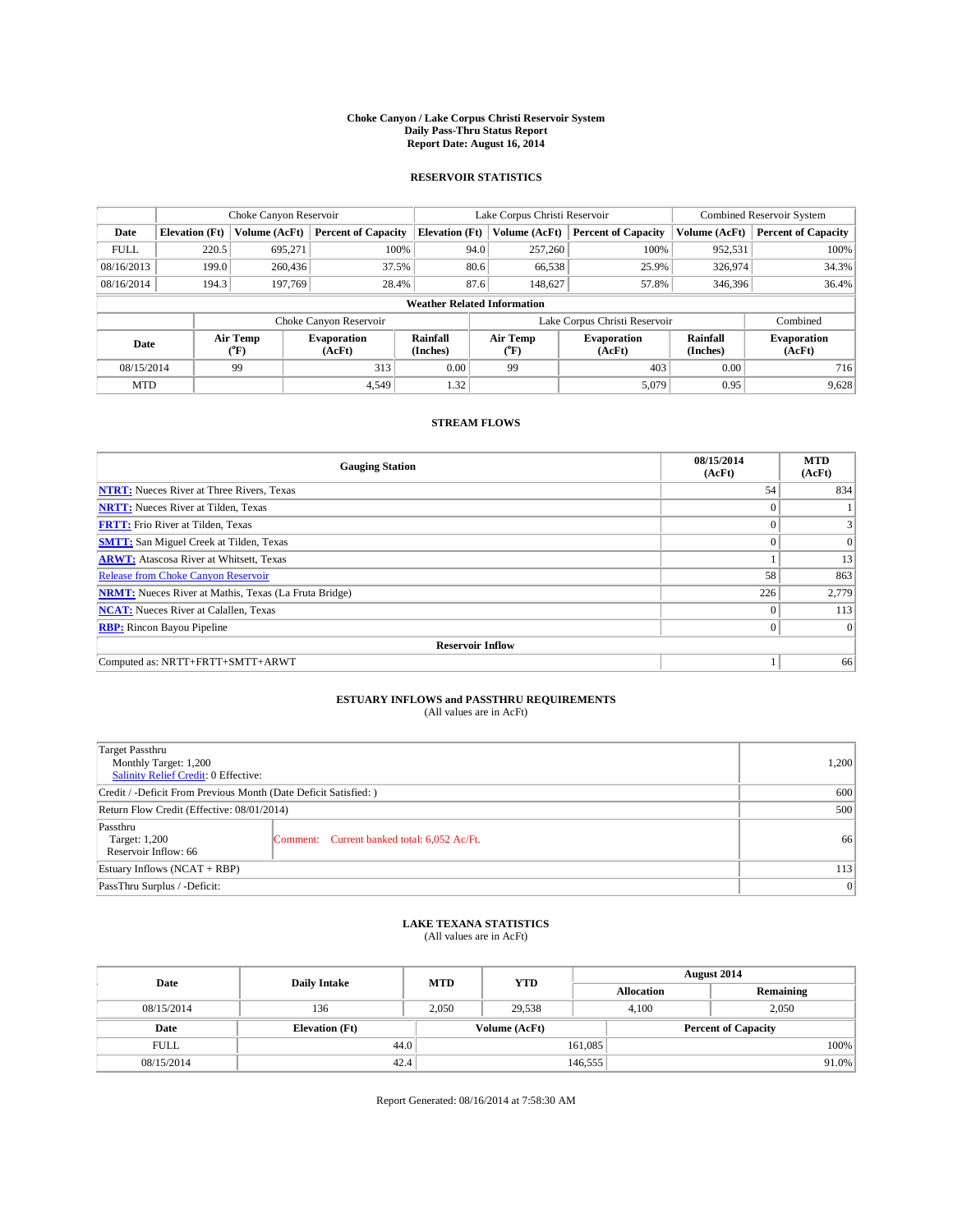#### **Choke Canyon / Lake Corpus Christi Reservoir System Daily Pass-Thru Status Report Report Date: August 17, 2014**

### **RESERVOIR STATISTICS**

|             |                                    | Choke Canyon Reservoir |                              |                       | Lake Corpus Christi Reservoir | <b>Combined Reservoir System</b> |               |                              |  |
|-------------|------------------------------------|------------------------|------------------------------|-----------------------|-------------------------------|----------------------------------|---------------|------------------------------|--|
| Date        | <b>Elevation</b> (Ft)              | Volume (AcFt)          | <b>Percent of Capacity</b>   | <b>Elevation (Ft)</b> | Volume (AcFt)                 | <b>Percent of Capacity</b>       | Volume (AcFt) | <b>Percent of Capacity</b>   |  |
| <b>FULL</b> | 220.5                              | 695,271                | 100%                         | 94.0                  | 257,260                       | 100%                             | 952,531       | 100%                         |  |
| 08/17/2013  | 199.0                              | 260,142                | 37.4%                        | 80.6                  | 66,190                        | 25.7%                            | 326,332       | 34.3%                        |  |
| 08/17/2014  | 194.3                              | 197,404                | 28.4%                        | 87.5                  | 148,027                       | 57.5%                            | 345,431       | 36.3%                        |  |
|             | <b>Weather Related Information</b> |                        |                              |                       |                               |                                  |               |                              |  |
|             |                                    |                        | Choke Canyon Reservoir       |                       |                               | Lake Corpus Christi Reservoir    |               | Combined                     |  |
| Date        | Air Temp<br>(°F)                   |                        | <b>Evaporation</b><br>(AcFt) | Rainfall<br>(Inches)  | Air Temp<br>(°F)              | <b>Evaporation</b><br>(AcFt)     |               | <b>Evaporation</b><br>(AcFt) |  |
| 08/16/2014  | 101<br>326                         |                        | 0.00                         | 102                   | 437                           | 0.00                             | 763           |                              |  |
| <b>MTD</b>  |                                    |                        | 4,875                        | 1.32                  |                               | 5,516                            | 0.95          | 10,391                       |  |

### **STREAM FLOWS**

| <b>Gauging Station</b>                                       | 08/16/2014<br>(AcFt) | <b>MTD</b><br>(AcFt) |  |  |  |  |  |
|--------------------------------------------------------------|----------------------|----------------------|--|--|--|--|--|
| <b>NTRT:</b> Nueces River at Three Rivers, Texas             | 52                   | 885                  |  |  |  |  |  |
| <b>NRTT:</b> Nueces River at Tilden, Texas                   | $\theta$             |                      |  |  |  |  |  |
| <b>FRTT:</b> Frio River at Tilden, Texas                     |                      |                      |  |  |  |  |  |
| <b>SMTT:</b> San Miguel Creek at Tilden, Texas               | $\theta$             | $\overline{0}$       |  |  |  |  |  |
| <b>ARWT:</b> Atascosa River at Whitsett, Texas               |                      | 13                   |  |  |  |  |  |
| <b>Release from Choke Canyon Reservoir</b>                   | 58                   | 921                  |  |  |  |  |  |
| <b>NRMT:</b> Nueces River at Mathis, Texas (La Fruta Bridge) | 230                  | 3,009                |  |  |  |  |  |
| <b>NCAT:</b> Nueces River at Calallen, Texas                 | $\theta$             | 113                  |  |  |  |  |  |
| <b>RBP:</b> Rincon Bayou Pipeline                            | $\theta$             | $\Omega$             |  |  |  |  |  |
| <b>Reservoir Inflow</b>                                      |                      |                      |  |  |  |  |  |
| Computed as: NRTT+FRTT+SMTT+ARWT                             |                      | 66                   |  |  |  |  |  |

# **ESTUARY INFLOWS and PASSTHRU REQUIREMENTS**<br>(All values are in AcFt)

| Target Passthru<br>Monthly Target: 1,200<br>Salinity Relief Credit: 0 Effective: |                                             | 1,200 |
|----------------------------------------------------------------------------------|---------------------------------------------|-------|
| Credit / -Deficit From Previous Month (Date Deficit Satisfied: )                 | 600                                         |       |
| Return Flow Credit (Effective: 08/01/2014)                                       |                                             | 500   |
| Passthru<br>Target: 1,200<br>Reservoir Inflow: 66                                | Comment: Current banked total: 6,052 Ac/Ft. | 66    |
| Estuary Inflows (NCAT + RBP)                                                     |                                             | 113   |
| PassThru Surplus / -Deficit:                                                     |                                             | 0     |

# **LAKE TEXANA STATISTICS** (All values are in AcFt)

| Date        | <b>Daily Intake</b>   | <b>MTD</b> | <b>YTD</b>    | August 2014 |                            |           |
|-------------|-----------------------|------------|---------------|-------------|----------------------------|-----------|
|             |                       |            |               |             | <b>Allocation</b>          | Remaining |
| 08/16/2014  | 136                   | 2,187      | 29,674        |             | 4,100<br>1,913             |           |
| Date        | <b>Elevation</b> (Ft) |            | Volume (AcFt) |             | <b>Percent of Capacity</b> |           |
| <b>FULL</b> | 44.0                  |            |               | 161,085     |                            | 100%      |
| 08/16/2014  | 42.4                  |            |               | 146,555     |                            | 91.0%     |

Report Generated: 08/17/2014 at 8:22:40 AM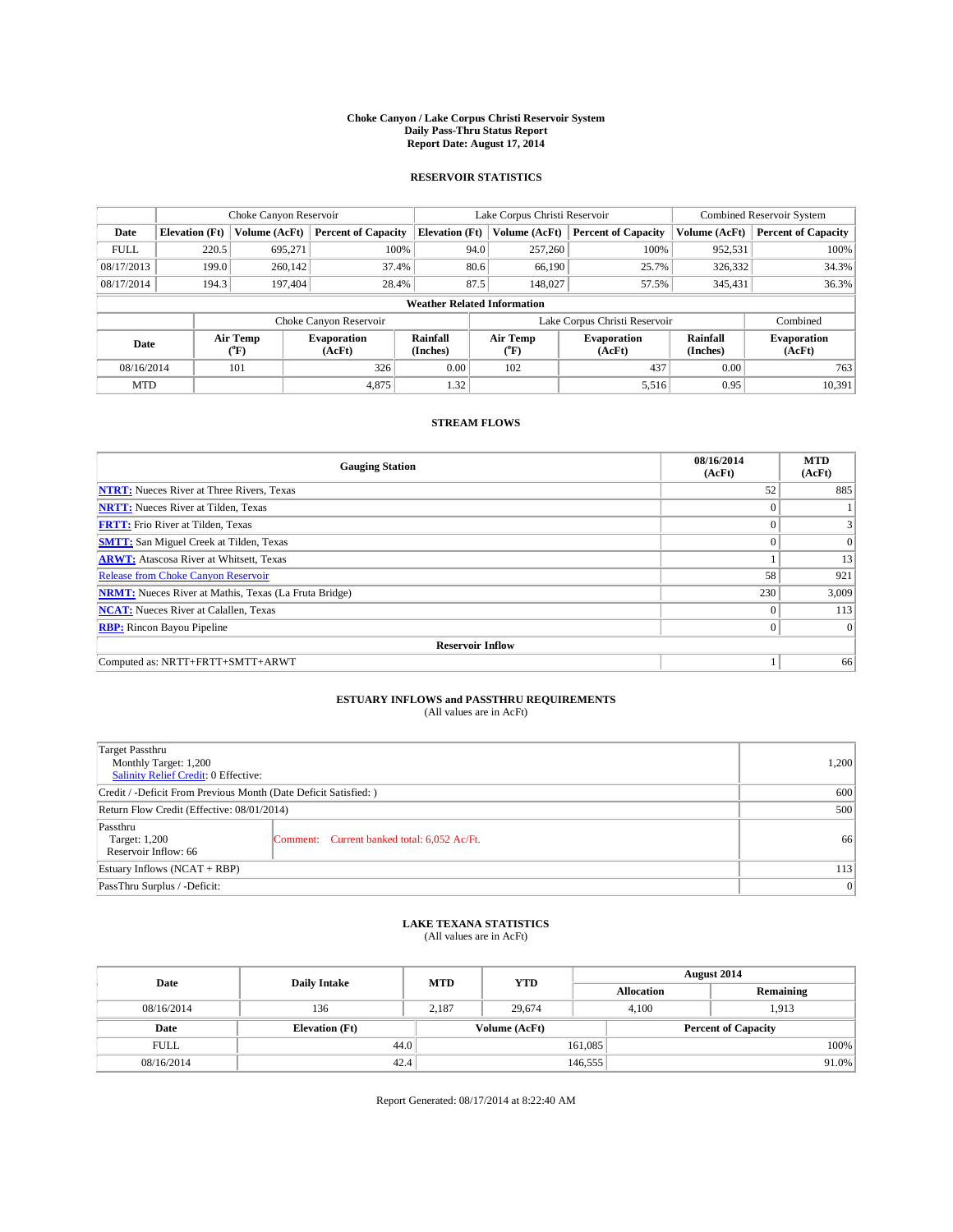#### **Choke Canyon / Lake Corpus Christi Reservoir System Daily Pass-Thru Status Report Report Date: August 18, 2014**

### **RESERVOIR STATISTICS**

|             |                                    | Choke Canyon Reservoir |                              |                       | Lake Corpus Christi Reservoir | Combined Reservoir System     |               |                              |  |
|-------------|------------------------------------|------------------------|------------------------------|-----------------------|-------------------------------|-------------------------------|---------------|------------------------------|--|
| Date        | <b>Elevation</b> (Ft)              | Volume (AcFt)          | <b>Percent of Capacity</b>   | <b>Elevation (Ft)</b> | Volume (AcFt)                 | <b>Percent of Capacity</b>    | Volume (AcFt) | Percent of Capacity          |  |
| <b>FULL</b> | 220.5                              | 695,271                | 100%                         | 94.0                  | 257,260                       | 100%                          | 952,531       | 100%                         |  |
| 08/18/2013  | 199.0                              | 259,849                | 37.4%                        | 80.5                  | 65,669                        | 25.5%                         | 325,518       | $34.2\%$                     |  |
| 08/18/2014  | 194.2                              | 196,795                | 28.3%                        | 87.5                  | 147.428                       | 57.3%                         | 344,223       | $36.1\%$                     |  |
|             | <b>Weather Related Information</b> |                        |                              |                       |                               |                               |               |                              |  |
|             |                                    |                        | Choke Canyon Reservoir       |                       |                               | Lake Corpus Christi Reservoir |               | Combined                     |  |
| Date        | Air Temp<br>(°F)                   |                        | <b>Evaporation</b><br>(AcFt) | Rainfall<br>(Inches)  | Air Temp<br>("F)              | <b>Evaporation</b><br>(AcFt)  |               | <b>Evaporation</b><br>(AcFt) |  |
|             | 08/17/2014<br>101                  |                        | 354                          | 0.00                  | 99                            | 418                           | 0.00          | 772                          |  |
| <b>MTD</b>  |                                    |                        | 5,229                        | 1.32                  |                               | 5,934                         | 0.95          | 11,163                       |  |

### **STREAM FLOWS**

| <b>Gauging Station</b>                                       | 08/17/2014<br>(AcFt) | <b>MTD</b><br>(AcFt) |  |  |  |  |
|--------------------------------------------------------------|----------------------|----------------------|--|--|--|--|
| <b>NTRT:</b> Nueces River at Three Rivers, Texas             | 52                   | 937                  |  |  |  |  |
| <b>NRTT:</b> Nueces River at Tilden, Texas                   |                      |                      |  |  |  |  |
| <b>FRTT:</b> Frio River at Tilden, Texas                     |                      |                      |  |  |  |  |
| <b>SMTT:</b> San Miguel Creek at Tilden, Texas               |                      | $\overline{0}$       |  |  |  |  |
| <b>ARWT:</b> Atascosa River at Whitsett, Texas               | $\theta$             | 14                   |  |  |  |  |
| <b>Release from Choke Canyon Reservoir</b>                   | 58                   | 979                  |  |  |  |  |
| <b>NRMT:</b> Nueces River at Mathis, Texas (La Fruta Bridge) | 236                  | 3,245                |  |  |  |  |
| <b>NCAT:</b> Nueces River at Calallen, Texas                 | $\theta$             | 113                  |  |  |  |  |
| <b>RBP:</b> Rincon Bayou Pipeline                            | $\Omega$             | $\Omega$             |  |  |  |  |
| <b>Reservoir Inflow</b>                                      |                      |                      |  |  |  |  |
| Computed as: NRTT+FRTT+SMTT+ARWT                             | $\Omega$             | 67                   |  |  |  |  |

# **ESTUARY INFLOWS and PASSTHRU REQUIREMENTS**<br>(All values are in AcFt)

| Target Passthru<br>Monthly Target: 1,200<br>Salinity Relief Credit: 0 Effective: |                                             | 1,200 |
|----------------------------------------------------------------------------------|---------------------------------------------|-------|
| Credit / -Deficit From Previous Month (Date Deficit Satisfied: )                 | 600                                         |       |
| Return Flow Credit (Effective: 08/01/2014)                                       |                                             | 500   |
| Passthru<br>Target: 1,200<br>Reservoir Inflow: 67                                | Comment: Current banked total: 6,052 Ac/Ft. | 67    |
| Estuary Inflows (NCAT + RBP)                                                     |                                             | 113   |
| PassThru Surplus / -Deficit:                                                     | 0                                           |       |

## **LAKE TEXANA STATISTICS** (All values are in AcFt)

| Date        | <b>Daily Intake</b>   | <b>MTD</b> | <b>YTD</b>    | August 2014       |                            |  |
|-------------|-----------------------|------------|---------------|-------------------|----------------------------|--|
|             |                       |            |               | <b>Allocation</b> | Remaining                  |  |
| 08/17/2014  | 136                   | 2,323      | 29,811        | 4,100             | 1,777                      |  |
| Date        | <b>Elevation</b> (Ft) |            | Volume (AcFt) |                   | <b>Percent of Capacity</b> |  |
| <b>FULL</b> | 44.0                  |            |               | 161,085           | 100%                       |  |
| 08/17/2014  | 42.3                  |            |               | 145,671           | 90.4%                      |  |

Report Generated: 08/18/2014 at 7:52:09 AM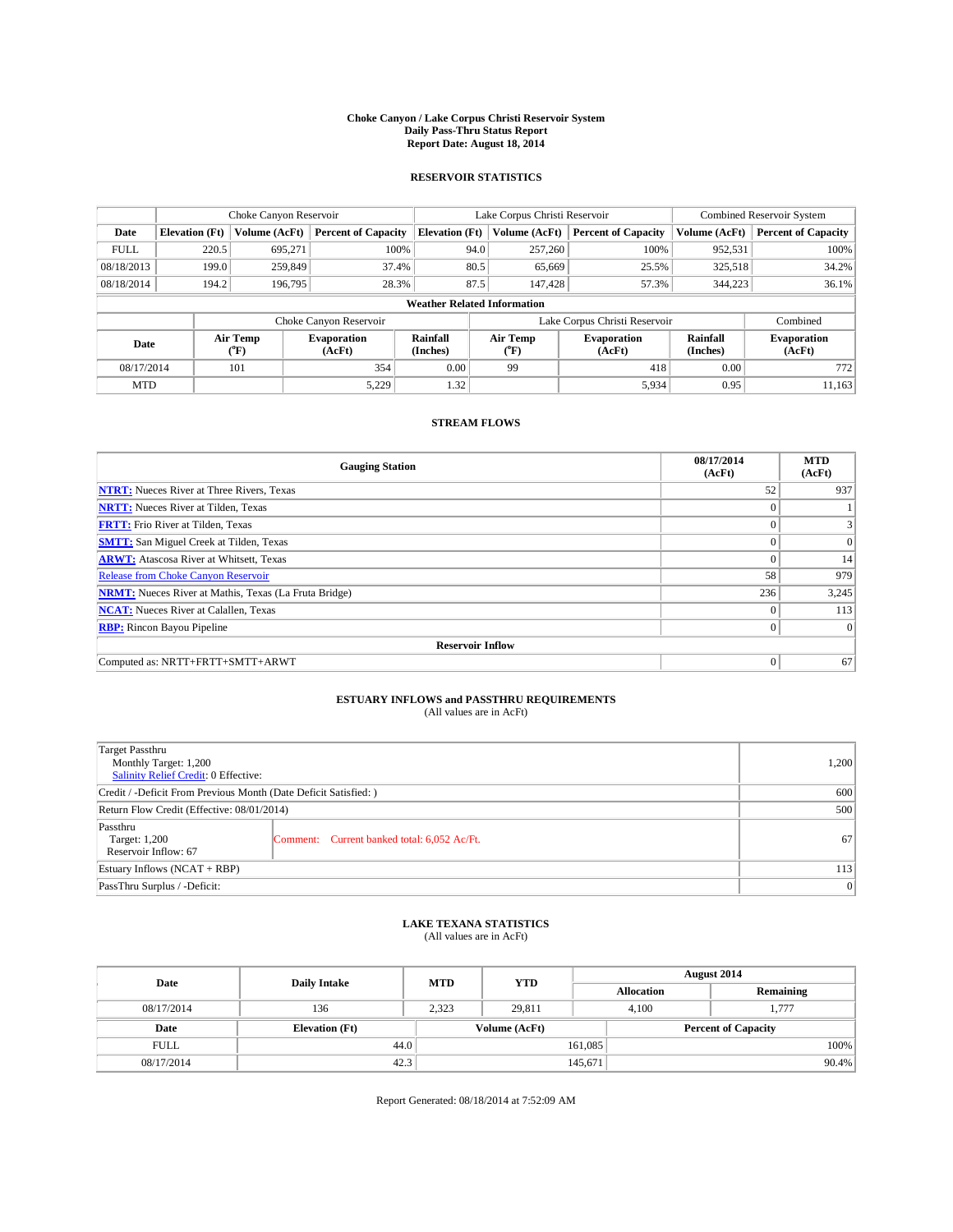#### **Choke Canyon / Lake Corpus Christi Reservoir System Daily Pass-Thru Status Report Report Date: August 19, 2014**

### **RESERVOIR STATISTICS**

|             |                                                                                                      | Choke Canyon Reservoir |                              |                                    | Lake Corpus Christi Reservoir | <b>Combined Reservoir System</b> |               |                     |
|-------------|------------------------------------------------------------------------------------------------------|------------------------|------------------------------|------------------------------------|-------------------------------|----------------------------------|---------------|---------------------|
| Date        | <b>Elevation</b> (Ft)                                                                                | Volume (AcFt)          | <b>Percent of Capacity</b>   | <b>Elevation</b> (Ft)              | Volume (AcFt)                 | <b>Percent of Capacity</b>       | Volume (AcFt) | Percent of Capacity |
| <b>FULL</b> | 220.5                                                                                                | 695.271                | 100%                         | 94.0                               | 257,260                       | 100%                             | 952,531       | 100%                |
| 08/19/2013  | 198.9                                                                                                | 259,261                | 37.3%                        | 80.5                               | 65,238                        | 25.4%                            | 324,499       | $34.1\%$            |
| 08/19/2014  | 194.2                                                                                                | 196.310                | 28.2%                        | 87.5                               | 146,979                       | 57.1%                            | 343.289       | $36.0\%$            |
|             |                                                                                                      |                        |                              | <b>Weather Related Information</b> |                               |                                  |               |                     |
|             |                                                                                                      |                        | Choke Canyon Reservoir       |                                    |                               | Lake Corpus Christi Reservoir    |               | Combined            |
|             | Rainfall<br>Air Temp<br>Air Temp<br><b>Evaporation</b><br>Date<br>(Inches)<br>(°F)<br>(AcFt)<br>(°F) |                        | <b>Evaporation</b><br>(AcFt) | Rainfall<br>(Inches)               | <b>Evaporation</b><br>(AcFt)  |                                  |               |                     |
| 08/18/2014  |                                                                                                      | 100                    | 347                          | 0.00                               | 539<br>98                     |                                  | 0.00          | 886                 |
| <b>MTD</b>  |                                                                                                      |                        | 5,576                        | 1.32                               |                               | 6.473                            | 0.95          | 12,049              |

### **STREAM FLOWS**

| <b>Gauging Station</b>                                       | 08/18/2014<br>(AcFt) | <b>MTD</b><br>(AcFt) |
|--------------------------------------------------------------|----------------------|----------------------|
| <b>NTRT:</b> Nueces River at Three Rivers, Texas             | 52                   | 989                  |
| <b>NRTT:</b> Nueces River at Tilden, Texas                   | $\theta$             |                      |
| <b>FRTT:</b> Frio River at Tilden, Texas                     |                      |                      |
| <b>SMTT:</b> San Miguel Creek at Tilden, Texas               | $\theta$             | $\overline{0}$       |
| <b>ARWT:</b> Atascosa River at Whitsett, Texas               | $\theta$             | 14                   |
| <b>Release from Choke Canyon Reservoir</b>                   | 58                   | 1,036                |
| <b>NRMT:</b> Nueces River at Mathis, Texas (La Fruta Bridge) | 226                  | 3,472                |
| <b>NCAT:</b> Nueces River at Calallen, Texas                 | $\theta$             | 113                  |
| <b>RBP:</b> Rincon Bayou Pipeline                            | $\Omega$             | $\Omega$             |
| <b>Reservoir Inflow</b>                                      |                      |                      |
| Computed as: NRTT+FRTT+SMTT+ARWT                             | $\Omega$             | 67                   |

# **ESTUARY INFLOWS and PASSTHRU REQUIREMENTS**<br>(All values are in AcFt)

| Target Passthru<br>Monthly Target: 1,200<br>Salinity Relief Credit: 0 Effective: |                                             | 1,200 |  |  |
|----------------------------------------------------------------------------------|---------------------------------------------|-------|--|--|
| Credit / -Deficit From Previous Month (Date Deficit Satisfied: )                 |                                             |       |  |  |
| Return Flow Credit (Effective: 08/01/2014)                                       |                                             |       |  |  |
| Passthru<br>Target: 1,200<br>Reservoir Inflow: 67                                | Comment: Current banked total: 6,052 Ac/Ft. | 67    |  |  |
| Estuary Inflows (NCAT + RBP)                                                     |                                             |       |  |  |
| PassThru Surplus / -Deficit:                                                     | 0                                           |       |  |  |

# **LAKE TEXANA STATISTICS** (All values are in AcFt)

| Date        | <b>Daily Intake</b>   | <b>MTD</b> | <b>YTD</b>    | August 2014                |                |           |       |
|-------------|-----------------------|------------|---------------|----------------------------|----------------|-----------|-------|
|             |                       |            |               | <b>Allocation</b>          |                | Remaining |       |
| 08/18/2014  | 136                   | 2,460      | 29.947        |                            | 1,640<br>4,100 |           |       |
| Date        | <b>Elevation</b> (Ft) |            | Volume (AcFt) | <b>Percent of Capacity</b> |                |           |       |
| <b>FULL</b> | 44.0                  |            |               | 161,085                    |                |           | 100%  |
| 08/18/2014  | 42.3                  |            |               | 145,671                    |                |           | 90.4% |

Report Generated: 08/19/2014 at 7:51:26 AM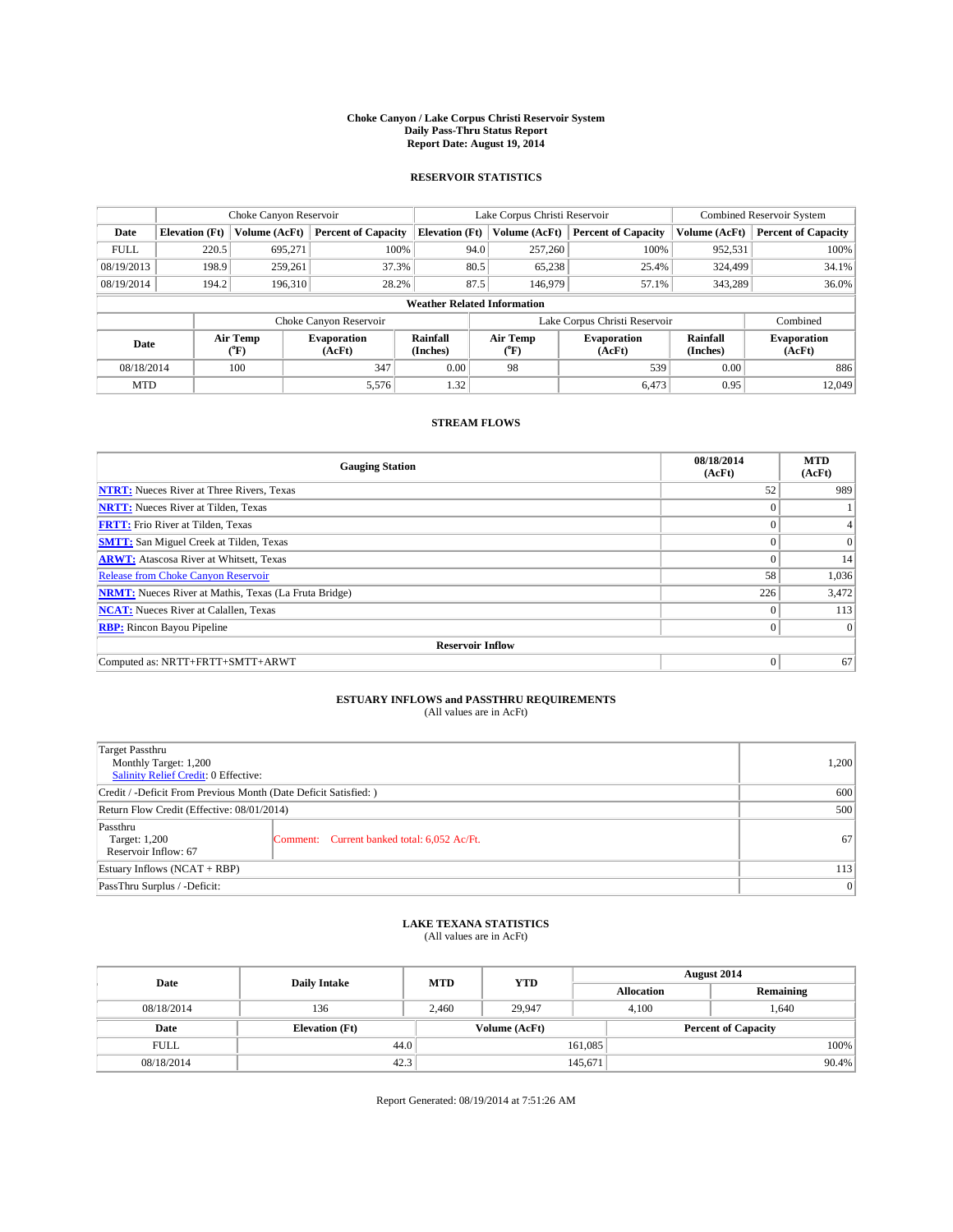#### **Choke Canyon / Lake Corpus Christi Reservoir System Daily Pass-Thru Status Report Report Date: August 20, 2014**

### **RESERVOIR STATISTICS**

|                                                          |                       | Choke Canyon Reservoir |                            | Lake Corpus Christi Reservoir |                                    |                               |                              | <b>Combined Reservoir System</b> |                     |  |
|----------------------------------------------------------|-----------------------|------------------------|----------------------------|-------------------------------|------------------------------------|-------------------------------|------------------------------|----------------------------------|---------------------|--|
| Date                                                     | <b>Elevation</b> (Ft) | Volume (AcFt)          | <b>Percent of Capacity</b> | <b>Elevation (Ft)</b>         | Volume (AcFt)                      | <b>Percent of Capacity</b>    |                              | Volume (AcFt)                    | Percent of Capacity |  |
| <b>FULL</b>                                              | 220.5                 | 695,271                | 100%                       |                               | 94.0<br>257,260                    |                               | 100%                         | 952,531                          | 100%                |  |
| 08/20/2013                                               | 198.9                 | 258,673                | 37.2%                      |                               | 80.4<br>64,808                     |                               | 25.2%                        | 323,481                          | $34.0\%$            |  |
| 08/20/2014                                               | 194.2                 | 195,946                | 28.2%                      |                               | 87.4<br>146,085                    |                               | 56.8%                        | 342,031                          | 35.9%               |  |
|                                                          |                       |                        |                            |                               | <b>Weather Related Information</b> |                               |                              |                                  |                     |  |
|                                                          |                       |                        | Choke Canyon Reservoir     |                               |                                    | Lake Corpus Christi Reservoir |                              |                                  | Combined            |  |
| Air Temp<br><b>Evaporation</b><br>Date<br>(AcFt)<br>(°F) |                       | Rainfall<br>(Inches)   | Air Temp<br>("F)           |                               | <b>Evaporation</b><br>(AcFt)       |                               | <b>Evaporation</b><br>(AcFt) |                                  |                     |  |
| 08/19/2014                                               |                       | 99                     | 318                        | 0.00                          | 97<br>191                          |                               | 0.00                         | 509                              |                     |  |
| <b>MTD</b>                                               |                       |                        | 5,894                      | 1.32                          |                                    |                               | 6.664                        | 0.95                             | 12,558              |  |

### **STREAM FLOWS**

| <b>Gauging Station</b>                                       | 08/19/2014<br>(AcFt) | <b>MTD</b><br>(AcFt) |
|--------------------------------------------------------------|----------------------|----------------------|
| <b>NTRT:</b> Nueces River at Three Rivers, Texas             | 52                   | 1,040                |
| <b>NRTT:</b> Nueces River at Tilden, Texas                   | $\theta$             |                      |
| <b>FRTT:</b> Frio River at Tilden, Texas                     | $\theta$             | $\overline{4}$       |
| <b>SMTT:</b> San Miguel Creek at Tilden, Texas               | $\theta$             | $\overline{0}$       |
| <b>ARWT:</b> Atascosa River at Whitsett, Texas               | $\Omega$             | 14                   |
| Release from Choke Canyon Reservoir                          | 58                   | 1,094                |
| <b>NRMT:</b> Nueces River at Mathis, Texas (La Fruta Bridge) | 236                  | 3,708                |
| <b>NCAT:</b> Nueces River at Calallen, Texas                 | $\Omega$             | 113                  |
| <b>RBP:</b> Rincon Bayou Pipeline                            | $\Omega$             | $\Omega$             |
| <b>Reservoir Inflow</b>                                      |                      |                      |
| Computed as: NRTT+FRTT+SMTT+ARWT                             |                      | 68                   |

# **ESTUARY INFLOWS and PASSTHRU REQUIREMENTS**<br>(All values are in AcFt)

| Target Passthru<br>Monthly Target: 1,200<br>Salinity Relief Credit: 0 Effective: |                                             | 1,200 |  |  |
|----------------------------------------------------------------------------------|---------------------------------------------|-------|--|--|
| Credit / -Deficit From Previous Month (Date Deficit Satisfied: )                 |                                             |       |  |  |
| Return Flow Credit (Effective: 08/01/2014)                                       | 500                                         |       |  |  |
| Passthru<br>Target: 1,200<br>Reservoir Inflow: 68                                | Comment: Current banked total: 6,052 Ac/Ft. | 68    |  |  |
| Estuary Inflows (NCAT + RBP)                                                     |                                             |       |  |  |
| PassThru Surplus / -Deficit:                                                     | 0                                           |       |  |  |

## **LAKE TEXANA STATISTICS** (All values are in AcFt)

| Date        | <b>Daily Intake</b>   | <b>MTD</b> | <b>YTD</b>    | August 2014       |                            |           |  |
|-------------|-----------------------|------------|---------------|-------------------|----------------------------|-----------|--|
|             |                       |            |               | <b>Allocation</b> |                            | Remaining |  |
| 08/19/2014  | 136                   | 2.595      | 30.082        |                   | 1,505<br>4.100             |           |  |
| Date        | <b>Elevation</b> (Ft) |            | Volume (AcFt) |                   | <b>Percent of Capacity</b> |           |  |
| <b>FULL</b> | 44.0                  |            |               | 161,085           |                            | 100%      |  |
| 08/19/2014  | 42.2                  |            |               | 144,790           |                            | 89.9%     |  |

Report Generated: 08/20/2014 at 8:12:34 AM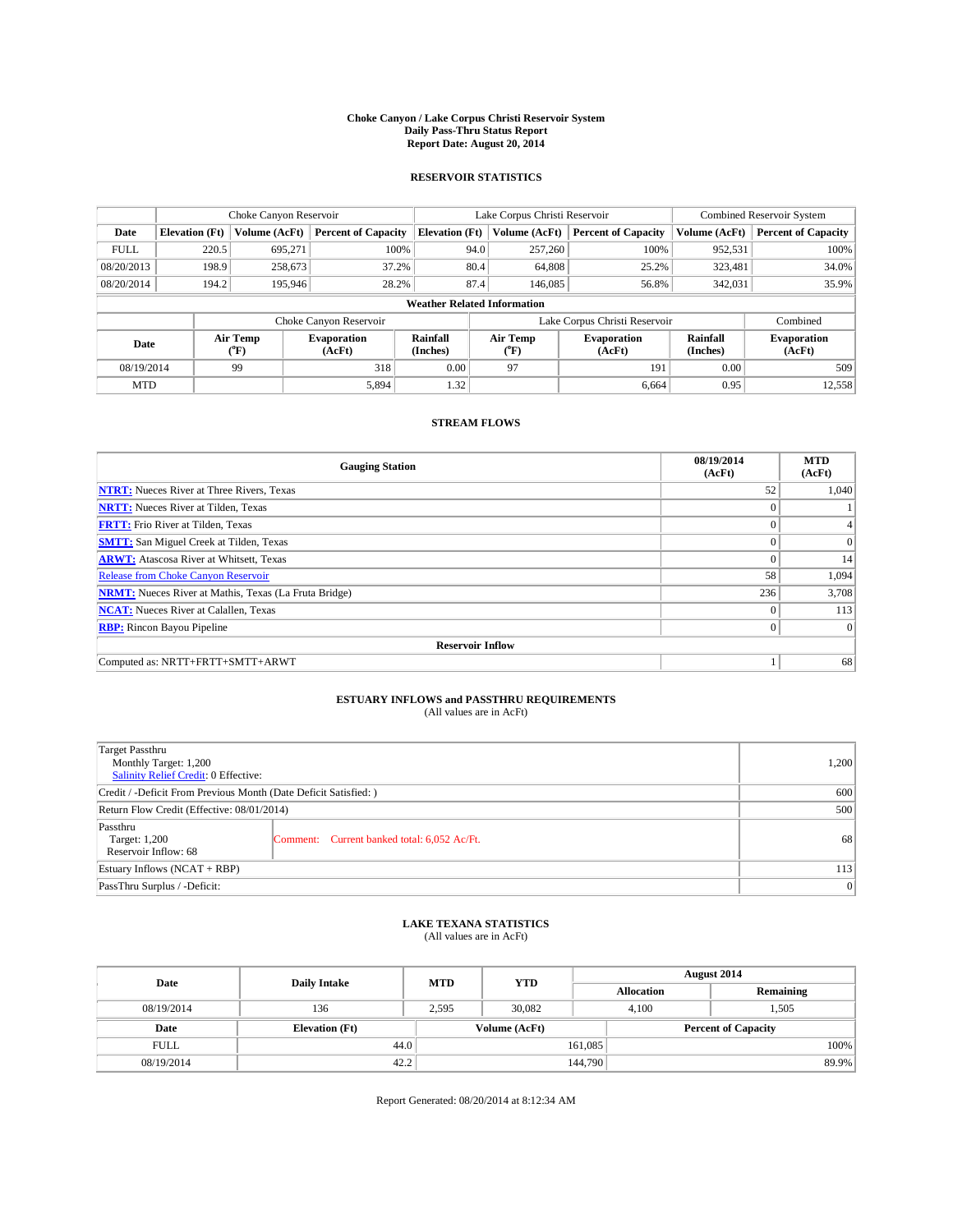#### **Choke Canyon / Lake Corpus Christi Reservoir System Daily Pass-Thru Status Report Report Date: August 21, 2014**

### **RESERVOIR STATISTICS**

|             |                       | Choke Canyon Reservoir                                                                                                            |                            |                                    | Lake Corpus Christi Reservoir | <b>Combined Reservoir System</b> |               |                            |
|-------------|-----------------------|-----------------------------------------------------------------------------------------------------------------------------------|----------------------------|------------------------------------|-------------------------------|----------------------------------|---------------|----------------------------|
| Date        | <b>Elevation</b> (Ft) | Volume (AcFt)                                                                                                                     | <b>Percent of Capacity</b> | <b>Elevation (Ft)</b>              | Volume (AcFt)                 | <b>Percent of Capacity</b>       | Volume (AcFt) | <b>Percent of Capacity</b> |
| <b>FULL</b> | 220.5                 | 695,271                                                                                                                           | 100%                       | 94.0                               | 257,260                       | 100%                             | 952,531       | 100%                       |
| 08/21/2013  | 198.9                 | 258,233                                                                                                                           | 37.1%                      | 80.4                               | 64,466                        | 25.1%                            | 322,699       | 33.9%                      |
| 08/21/2014  | 194.1                 | 195,340                                                                                                                           | 28.1%                      | 87.4                               | 145,343                       | 56.5%                            | 340,683       | 35.8%                      |
|             |                       |                                                                                                                                   |                            | <b>Weather Related Information</b> |                               |                                  |               |                            |
|             |                       |                                                                                                                                   | Choke Canyon Reservoir     |                                    |                               | Lake Corpus Christi Reservoir    |               | Combined                   |
| Date        |                       | Rainfall<br>Air Temp<br>Air Temp<br><b>Evaporation</b><br><b>Evaporation</b><br>(Inches)<br>(°F)<br>(AcFt)<br>(AcFt)<br>$(^{0}F)$ |                            |                                    | Rainfall<br>(Inches)          | <b>Evaporation</b><br>(AcFt)     |               |                            |
| 08/20/2014  |                       | 99                                                                                                                                | 317                        | 0.00                               | 97<br>354                     |                                  | 0.00          | 671                        |
| <b>MTD</b>  |                       |                                                                                                                                   | 6,211                      | 1.32                               |                               | 7,018                            | 0.95          | 13,229                     |

### **STREAM FLOWS**

| <b>Gauging Station</b>                                       | 08/20/2014<br>(AcFt) | <b>MTD</b><br>(AcFt) |
|--------------------------------------------------------------|----------------------|----------------------|
| <b>NTRT:</b> Nueces River at Three Rivers, Texas             | 52                   | 1,092                |
| <b>NRTT:</b> Nueces River at Tilden, Texas                   | $\theta$             |                      |
| <b>FRTT:</b> Frio River at Tilden, Texas                     |                      |                      |
| <b>SMTT:</b> San Miguel Creek at Tilden, Texas               | $\theta$             | $\Omega$             |
| <b>ARWT:</b> Atascosa River at Whitsett, Texas               | $\theta$             | 15                   |
| <b>Release from Choke Canyon Reservoir</b>                   | 58                   | 1,151                |
| <b>NRMT:</b> Nueces River at Mathis, Texas (La Fruta Bridge) | 246                  | 3,954                |
| <b>NCAT:</b> Nueces River at Calallen, Texas                 | $\theta$             | 113                  |
| <b>RBP:</b> Rincon Bayou Pipeline                            | $\Omega$             | $\Omega$             |
| <b>Reservoir Inflow</b>                                      |                      |                      |
| Computed as: NRTT+FRTT+SMTT+ARWT                             | $\Omega$             | 68                   |

# **ESTUARY INFLOWS and PASSTHRU REQUIREMENTS**<br>(All values are in AcFt)

| <b>Target Passthru</b><br>Monthly Target: 1,200<br>Salinity Relief Credit: 0 Effective: |                                             | 1,200 |  |  |
|-----------------------------------------------------------------------------------------|---------------------------------------------|-------|--|--|
| Credit / -Deficit From Previous Month (Date Deficit Satisfied: )                        |                                             |       |  |  |
| Return Flow Credit (Effective: 08/01/2014)                                              | 500                                         |       |  |  |
| Passthru<br>Target: 1,200<br>Reservoir Inflow: 68                                       | Comment: Current banked total: 6,052 Ac/Ft. | 68    |  |  |
| Estuary Inflows (NCAT + RBP)                                                            |                                             | 113   |  |  |
| PassThru Surplus / -Deficit:                                                            | 0                                           |       |  |  |

## **LAKE TEXANA STATISTICS** (All values are in AcFt)

| Date        | <b>Daily Intake</b>   | <b>MTD</b> | <b>YTD</b>    | August 2014                |                |           |  |
|-------------|-----------------------|------------|---------------|----------------------------|----------------|-----------|--|
|             |                       |            |               | <b>Allocation</b>          |                | Remaining |  |
| 08/20/2014  | 136                   | 2,731      | 30,219        |                            | 1,369<br>4,100 |           |  |
| Date        | <b>Elevation</b> (Ft) |            | Volume (AcFt) | <b>Percent of Capacity</b> |                |           |  |
| <b>FULL</b> | 44.0                  |            |               | 161,085                    |                | 100%      |  |
| 08/20/2014  | 42.1                  |            |               | 143,911                    |                | 89.3%     |  |

Report Generated: 08/21/2014 at 8:01:20 AM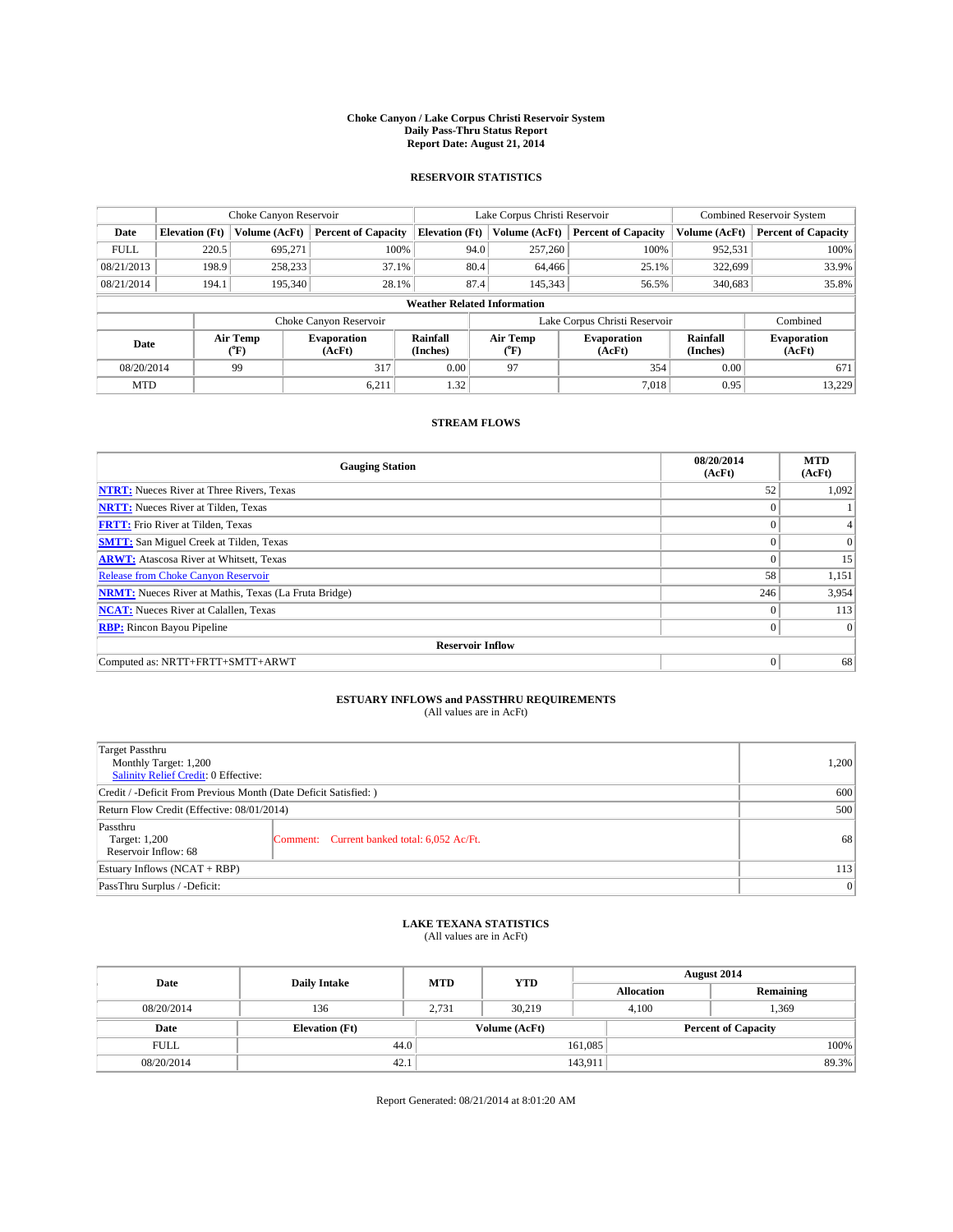#### **Choke Canyon / Lake Corpus Christi Reservoir System Daily Pass-Thru Status Report Report Date: August 22, 2014**

### **RESERVOIR STATISTICS**

|             |                                    | Choke Canyon Reservoir |                              |                       | Lake Corpus Christi Reservoir | Combined Reservoir System     |               |                              |  |
|-------------|------------------------------------|------------------------|------------------------------|-----------------------|-------------------------------|-------------------------------|---------------|------------------------------|--|
| Date        | <b>Elevation</b> (Ft)              | Volume (AcFt)          | <b>Percent of Capacity</b>   | <b>Elevation (Ft)</b> | Volume (AcFt)                 | <b>Percent of Capacity</b>    | Volume (AcFt) | Percent of Capacity          |  |
| <b>FULL</b> | 220.5                              | 695,271                | 100%                         | 94.0                  | 257,260                       | 100%                          | 952,531       | 100%                         |  |
| 08/22/2013  | 198.8                              | 258,086                | 37.1%                        | 80.4                  | 64,126                        | 24.9%                         | 322,212       | 33.8%                        |  |
| 08/22/2014  | 194.1                              | 195,098                | 28.1%                        | 87.3                  | 144,899                       | 56.3%                         | 339,997       | 35.7%                        |  |
|             | <b>Weather Related Information</b> |                        |                              |                       |                               |                               |               |                              |  |
|             |                                    |                        | Choke Canyon Reservoir       |                       |                               | Lake Corpus Christi Reservoir |               | Combined                     |  |
| Date        |                                    | Air Temp<br>(°F)       | <b>Evaporation</b><br>(AcFt) | Rainfall<br>(Inches)  | Air Temp<br>("F)              | <b>Evaporation</b><br>(AcFt)  |               | <b>Evaporation</b><br>(AcFt) |  |
| 08/21/2014  |                                    | 101                    | 366                          | 0.00                  | 97                            | 413                           | 0.00          | 779                          |  |
| <b>MTD</b>  |                                    |                        | 6,577                        | 1.32                  |                               | 7,431                         | 0.95          | 14.008                       |  |

### **STREAM FLOWS**

| <b>Gauging Station</b>                                       | 08/21/2014<br>(AcFt) | <b>MTD</b><br>(AcFt) |  |  |  |  |
|--------------------------------------------------------------|----------------------|----------------------|--|--|--|--|
| <b>NTRT:</b> Nueces River at Three Rivers, Texas             | 52                   | 1,143                |  |  |  |  |
| <b>NRTT:</b> Nueces River at Tilden, Texas                   | $\theta$             |                      |  |  |  |  |
| <b>FRTT:</b> Frio River at Tilden, Texas                     |                      |                      |  |  |  |  |
| <b>SMTT:</b> San Miguel Creek at Tilden, Texas               | $\theta$             | $\overline{0}$       |  |  |  |  |
| <b>ARWT:</b> Atascosa River at Whitsett, Texas               | $\theta$             | 15                   |  |  |  |  |
| <b>Release from Choke Canyon Reservoir</b>                   | 58                   | 1,209                |  |  |  |  |
| <b>NRMT:</b> Nueces River at Mathis, Texas (La Fruta Bridge) | 260                  | 4,214                |  |  |  |  |
| <b>NCAT:</b> Nueces River at Calallen, Texas                 | $\theta$             | 113                  |  |  |  |  |
| <b>RBP:</b> Rincon Bayou Pipeline                            | $\Omega$             | $\Omega$             |  |  |  |  |
| <b>Reservoir Inflow</b>                                      |                      |                      |  |  |  |  |
| Computed as: NRTT+FRTT+SMTT+ARWT                             | $\Omega$             | 69                   |  |  |  |  |

# **ESTUARY INFLOWS and PASSTHRU REQUIREMENTS**<br>(All values are in AcFt)

| Target Passthru<br>Monthly Target: 1,200<br>Salinity Relief Credit: 0 Effective: |                                             | 1,200 |
|----------------------------------------------------------------------------------|---------------------------------------------|-------|
| Credit / -Deficit From Previous Month (Date Deficit Satisfied: )                 | 600                                         |       |
| Return Flow Credit (Effective: 08/01/2014)                                       | 500                                         |       |
| Passthru<br>Target: 1,200<br>Reservoir Inflow: 69                                | Comment: Current banked total: 6,052 Ac/Ft. | 69    |
| Estuary Inflows (NCAT + RBP)                                                     | 113                                         |       |
| PassThru Surplus / -Deficit:                                                     | 0                                           |       |

# **LAKE TEXANA STATISTICS** (All values are in AcFt)

| Date        | <b>Daily Intake</b>   | <b>MTD</b> | <b>YTD</b>    | August 2014       |                            |           |  |
|-------------|-----------------------|------------|---------------|-------------------|----------------------------|-----------|--|
|             |                       |            |               | <b>Allocation</b> |                            | Remaining |  |
| 08/21/2014  | 137                   | 2,868      | 30,355        | 4,100             | 1,232                      |           |  |
| Date        | <b>Elevation</b> (Ft) |            | Volume (AcFt) |                   | <b>Percent of Capacity</b> |           |  |
| <b>FULL</b> | 44.0                  |            |               | 161,085           |                            | 100%      |  |
| 08/21/2014  | 42.1                  |            |               | 143,911           |                            | 89.3%     |  |

Report Generated: 08/22/2014 at 8:00:36 AM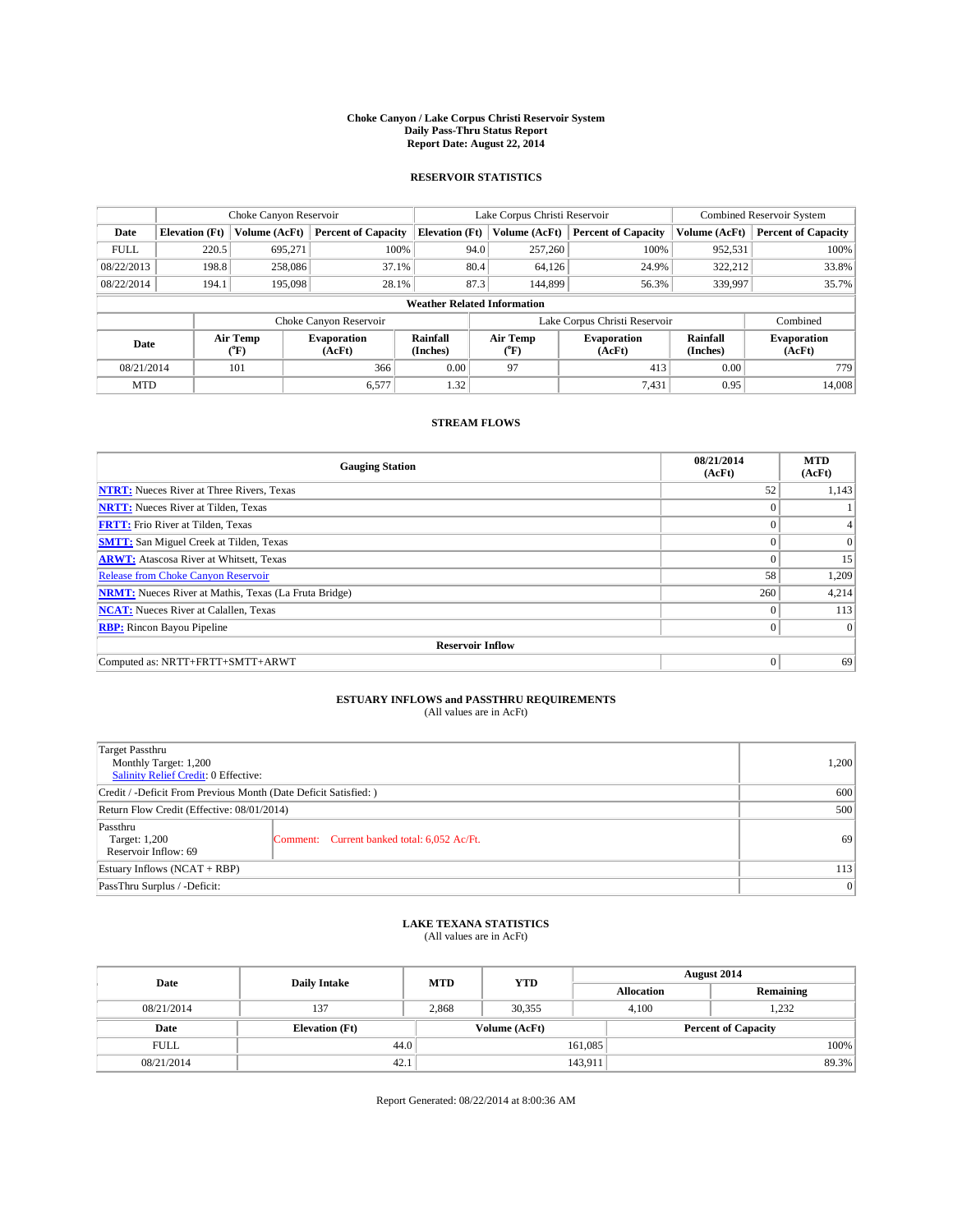#### **Choke Canyon / Lake Corpus Christi Reservoir System Daily Pass-Thru Status Report Report Date: August 23, 2014**

### **RESERVOIR STATISTICS**

|                                                                                  |                                    | Choke Canyon Reservoir |                              |                       | Lake Corpus Christi Reservoir | Combined Reservoir System     |               |                            |  |
|----------------------------------------------------------------------------------|------------------------------------|------------------------|------------------------------|-----------------------|-------------------------------|-------------------------------|---------------|----------------------------|--|
| Date                                                                             | <b>Elevation</b> (Ft)              | Volume (AcFt)          | <b>Percent of Capacity</b>   | <b>Elevation</b> (Ft) | Volume (AcFt)                 | <b>Percent of Capacity</b>    | Volume (AcFt) | <b>Percent of Capacity</b> |  |
| <b>FULL</b>                                                                      | 220.5                              | 695.271                | 100%                         | 94.0                  | 257,260                       | 100%                          | 952,531       | 100%                       |  |
| 08/23/2013                                                                       | 198.8                              | 257,645                | 37.1%                        | 80.3                  | 63,871                        | 24.8%                         | 321,516       | 33.8%                      |  |
| 08/23/2014                                                                       | 194.1                              | 194.736                | 28.0%                        | 87.3                  | 144,170                       | 56.0%                         | 338,906       | 35.6%                      |  |
|                                                                                  | <b>Weather Related Information</b> |                        |                              |                       |                               |                               |               |                            |  |
|                                                                                  |                                    |                        | Choke Canyon Reservoir       |                       |                               | Lake Corpus Christi Reservoir |               | Combined                   |  |
| Rainfall<br>Air Temp<br><b>Evaporation</b><br>Date<br>(Inches)<br>(°F)<br>(AcFt) |                                    | Air Temp<br>(°F)       | <b>Evaporation</b><br>(AcFt) | Rainfall<br>(Inches)  | <b>Evaporation</b><br>(AcFt)  |                               |               |                            |  |
| 08/22/2014                                                                       |                                    | 101                    | 394                          | 0.00                  | 99                            | 406                           | 0.00          | 800                        |  |
| <b>MTD</b>                                                                       |                                    |                        | 6,971                        | 1.32                  |                               | 7,837                         | 0.95          | 14,808                     |  |

### **STREAM FLOWS**

| <b>Gauging Station</b>                                       | 08/22/2014<br>(AcFt) | <b>MTD</b><br>(AcFt) |  |  |  |  |
|--------------------------------------------------------------|----------------------|----------------------|--|--|--|--|
| <b>NTRT:</b> Nueces River at Three Rivers, Texas             | 52                   | 1,195                |  |  |  |  |
| <b>NRTT:</b> Nueces River at Tilden, Texas                   | $\theta$             |                      |  |  |  |  |
| <b>FRTT:</b> Frio River at Tilden, Texas                     |                      |                      |  |  |  |  |
| <b>SMTT:</b> San Miguel Creek at Tilden, Texas               | $\theta$             | $\overline{0}$       |  |  |  |  |
| <b>ARWT:</b> Atascosa River at Whitsett, Texas               | $\theta$             | 15                   |  |  |  |  |
| <b>Release from Choke Canyon Reservoir</b>                   | 58                   | 1,266                |  |  |  |  |
| <b>NRMT:</b> Nueces River at Mathis, Texas (La Fruta Bridge) | 280                  | 4,494                |  |  |  |  |
| <b>NCAT:</b> Nueces River at Calallen, Texas                 | $\theta$             | 113                  |  |  |  |  |
| <b>RBP:</b> Rincon Bayou Pipeline                            | $\theta$             | $\Omega$             |  |  |  |  |
| <b>Reservoir Inflow</b>                                      |                      |                      |  |  |  |  |
| Computed as: NRTT+FRTT+SMTT+ARWT                             | $\Omega$             | 69                   |  |  |  |  |

# **ESTUARY INFLOWS and PASSTHRU REQUIREMENTS**<br>(All values are in AcFt)

| Target Passthru<br>Monthly Target: 1,200<br>Salinity Relief Credit: 0 Effective: |                                             | 1,200 |
|----------------------------------------------------------------------------------|---------------------------------------------|-------|
| Credit / -Deficit From Previous Month (Date Deficit Satisfied: )                 | 600                                         |       |
| Return Flow Credit (Effective: 08/01/2014)                                       | 500                                         |       |
| Passthru<br>Target: 1,200<br>Reservoir Inflow: 69                                | Comment: Current banked total: 6,052 Ac/Ft. | 69    |
| Estuary Inflows (NCAT + RBP)                                                     | 113                                         |       |
| PassThru Surplus / -Deficit:                                                     | 0                                           |       |

# **LAKE TEXANA STATISTICS** (All values are in AcFt)

| Date        | <b>Daily Intake</b>   | <b>MTD</b> | <b>YTD</b>    | August 2014       |                            |           |  |
|-------------|-----------------------|------------|---------------|-------------------|----------------------------|-----------|--|
|             |                       |            |               | <b>Allocation</b> |                            | Remaining |  |
| 08/22/2014  | 137                   | 3,004      | 30,492        | 4,100             | 1,096                      |           |  |
| Date        | <b>Elevation</b> (Ft) |            | Volume (AcFt) |                   | <b>Percent of Capacity</b> |           |  |
| <b>FULL</b> | 44.0                  |            |               | 161,085           |                            | 100%      |  |
| 08/22/2014  | 42.0                  |            |               | 143,036           |                            | 88.8%     |  |

Report Generated: 08/23/2014 at 7:35:27 AM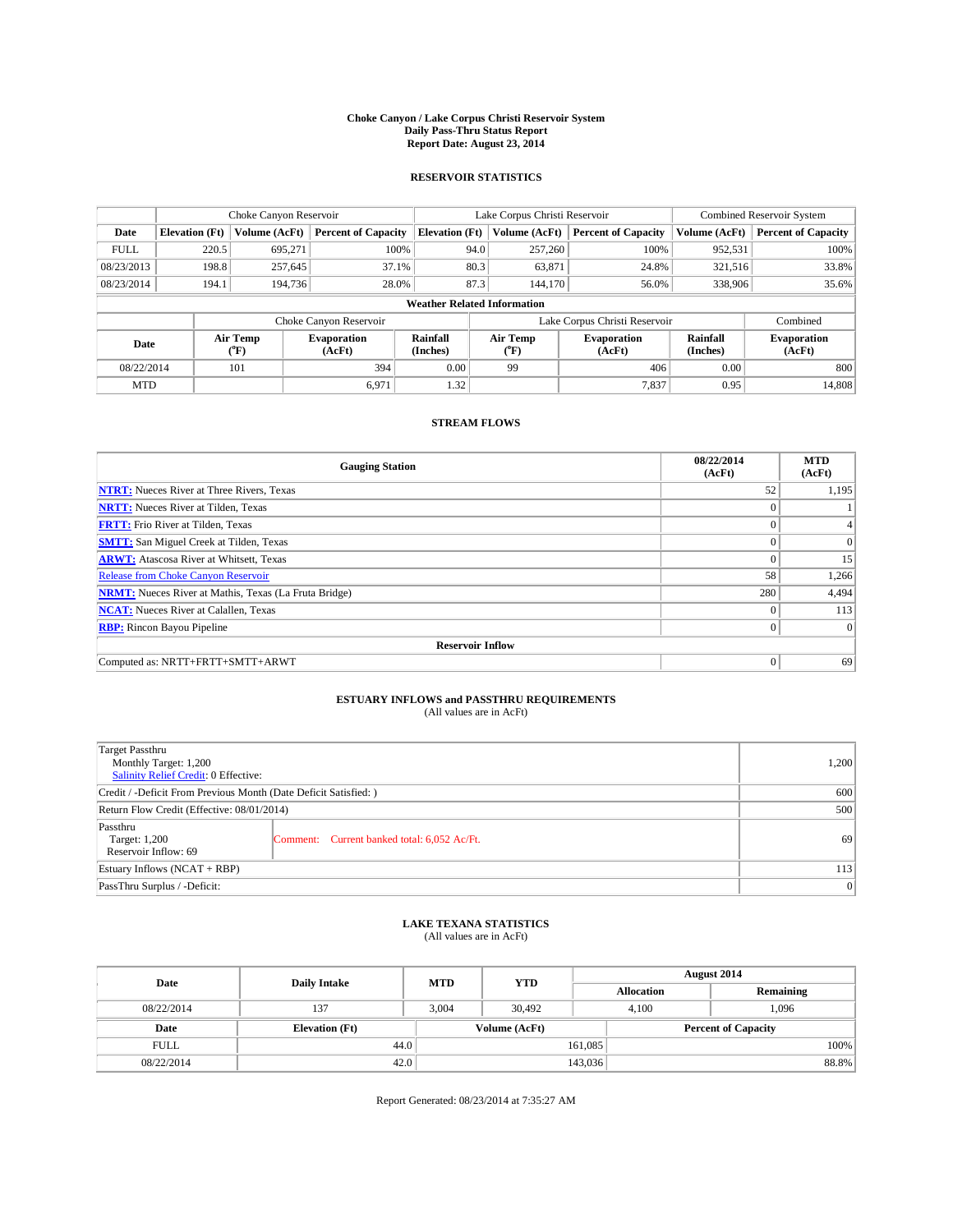#### **Choke Canyon / Lake Corpus Christi Reservoir System Daily Pass-Thru Status Report Report Date: August 24, 2014**

### **RESERVOIR STATISTICS**

|             |                                    | Choke Canyon Reservoir |                              |                       | Lake Corpus Christi Reservoir | <b>Combined Reservoir System</b> |               |                              |  |
|-------------|------------------------------------|------------------------|------------------------------|-----------------------|-------------------------------|----------------------------------|---------------|------------------------------|--|
| Date        | <b>Elevation</b> (Ft)              | Volume (AcFt)          | <b>Percent of Capacity</b>   | <b>Elevation (Ft)</b> | Volume (AcFt)                 | <b>Percent of Capacity</b>       | Volume (AcFt) | <b>Percent of Capacity</b>   |  |
| <b>FULL</b> | 220.5                              | 695,271                | 100%                         | 94.0                  | 257,260                       | 100%                             | 952,531       | 100%                         |  |
| 08/24/2013  | 198.7                              | 256,632                | 36.9%                        | 80.3                  | 63,618                        | 24.7%                            | 320,250       | 33.6%                        |  |
| 08/24/2014  | 194.0                              | 194.253                | 27.9%                        | 87.2                  | 143,590                       | 55.8%                            | 337,843       | 35.5%                        |  |
|             | <b>Weather Related Information</b> |                        |                              |                       |                               |                                  |               |                              |  |
|             |                                    |                        | Choke Canyon Reservoir       |                       |                               | Lake Corpus Christi Reservoir    |               | Combined                     |  |
| Date        |                                    | Air Temp<br>(°F)       | <b>Evaporation</b><br>(AcFt) | Rainfall<br>(Inches)  | Air Temp<br>("F)              | <b>Evaporation</b><br>(AcFt)     |               | <b>Evaporation</b><br>(AcFt) |  |
| 08/23/2014  |                                    | 99                     | 351                          | 0.00                  | 97                            | 278                              | 0.00          | 629                          |  |
| <b>MTD</b>  |                                    |                        | 7,322                        | 1.32                  |                               | 8,115                            | 0.95          | 15,437                       |  |

### **STREAM FLOWS**

| <b>Gauging Station</b>                                       | 08/23/2014<br>(AcFt) | <b>MTD</b><br>(AcFt) |  |  |  |  |
|--------------------------------------------------------------|----------------------|----------------------|--|--|--|--|
| <b>NTRT:</b> Nueces River at Three Rivers, Texas             | 52                   | 1,247                |  |  |  |  |
| <b>NRTT:</b> Nueces River at Tilden, Texas                   | $\theta$             |                      |  |  |  |  |
| <b>FRTT:</b> Frio River at Tilden, Texas                     |                      |                      |  |  |  |  |
| <b>SMTT:</b> San Miguel Creek at Tilden, Texas               | $\theta$             | $\overline{0}$       |  |  |  |  |
| <b>ARWT:</b> Atascosa River at Whitsett, Texas               | $\theta$             | 16                   |  |  |  |  |
| <b>Release from Choke Canyon Reservoir</b>                   | 58                   | 1,324                |  |  |  |  |
| <b>NRMT:</b> Nueces River at Mathis, Texas (La Fruta Bridge) | 262                  | 4,756                |  |  |  |  |
| <b>NCAT:</b> Nueces River at Calallen, Texas                 | $\theta$             | 113                  |  |  |  |  |
| <b>RBP:</b> Rincon Bayou Pipeline                            | $\Omega$             | $\Omega$             |  |  |  |  |
| <b>Reservoir Inflow</b>                                      |                      |                      |  |  |  |  |
| Computed as: NRTT+FRTT+SMTT+ARWT                             | $\Omega$             | 69                   |  |  |  |  |

# **ESTUARY INFLOWS and PASSTHRU REQUIREMENTS**<br>(All values are in AcFt)

| <b>Target Passthru</b><br>Monthly Target: 1,200<br>Salinity Relief Credit: 0 Effective: |                                             | 1,200 |
|-----------------------------------------------------------------------------------------|---------------------------------------------|-------|
| Credit / -Deficit From Previous Month (Date Deficit Satisfied: )                        | 600                                         |       |
| Return Flow Credit (Effective: 08/01/2014)                                              | 500                                         |       |
| Passthru<br>Target: 1,200<br>Reservoir Inflow: 69                                       | Comment: Current banked total: 6,052 Ac/Ft. | 69    |
| Estuary Inflows (NCAT + RBP)                                                            | 113                                         |       |
| PassThru Surplus / -Deficit:                                                            | 0                                           |       |

## **LAKE TEXANA STATISTICS** (All values are in AcFt)

| Date        | <b>Daily Intake</b>   | <b>MTD</b> | <b>YTD</b>    | August 2014       |                            |           |  |
|-------------|-----------------------|------------|---------------|-------------------|----------------------------|-----------|--|
|             |                       |            |               | <b>Allocation</b> |                            | Remaining |  |
| 08/23/2014  | 137                   | 3.141      | 30.628        |                   | 959<br>4.100               |           |  |
| Date        | <b>Elevation</b> (Ft) |            | Volume (AcFt) |                   | <b>Percent of Capacity</b> |           |  |
| <b>FULL</b> | 44.0                  |            |               | 161,085           |                            | 100%      |  |
| 08/23/2014  | 42.0                  |            |               | 143,036           |                            | 88.8%     |  |

Report Generated: 08/24/2014 at 7:32:59 AM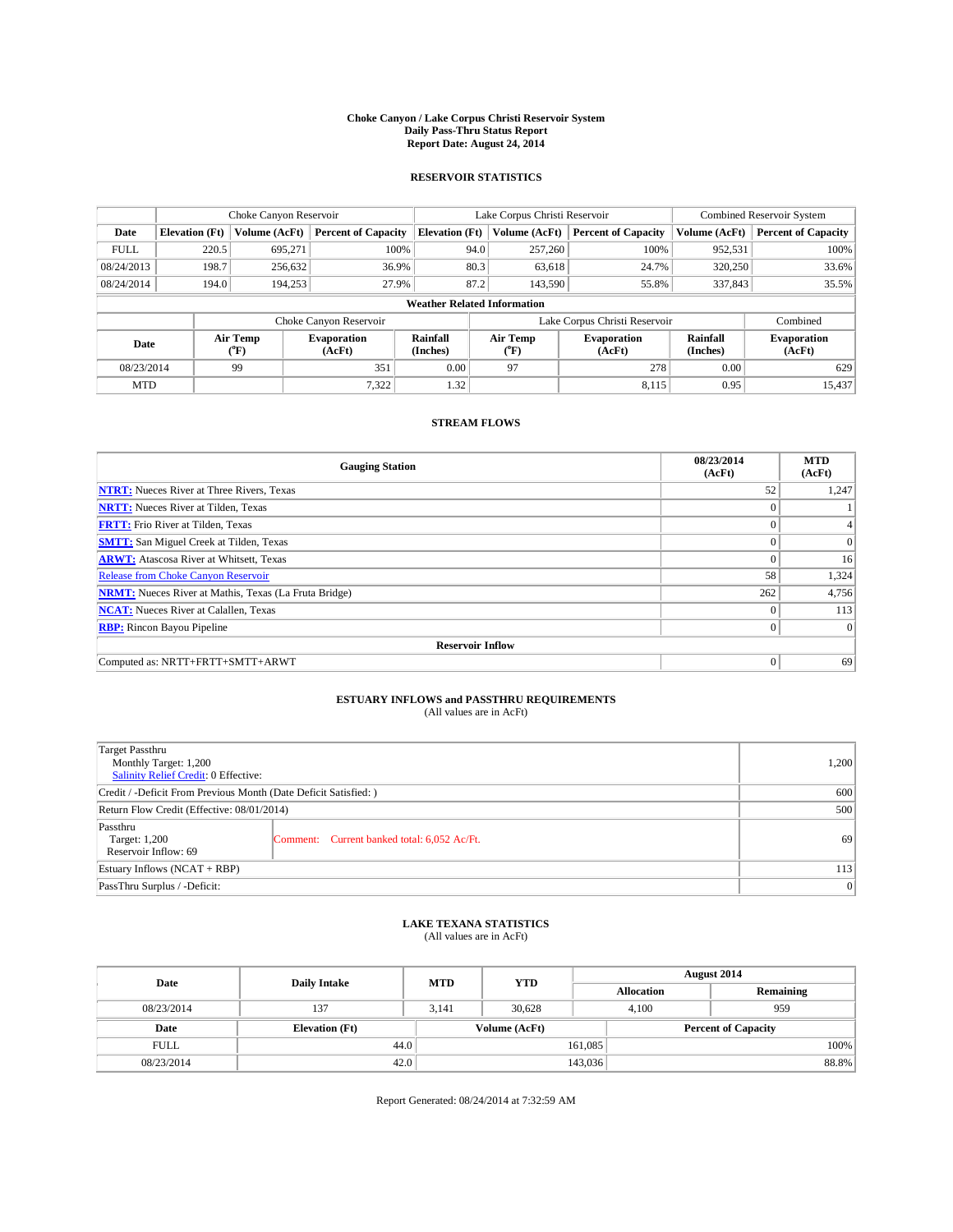#### **Choke Canyon / Lake Corpus Christi Reservoir System Daily Pass-Thru Status Report Report Date: August 25, 2014**

### **RESERVOIR STATISTICS**

|             |                                                                                                           | Choke Canyon Reservoir |                              |                       | Lake Corpus Christi Reservoir | <b>Combined Reservoir System</b> |               |                            |  |
|-------------|-----------------------------------------------------------------------------------------------------------|------------------------|------------------------------|-----------------------|-------------------------------|----------------------------------|---------------|----------------------------|--|
| Date        | <b>Elevation</b> (Ft)                                                                                     | Volume (AcFt)          | <b>Percent of Capacity</b>   | <b>Elevation (Ft)</b> | Volume (AcFt)                 | <b>Percent of Capacity</b>       | Volume (AcFt) | <b>Percent of Capacity</b> |  |
| <b>FULL</b> | 220.5                                                                                                     | 695.271                | 100%                         | 94.0                  | 257,260                       | 100%                             | 952,531       | 100%                       |  |
| 08/25/2013  | 198.7                                                                                                     | 255,909                | 36.8%                        | 80.3                  | 63,281                        | 24.6%                            | 319,190       | 33.5%                      |  |
| 08/25/2014  | 194.1                                                                                                     | 194,736                | 28.0%                        | 87.2                  | 143.156                       | 55.6%                            | 337,892       | 35.5%                      |  |
|             | <b>Weather Related Information</b>                                                                        |                        |                              |                       |                               |                                  |               |                            |  |
|             |                                                                                                           |                        | Choke Canyon Reservoir       |                       |                               | Lake Corpus Christi Reservoir    |               | Combined                   |  |
|             | Rainfall<br>Air Temp<br>Air Temp<br><b>Evaporation</b><br>Date<br>(Inches)<br>(°F)<br>(AcFt)<br>$(^{0}F)$ |                        | <b>Evaporation</b><br>(AcFt) | Rainfall<br>(Inches)  | <b>Evaporation</b><br>(AcFt)  |                                  |               |                            |  |
| 08/24/2014  |                                                                                                           | 100                    | 338                          | 0.00                  | 93                            | 479                              | 0.00          | 817                        |  |
| <b>MTD</b>  |                                                                                                           |                        | 7.660                        | 1.32                  |                               | 8,594                            | 0.95          | 16.254                     |  |

### **STREAM FLOWS**

| <b>Gauging Station</b>                                       | 08/24/2014<br>(AcFt) | <b>MTD</b><br>(AcFt) |  |  |  |  |  |
|--------------------------------------------------------------|----------------------|----------------------|--|--|--|--|--|
| <b>NTRT:</b> Nueces River at Three Rivers, Texas             | 52                   | 1,298                |  |  |  |  |  |
| <b>NRTT:</b> Nueces River at Tilden, Texas                   | $\theta$             |                      |  |  |  |  |  |
| <b>FRTT:</b> Frio River at Tilden, Texas                     |                      |                      |  |  |  |  |  |
| <b>SMTT:</b> San Miguel Creek at Tilden, Texas               | $\theta$             | $\overline{0}$       |  |  |  |  |  |
| <b>ARWT:</b> Atascosa River at Whitsett, Texas               | $\theta$             | 16                   |  |  |  |  |  |
| <b>Release from Choke Canyon Reservoir</b>                   | 58                   | 1,382                |  |  |  |  |  |
| <b>NRMT:</b> Nueces River at Mathis, Texas (La Fruta Bridge) | 270                  | 5,026                |  |  |  |  |  |
| <b>NCAT:</b> Nueces River at Calallen, Texas                 | $\theta$             | 113                  |  |  |  |  |  |
| <b>RBP:</b> Rincon Bayou Pipeline                            | $\Omega$             | $\Omega$             |  |  |  |  |  |
| <b>Reservoir Inflow</b>                                      |                      |                      |  |  |  |  |  |
| Computed as: NRTT+FRTT+SMTT+ARWT                             | $\Omega$             | 70                   |  |  |  |  |  |

# **ESTUARY INFLOWS and PASSTHRU REQUIREMENTS**<br>(All values are in AcFt)

| Target Passthru<br>Monthly Target: 1,200<br>Salinity Relief Credit: 0 Effective: |                                             | 1,200 |  |  |
|----------------------------------------------------------------------------------|---------------------------------------------|-------|--|--|
| Credit / -Deficit From Previous Month (Date Deficit Satisfied: )                 |                                             |       |  |  |
| Return Flow Credit (Effective: 08/01/2014)                                       | 500                                         |       |  |  |
| Passthru<br>Target: 1,200<br>Reservoir Inflow: 70                                | Comment: Current banked total: 6,052 Ac/Ft. | 70    |  |  |
| Estuary Inflows (NCAT + RBP)                                                     |                                             |       |  |  |
| PassThru Surplus / -Deficit:                                                     | 0                                           |       |  |  |

## **LAKE TEXANA STATISTICS** (All values are in AcFt)

| Date        | <b>Daily Intake</b>   | <b>MTD</b> | <b>YTD</b>    | August 2014       |                            |           |  |
|-------------|-----------------------|------------|---------------|-------------------|----------------------------|-----------|--|
|             |                       |            |               | <b>Allocation</b> |                            | Remaining |  |
| 08/24/2014  | 138                   | 3,280      | 30,768        |                   | 820<br>4,100               |           |  |
| Date        | <b>Elevation</b> (Ft) |            | Volume (AcFt) |                   | <b>Percent of Capacity</b> |           |  |
| <b>FULL</b> | 44.0                  |            |               | 161,085           |                            | 100%      |  |
| 08/24/2014  | 41.9                  |            |               | 142.163           |                            | 88.3%     |  |

Report Generated: 08/25/2014 at 8:25:18 AM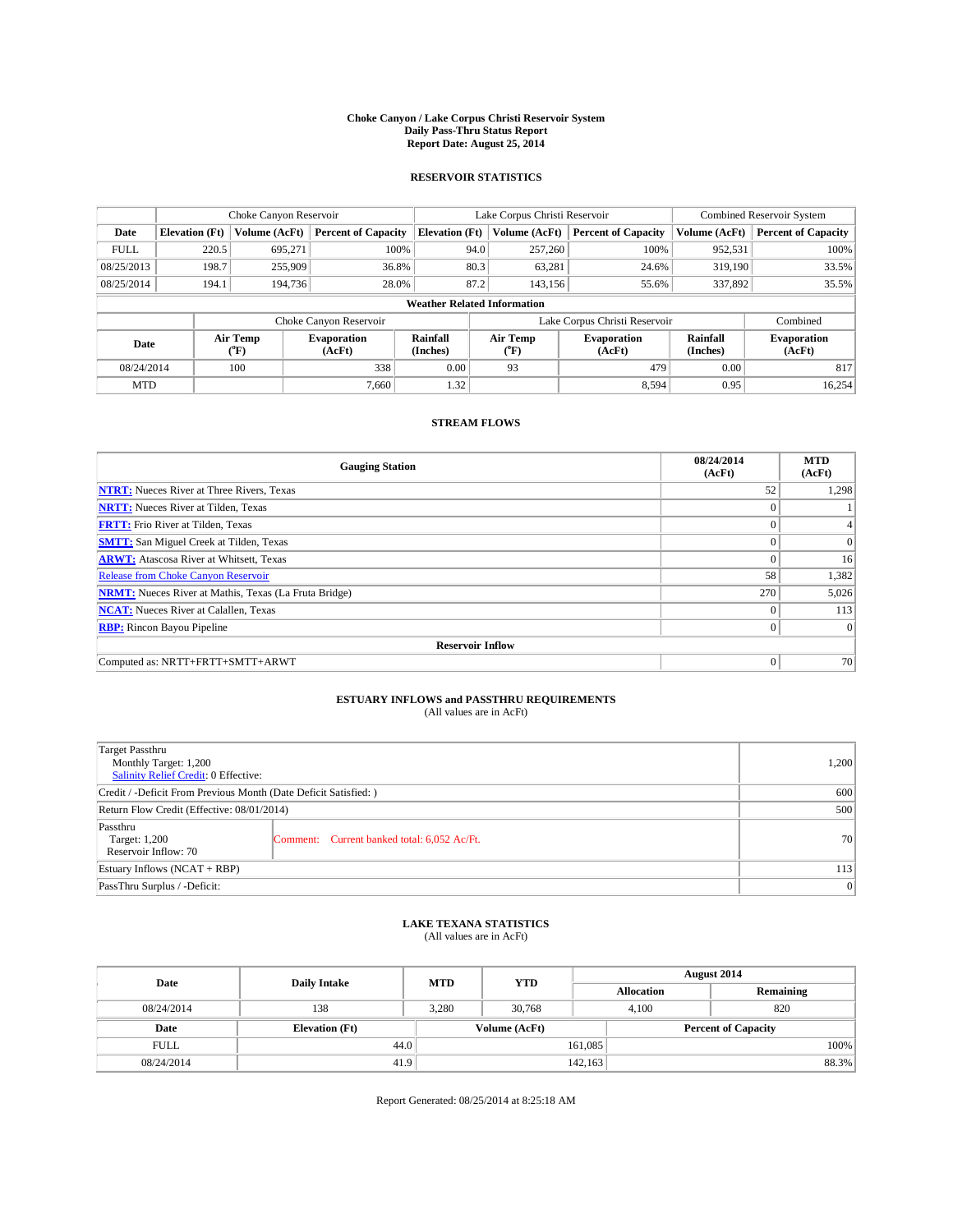#### **Choke Canyon / Lake Corpus Christi Reservoir System Daily Pass-Thru Status Report Report Date: August 26, 2014**

### **RESERVOIR STATISTICS**

|             |                                    | Choke Canyon Reservoir                                                                                                       |                            |                       | Lake Corpus Christi Reservoir | Combined Reservoir System     |               |                            |  |
|-------------|------------------------------------|------------------------------------------------------------------------------------------------------------------------------|----------------------------|-----------------------|-------------------------------|-------------------------------|---------------|----------------------------|--|
| Date        | <b>Elevation</b> (Ft)              | Volume (AcFt)                                                                                                                | <b>Percent of Capacity</b> | <b>Elevation (Ft)</b> | Volume (AcFt)                 | <b>Percent of Capacity</b>    | Volume (AcFt) | <b>Percent of Capacity</b> |  |
| <b>FULL</b> | 220.5                              | 695,271                                                                                                                      | 100%                       | 94.0                  | 257,260                       | 100%                          | 952,531       | 100%                       |  |
| 08/26/2013  | 198.7                              | 256,777                                                                                                                      | 36.9%                      | 80.3                  | 63,533                        | 24.7%                         | 320,310       | 33.6%                      |  |
| 08/26/2014  | 194.0                              | 194,615                                                                                                                      | 28.0%                      | 87.2                  | 142.724                       | 55.5%                         | 337,339       | 35.4%                      |  |
|             | <b>Weather Related Information</b> |                                                                                                                              |                            |                       |                               |                               |               |                            |  |
|             |                                    |                                                                                                                              | Choke Canyon Reservoir     |                       |                               | Lake Corpus Christi Reservoir |               | Combined                   |  |
| Date        |                                    | Air Temp<br>Rainfall<br>Air Temp<br><b>Evaporation</b><br><b>Evaporation</b><br>(°F)<br>(AcFt)<br>(Inches)<br>(AcFt)<br>(°F) |                            | Rainfall<br>(Inches)  | <b>Evaporation</b><br>(AcFt)  |                               |               |                            |  |
| 08/25/2014  |                                    | 100                                                                                                                          | 317                        | 0.00                  | 98                            | 311                           | 0.00          | 628                        |  |
| <b>MTD</b>  |                                    |                                                                                                                              | 7.977                      | 1.32                  |                               | 8.905                         | 0.95          | 16,882                     |  |

### **STREAM FLOWS**

| <b>Gauging Station</b>                                       | 08/25/2014<br>(AcFt) | <b>MTD</b><br>(AcFt) |  |  |  |  |
|--------------------------------------------------------------|----------------------|----------------------|--|--|--|--|
| <b>NTRT:</b> Nueces River at Three Rivers, Texas             | 52                   | 1,350                |  |  |  |  |
| <b>NRTT:</b> Nueces River at Tilden, Texas                   |                      |                      |  |  |  |  |
| <b>FRTT:</b> Frio River at Tilden, Texas                     |                      |                      |  |  |  |  |
| <b>SMTT:</b> San Miguel Creek at Tilden, Texas               |                      | $\Omega$             |  |  |  |  |
| <b>ARWT:</b> Atascosa River at Whitsett, Texas               | $\theta$             | 16                   |  |  |  |  |
| <b>Release from Choke Canyon Reservoir</b>                   | 58                   | 1,439                |  |  |  |  |
| <b>NRMT:</b> Nueces River at Mathis, Texas (La Fruta Bridge) | 242                  | 5,268                |  |  |  |  |
| <b>NCAT:</b> Nueces River at Calallen, Texas                 | $\theta$             | 114                  |  |  |  |  |
| <b>RBP:</b> Rincon Bayou Pipeline                            | $\Omega$             | $\Omega$             |  |  |  |  |
| <b>Reservoir Inflow</b>                                      |                      |                      |  |  |  |  |
| Computed as: NRTT+FRTT+SMTT+ARWT                             | $\Omega$             | 70                   |  |  |  |  |

# **ESTUARY INFLOWS and PASSTHRU REQUIREMENTS**<br>(All values are in AcFt)

| <b>Target Passthru</b><br>Monthly Target: 1,200<br>Salinity Relief Credit: 0 Effective: | 1,200                                       |    |
|-----------------------------------------------------------------------------------------|---------------------------------------------|----|
| Credit / -Deficit From Previous Month (Date Deficit Satisfied: )                        | 600                                         |    |
| Return Flow Credit (Effective: 08/01/2014)                                              | 500                                         |    |
| Passthru<br>Target: 1,200<br>Reservoir Inflow: 70                                       | Comment: Current banked total: 6,052 Ac/Ft. | 70 |
| Estuary Inflows (NCAT + RBP)                                                            | 114                                         |    |
| PassThru Surplus / -Deficit:                                                            | 0                                           |    |

## **LAKE TEXANA STATISTICS** (All values are in AcFt)

| Date        | <b>Daily Intake</b>   | <b>MTD</b> | <b>YTD</b>    | August 2014 |                            |           |  |
|-------------|-----------------------|------------|---------------|-------------|----------------------------|-----------|--|
|             |                       |            |               |             | <b>Allocation</b>          | Remaining |  |
| 08/25/2014  | 137                   | 3,418      | 30,905        |             | 682<br>4,100               |           |  |
| Date        | <b>Elevation</b> (Ft) |            | Volume (AcFt) |             | <b>Percent of Capacity</b> |           |  |
| <b>FULL</b> | 44.0                  |            |               | 161,085     |                            | 100%      |  |
| 08/25/2014  | 41.9                  |            |               | 142.163     |                            | 88.3%     |  |

Report Generated: 08/26/2014 at 8:39:43 AM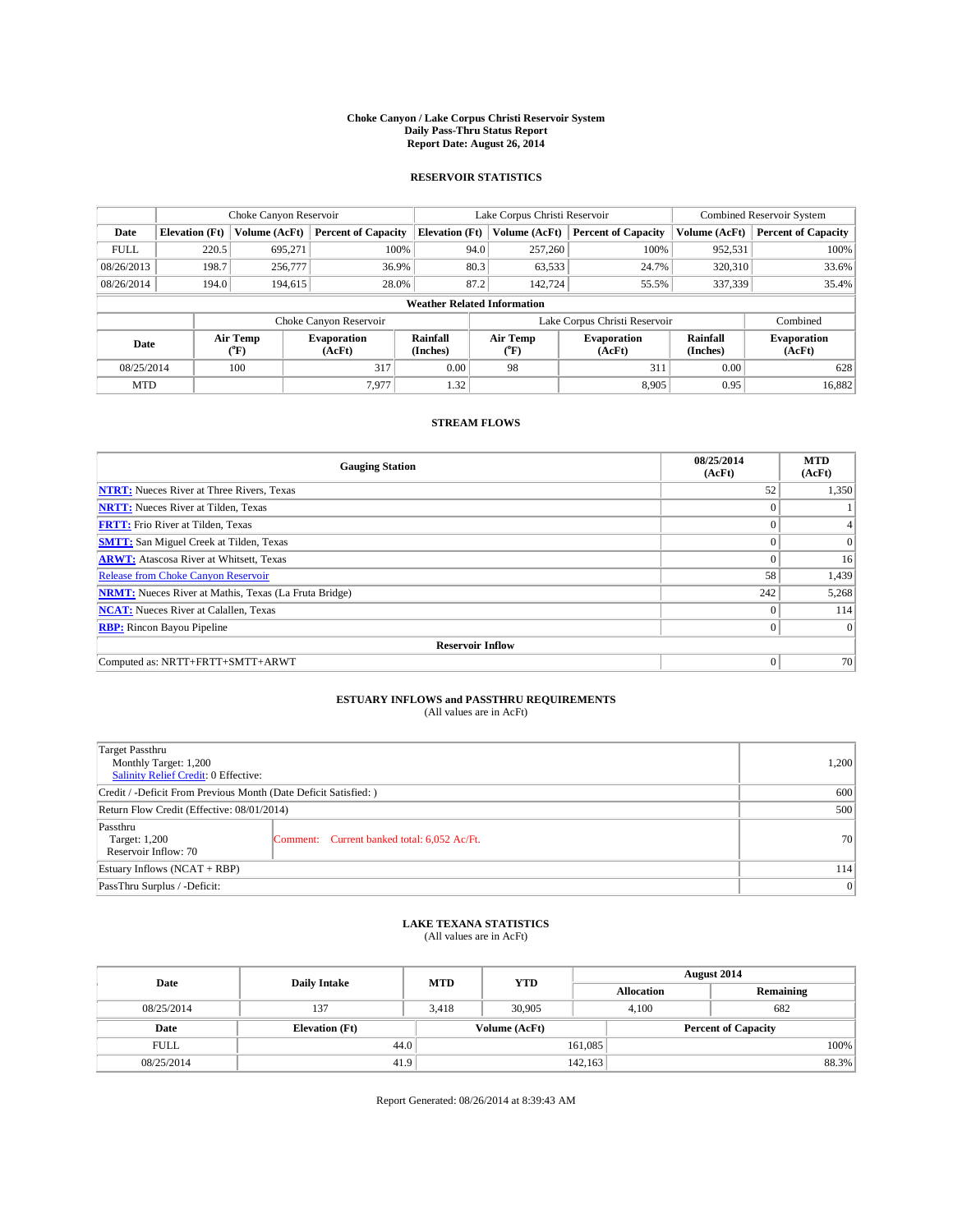#### **Choke Canyon / Lake Corpus Christi Reservoir System Daily Pass-Thru Status Report Report Date: August 27, 2014**

### **RESERVOIR STATISTICS**

|                                                                                  |                       | Choke Canyon Reservoir |                              |                                    | Lake Corpus Christi Reservoir | <b>Combined Reservoir System</b> |               |                     |
|----------------------------------------------------------------------------------|-----------------------|------------------------|------------------------------|------------------------------------|-------------------------------|----------------------------------|---------------|---------------------|
| Date                                                                             | <b>Elevation</b> (Ft) | Volume (AcFt)          | <b>Percent of Capacity</b>   | <b>Elevation (Ft)</b>              | Volume (AcFt)                 | <b>Percent of Capacity</b>       | Volume (AcFt) | Percent of Capacity |
| <b>FULL</b>                                                                      | 220.5                 | 695,271                | 100%                         | 94.0                               | 257,260                       | 100%                             | 952,531       | 100%                |
| 08/27/2013                                                                       | 198.8                 | 257,211                | 37.0%                        | 80.3                               | 63,787                        | 24.8%                            | 320,998       | 33.7%               |
| 08/27/2014                                                                       | 194.0                 | 193,771                | 27.9%                        | 87.2                               | 142,292                       | 55.3%                            | 336,063       | 35.3%               |
|                                                                                  |                       |                        |                              | <b>Weather Related Information</b> |                               |                                  |               |                     |
|                                                                                  |                       |                        | Choke Canyon Reservoir       |                                    |                               | Lake Corpus Christi Reservoir    |               | Combined            |
| Rainfall<br>Air Temp<br><b>Evaporation</b><br>Date<br>(Inches)<br>(AcFt)<br>(°F) |                       | Air Temp<br>("F)       | <b>Evaporation</b><br>(AcFt) | Rainfall<br>(Inches)               | <b>Evaporation</b><br>(AcFt)  |                                  |               |                     |
| 08/26/2014                                                                       |                       | 100                    | 309                          | 0.00                               | 98                            | 327                              | 0.00          | 636                 |
| <b>MTD</b>                                                                       |                       |                        | 8.286                        | 1.32                               |                               | 9,232                            | 0.95          | 17,518              |

### **STREAM FLOWS**

| <b>Gauging Station</b>                                       | 08/26/2014<br>(AcFt) | <b>MTD</b><br>(AcFt) |  |  |  |  |
|--------------------------------------------------------------|----------------------|----------------------|--|--|--|--|
| <b>NTRT:</b> Nueces River at Three Rivers, Texas             | 52                   | 1,401                |  |  |  |  |
| <b>NRTT:</b> Nueces River at Tilden, Texas                   |                      |                      |  |  |  |  |
| <b>FRTT:</b> Frio River at Tilden, Texas                     |                      |                      |  |  |  |  |
| <b>SMTT:</b> San Miguel Creek at Tilden, Texas               | $\Omega$             | $\Omega$             |  |  |  |  |
| <b>ARWT:</b> Atascosa River at Whitsett, Texas               | $\theta$             | 16                   |  |  |  |  |
| <b>Release from Choke Canyon Reservoir</b>                   | 58                   | 1,497                |  |  |  |  |
| <b>NRMT:</b> Nueces River at Mathis, Texas (La Fruta Bridge) | 208                  | 5,477                |  |  |  |  |
| <b>NCAT:</b> Nueces River at Calallen, Texas                 | $\overline{2}$       | 116                  |  |  |  |  |
| <b>RBP:</b> Rincon Bayou Pipeline                            | 18                   | 18                   |  |  |  |  |
| <b>Reservoir Inflow</b>                                      |                      |                      |  |  |  |  |
| Computed as: NRTT+FRTT+SMTT+ARWT                             | $\Omega$             | 70                   |  |  |  |  |

# **ESTUARY INFLOWS and PASSTHRU REQUIREMENTS**<br>(All values are in AcFt)

| Target Passthru<br>Monthly Target: 1,200<br>Salinity Relief Credit: 0 Effective: |                                             | 1,200 |  |  |
|----------------------------------------------------------------------------------|---------------------------------------------|-------|--|--|
| Credit / -Deficit From Previous Month (Date Deficit Satisfied: )                 |                                             |       |  |  |
| Return Flow Credit (Effective: 08/01/2014)                                       |                                             |       |  |  |
| Passthru<br>Target: 1,200<br>Reservoir Inflow: 70                                | Comment: Current banked total: 6,052 Ac/Ft. | 70    |  |  |
| Estuary Inflows (NCAT + RBP)                                                     |                                             |       |  |  |
| PassThru Surplus / -Deficit:                                                     |                                             |       |  |  |

# **LAKE TEXANA STATISTICS** (All values are in AcFt)

| Date        | <b>Daily Intake</b>   | <b>MTD</b> | <b>YTD</b>    | August 2014       |                            |           |  |
|-------------|-----------------------|------------|---------------|-------------------|----------------------------|-----------|--|
|             |                       |            |               | <b>Allocation</b> |                            | Remaining |  |
| 08/26/2014  | 138                   | 3,556      | 31,044        | 4,100             | 544                        |           |  |
| Date        | <b>Elevation</b> (Ft) |            | Volume (AcFt) |                   | <b>Percent of Capacity</b> |           |  |
| <b>FULL</b> | 44.0                  |            |               | 161,085           |                            | 100%      |  |
| 08/26/2014  | 41.8                  |            |               | 141,293           |                            | 87.7%     |  |

Report Generated: 08/27/2014 at 9:04:48 AM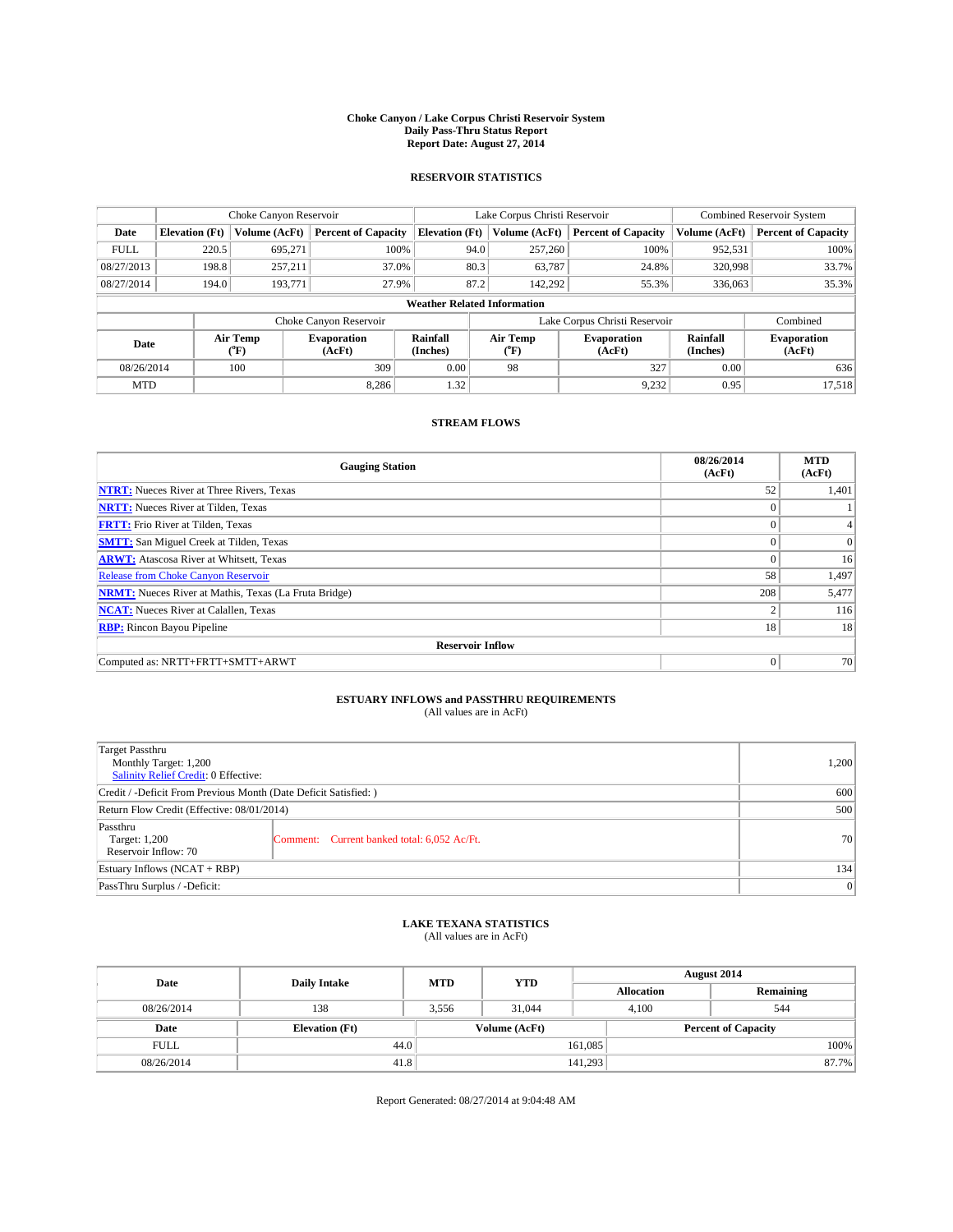#### **Choke Canyon / Lake Corpus Christi Reservoir System Daily Pass-Thru Status Report Report Date: August 28, 2014**

### **RESERVOIR STATISTICS**

|             | Choke Canyon Reservoir             |                  |                              |                       | Lake Corpus Christi Reservoir | Combined Reservoir System     |                      |                              |  |
|-------------|------------------------------------|------------------|------------------------------|-----------------------|-------------------------------|-------------------------------|----------------------|------------------------------|--|
| Date        | <b>Elevation</b> (Ft)              | Volume (AcFt)    | <b>Percent of Capacity</b>   | <b>Elevation</b> (Ft) | Volume (AcFt)                 | <b>Percent of Capacity</b>    | Volume (AcFt)        | <b>Percent of Capacity</b>   |  |
| <b>FULL</b> | 220.5                              | 695,271          | 100%                         | 94.0                  | 257,260                       | 100%                          | 952,531              | 100%                         |  |
| 08/28/2013  | 198.7                              | 256,487          | 36.9%                        | 80.3                  | 63,618                        | 24.7%                         | 320,105              | 33.6%                        |  |
| 08/28/2014  | 193.9                              | 192,929          | 27.7%                        | 87.1                  | 141.861                       | 55.1%                         | 334,790              | 35.1%                        |  |
|             | <b>Weather Related Information</b> |                  |                              |                       |                               |                               |                      |                              |  |
|             |                                    |                  | Choke Canyon Reservoir       |                       |                               | Lake Corpus Christi Reservoir |                      | Combined                     |  |
| Date        |                                    | Air Temp<br>(°F) | <b>Evaporation</b><br>(AcFt) | Rainfall<br>(Inches)  | Air Temp<br>(°F)              | <b>Evaporation</b><br>(AcFt)  | Rainfall<br>(Inches) | <b>Evaporation</b><br>(AcFt) |  |
| 08/27/2014  |                                    | 99               | 350                          | 0.00                  | 98                            | 351                           | 0.00                 | 701                          |  |
| <b>MTD</b>  |                                    |                  | 8.636                        | 1.32                  |                               | 9,583                         | 0.95                 | 18,219                       |  |

### **STREAM FLOWS**

| <b>Gauging Station</b>                                       | 08/27/2014<br>(AcFt) | <b>MTD</b><br>(AcFt) |  |  |  |  |
|--------------------------------------------------------------|----------------------|----------------------|--|--|--|--|
| <b>NTRT:</b> Nueces River at Three Rivers, Texas             | 50                   | 1,451                |  |  |  |  |
| <b>NRTT:</b> Nueces River at Tilden, Texas                   | $\theta$             |                      |  |  |  |  |
| <b>FRTT:</b> Frio River at Tilden, Texas                     |                      |                      |  |  |  |  |
| <b>SMTT:</b> San Miguel Creek at Tilden, Texas               | $\theta$             | $\overline{0}$       |  |  |  |  |
| <b>ARWT:</b> Atascosa River at Whitsett, Texas               | $\theta$             | 17                   |  |  |  |  |
| <b>Release from Choke Canyon Reservoir</b>                   | 58                   | 1,554                |  |  |  |  |
| <b>NRMT:</b> Nueces River at Mathis, Texas (La Fruta Bridge) | 187                  | 5,663                |  |  |  |  |
| <b>NCAT:</b> Nueces River at Calallen, Texas                 | $\theta$             | 116                  |  |  |  |  |
| <b>RBP:</b> Rincon Bayou Pipeline                            | $\Omega$             | 18                   |  |  |  |  |
| <b>Reservoir Inflow</b>                                      |                      |                      |  |  |  |  |
| Computed as: NRTT+FRTT+SMTT+ARWT                             | $\Omega$             | 70                   |  |  |  |  |

# **ESTUARY INFLOWS and PASSTHRU REQUIREMENTS**<br>(All values are in AcFt)

| Target Passthru<br>Monthly Target: 1,200<br>Salinity Relief Credit: 0 Effective: |                                             | 1,200 |
|----------------------------------------------------------------------------------|---------------------------------------------|-------|
| Credit / -Deficit From Previous Month (Date Deficit Satisfied: )                 | 600                                         |       |
| Return Flow Credit (Effective: 08/01/2014)                                       |                                             | 500   |
| Passthru<br>Target: 1,200<br>Reservoir Inflow: 70                                | Comment: Current banked total: 6,052 Ac/Ft. | 70    |
| Estuary Inflows (NCAT + RBP)                                                     |                                             | 134   |
| PassThru Surplus / -Deficit:                                                     |                                             | 0     |

# **LAKE TEXANA STATISTICS** (All values are in AcFt)

| Date        | <b>Daily Intake</b>   | <b>MTD</b>    | <b>YTD</b> | August 2014       |                            |           |
|-------------|-----------------------|---------------|------------|-------------------|----------------------------|-----------|
|             |                       |               |            | <b>Allocation</b> |                            | Remaining |
| 08/27/2014  | 136                   | 3,692         | 31,180     |                   | 408<br>4,100               |           |
| Date        | <b>Elevation</b> (Ft) | Volume (AcFt) |            |                   | <b>Percent of Capacity</b> |           |
| <b>FULL</b> | 44.0                  |               |            | 161,085           |                            | 100%      |
| 08/27/2014  | 41.8                  |               |            | 141,293           |                            | 87.7%     |

Report Generated: 08/28/2014 at 9:19:29 AM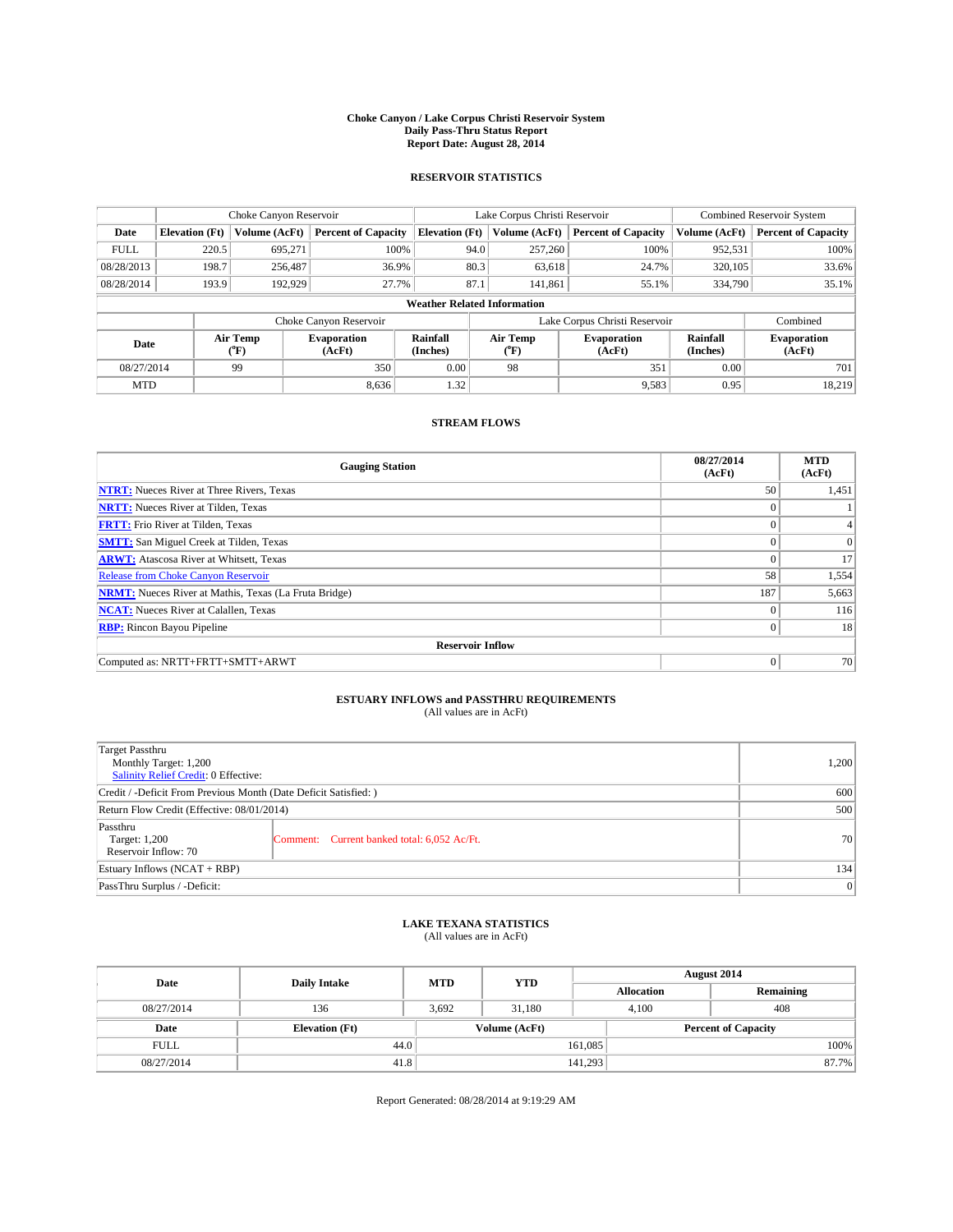#### **Choke Canyon / Lake Corpus Christi Reservoir System Daily Pass-Thru Status Report Report Date: August 29, 2014**

### **RESERVOIR STATISTICS**

|             | Choke Canyon Reservoir             |                  |                              |                       | Lake Corpus Christi Reservoir | <b>Combined Reservoir System</b> |                      |                              |  |
|-------------|------------------------------------|------------------|------------------------------|-----------------------|-------------------------------|----------------------------------|----------------------|------------------------------|--|
| Date        | <b>Elevation</b> (Ft)              | Volume (AcFt)    | <b>Percent of Capacity</b>   | <b>Elevation</b> (Ft) | Volume (AcFt)                 | <b>Percent of Capacity</b>       | Volume (AcFt)        | <b>Percent of Capacity</b>   |  |
| <b>FULL</b> | 220.5                              | 695,271          | 100%                         | 94.0                  | 257,260                       | 100%                             | 952,531              | 100%                         |  |
| 08/29/2013  | 198.7                              | 256,777          | 36.9%                        | 80.3                  | 63,281                        | 24.6%                            | 320,058              | 33.6%                        |  |
| 08/29/2014  | 193.9                              | 193,049          | 27.8%                        | 87.2                  | 142,292                       | 55.3%                            | 335,341              | 35.2%                        |  |
|             | <b>Weather Related Information</b> |                  |                              |                       |                               |                                  |                      |                              |  |
|             |                                    |                  | Choke Canyon Reservoir       |                       |                               | Lake Corpus Christi Reservoir    |                      | Combined                     |  |
| Date        |                                    | Air Temp<br>(°F) | <b>Evaporation</b><br>(AcFt) | Rainfall<br>(Inches)  | Air Temp<br>(°F)              | <b>Evaporation</b><br>(AcFt)     | Rainfall<br>(Inches) | <b>Evaporation</b><br>(AcFt) |  |
| 08/28/2014  |                                    | 96               | 238                          | 0.00                  | 92                            | 235                              | 0.67                 | 473                          |  |
| <b>MTD</b>  |                                    |                  | 8.874                        | 1.32                  |                               | 9,818                            | 1.62                 | 18,692                       |  |

### **STREAM FLOWS**

| <b>Gauging Station</b>                                       | 08/28/2014<br>(AcFt) | <b>MTD</b><br>(AcFt) |  |  |  |  |
|--------------------------------------------------------------|----------------------|----------------------|--|--|--|--|
| <b>NTRT:</b> Nueces River at Three Rivers, Texas             | 50                   | 1,501                |  |  |  |  |
| <b>NRTT:</b> Nueces River at Tilden, Texas                   | $\theta$             |                      |  |  |  |  |
| <b>FRTT:</b> Frio River at Tilden, Texas                     |                      |                      |  |  |  |  |
| <b>SMTT:</b> San Miguel Creek at Tilden, Texas               | $\theta$             | $\Omega$             |  |  |  |  |
| <b>ARWT:</b> Atascosa River at Whitsett, Texas               | $\theta$             | 17                   |  |  |  |  |
| <b>Release from Choke Canyon Reservoir</b>                   | 58                   | 1,612                |  |  |  |  |
| <b>NRMT:</b> Nueces River at Mathis, Texas (La Fruta Bridge) | 208                  | 5,872                |  |  |  |  |
| <b>NCAT:</b> Nueces River at Calallen, Texas                 | $\theta$             | 116                  |  |  |  |  |
| <b>RBP:</b> Rincon Bayou Pipeline                            | $\Omega$             | 18                   |  |  |  |  |
| <b>Reservoir Inflow</b>                                      |                      |                      |  |  |  |  |
| Computed as: NRTT+FRTT+SMTT+ARWT                             | $\Omega$             | 71                   |  |  |  |  |

# **ESTUARY INFLOWS and PASSTHRU REQUIREMENTS**<br>(All values are in AcFt)

| <b>Target Passthru</b><br>Monthly Target: 1,200<br>Salinity Relief Credit: 0 Effective: |                                             | 1,200 |
|-----------------------------------------------------------------------------------------|---------------------------------------------|-------|
| Credit / -Deficit From Previous Month (Date Deficit Satisfied: )                        | 600                                         |       |
| Return Flow Credit (Effective: 08/01/2014)                                              |                                             | 500   |
| Passthru<br>Target: 1,200<br>Reservoir Inflow: 71                                       | Comment: Current banked total: 6,052 Ac/Ft. | 71    |
| Estuary Inflows (NCAT + RBP)                                                            |                                             | 134   |
| PassThru Surplus / -Deficit:                                                            |                                             | 0     |

# **LAKE TEXANA STATISTICS** (All values are in AcFt)

| Date        | <b>Daily Intake</b>   | <b>MTD</b> | <b>YTD</b>    | August 2014       |                            |  |
|-------------|-----------------------|------------|---------------|-------------------|----------------------------|--|
|             |                       |            |               | <b>Allocation</b> | Remaining                  |  |
| 08/28/2014  | 139                   | 3,831      | 31,319        | 4,100             | 269                        |  |
| Date        | <b>Elevation</b> (Ft) |            | Volume (AcFt) |                   | <b>Percent of Capacity</b> |  |
| <b>FULL</b> | 44.0                  |            |               | 161,085           | 100%                       |  |
| 08/28/2014  | 41.7                  |            |               | 140,426           | 87.2%                      |  |

Report Generated: 08/29/2014 at 8:21:30 AM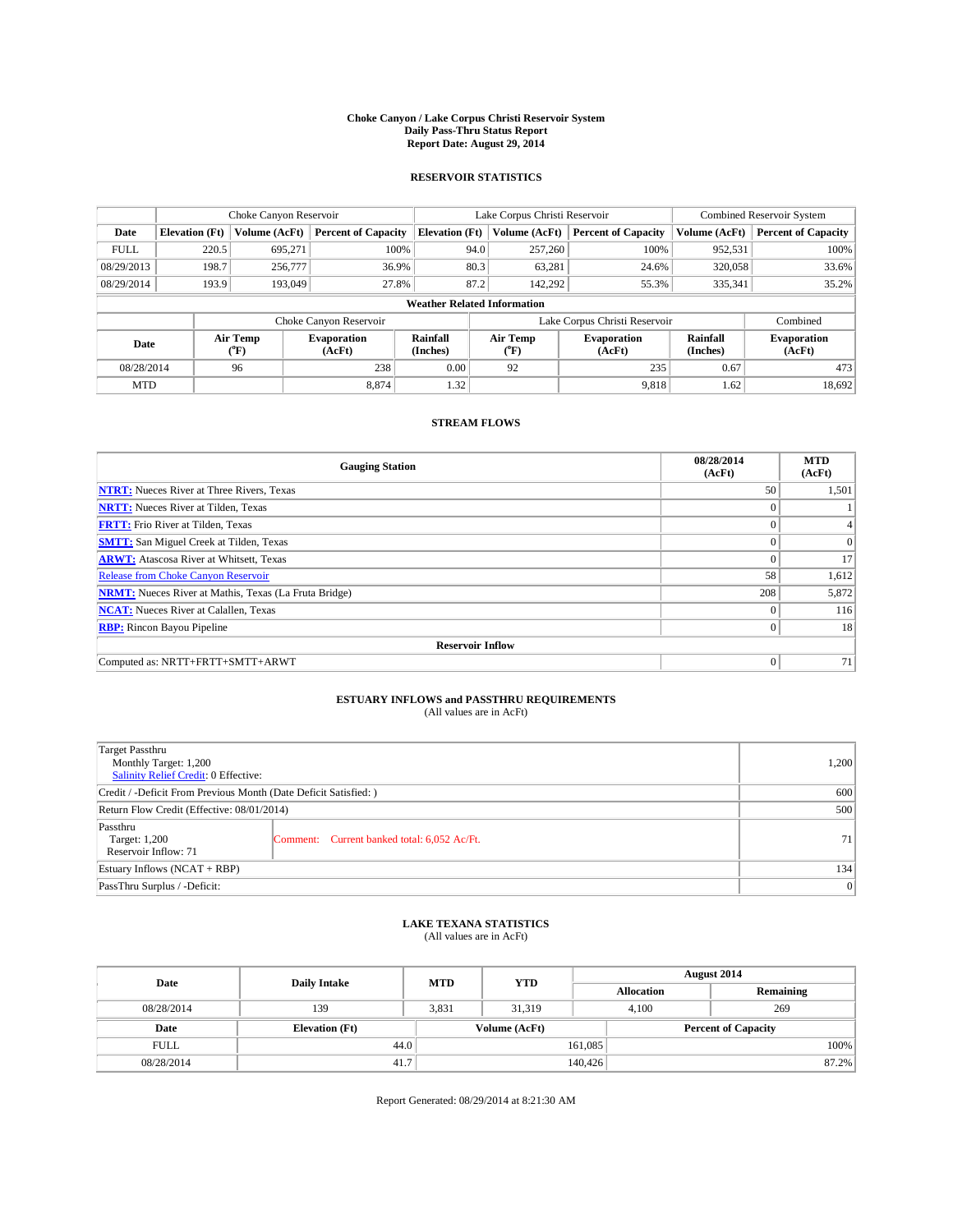#### **Choke Canyon / Lake Corpus Christi Reservoir System Daily Pass-Thru Status Report Report Date: August 30, 2014**

### **RESERVOIR STATISTICS**

|             | Choke Canyon Reservoir |                  |                              |                                    | Lake Corpus Christi Reservoir | <b>Combined Reservoir System</b> |                      |                              |
|-------------|------------------------|------------------|------------------------------|------------------------------------|-------------------------------|----------------------------------|----------------------|------------------------------|
| Date        | <b>Elevation</b> (Ft)  | Volume (AcFt)    | <b>Percent of Capacity</b>   | <b>Elevation (Ft)</b>              | Volume (AcFt)                 | <b>Percent of Capacity</b>       | Volume (AcFt)        | Percent of Capacity          |
| <b>FULL</b> | 220.5                  | 695,271          | 100%                         | 94.0                               | 257,260                       | 100%                             | 952,531              | 100%                         |
| 08/30/2013  | 198.7                  | 255,475          | 36.7%                        | 80.2                               | 62,861                        | 24.4%                            | 318,336              | 33.4%                        |
| 08/30/2014  | 193.9                  | 193,290          | 27.8%                        | 87.1                               | 142,005                       | 55.2%                            | 335,295              | $35.2\%$                     |
|             |                        |                  |                              | <b>Weather Related Information</b> |                               |                                  |                      |                              |
|             |                        |                  | Choke Canyon Reservoir       |                                    |                               | Lake Corpus Christi Reservoir    |                      | Combined                     |
| Date        |                        | Air Temp<br>(°F) | <b>Evaporation</b><br>(AcFt) | Rainfall<br>(Inches)               | Air Temp<br>("F)              | <b>Evaporation</b><br>(AcFt)     | Rainfall<br>(Inches) | <b>Evaporation</b><br>(AcFt) |
| 08/29/2014  |                        | 94               | 294                          | 0.00                               | 92                            | 100                              | 0.05                 | 394                          |
| <b>MTD</b>  |                        |                  | 9.168                        | 1.32                               |                               | 9.918                            | 1.67                 | 19,086                       |

### **STREAM FLOWS**

| <b>Gauging Station</b>                                       | 08/29/2014<br>(AcFt) | <b>MTD</b><br>(AcFt) |  |  |  |  |
|--------------------------------------------------------------|----------------------|----------------------|--|--|--|--|
| <b>NTRT:</b> Nueces River at Three Rivers, Texas             | 52                   | 1,552                |  |  |  |  |
| <b>NRTT:</b> Nueces River at Tilden, Texas                   | $\theta$             |                      |  |  |  |  |
| <b>FRTT:</b> Frio River at Tilden, Texas                     | $\theta$             | $\overline{4}$       |  |  |  |  |
| <b>SMTT:</b> San Miguel Creek at Tilden, Texas               | $\theta$             | $\Omega$             |  |  |  |  |
| <b>ARWT:</b> Atascosa River at Whitsett, Texas               | $\Omega$             | 17                   |  |  |  |  |
| Release from Choke Canyon Reservoir                          | 58                   | 1,669                |  |  |  |  |
| <b>NRMT:</b> Nueces River at Mathis, Texas (La Fruta Bridge) | 226                  | 6,098                |  |  |  |  |
| <b>NCAT:</b> Nueces River at Calallen, Texas                 | $\Omega$             | 116                  |  |  |  |  |
| <b>RBP:</b> Rincon Bayou Pipeline                            | $\mathbf{0}$         | 18                   |  |  |  |  |
| <b>Reservoir Inflow</b>                                      |                      |                      |  |  |  |  |
| Computed as: NRTT+FRTT+SMTT+ARWT                             | $\Omega$             | 71                   |  |  |  |  |

# **ESTUARY INFLOWS and PASSTHRU REQUIREMENTS**<br>(All values are in AcFt)

| Target Passthru<br>Monthly Target: 1,200<br>Salinity Relief Credit: 0 Effective: |                                             | 1,200 |
|----------------------------------------------------------------------------------|---------------------------------------------|-------|
| Credit / -Deficit From Previous Month (Date Deficit Satisfied: )                 | 600                                         |       |
| Return Flow Credit (Effective: 08/01/2014)                                       |                                             | 500   |
| Passthru<br>Target: 1,200<br>Reservoir Inflow: 71                                | Comment: Current banked total: 6,052 Ac/Ft. | 71    |
| Estuary Inflows (NCAT + RBP)                                                     |                                             | 134   |
| PassThru Surplus / -Deficit:                                                     |                                             | 0     |

## **LAKE TEXANA STATISTICS** (All values are in AcFt)

| Date        | <b>Daily Intake</b>   | <b>MTD</b> | <b>YTD</b>    | August 2014       |                            |  |
|-------------|-----------------------|------------|---------------|-------------------|----------------------------|--|
|             |                       |            |               | <b>Allocation</b> | Remaining                  |  |
| 08/29/2014  | 138                   | 3.969      | 31.457        | 4.100             | 131                        |  |
| Date        | <b>Elevation</b> (Ft) |            | Volume (AcFt) |                   | <b>Percent of Capacity</b> |  |
| <b>FULL</b> | 44.0                  |            |               | 161,085           | 100%                       |  |
| 08/29/2014  | 41.8                  |            |               | 141,293           | 87.7%                      |  |

Report Generated: 08/30/2014 at 9:05:15 AM